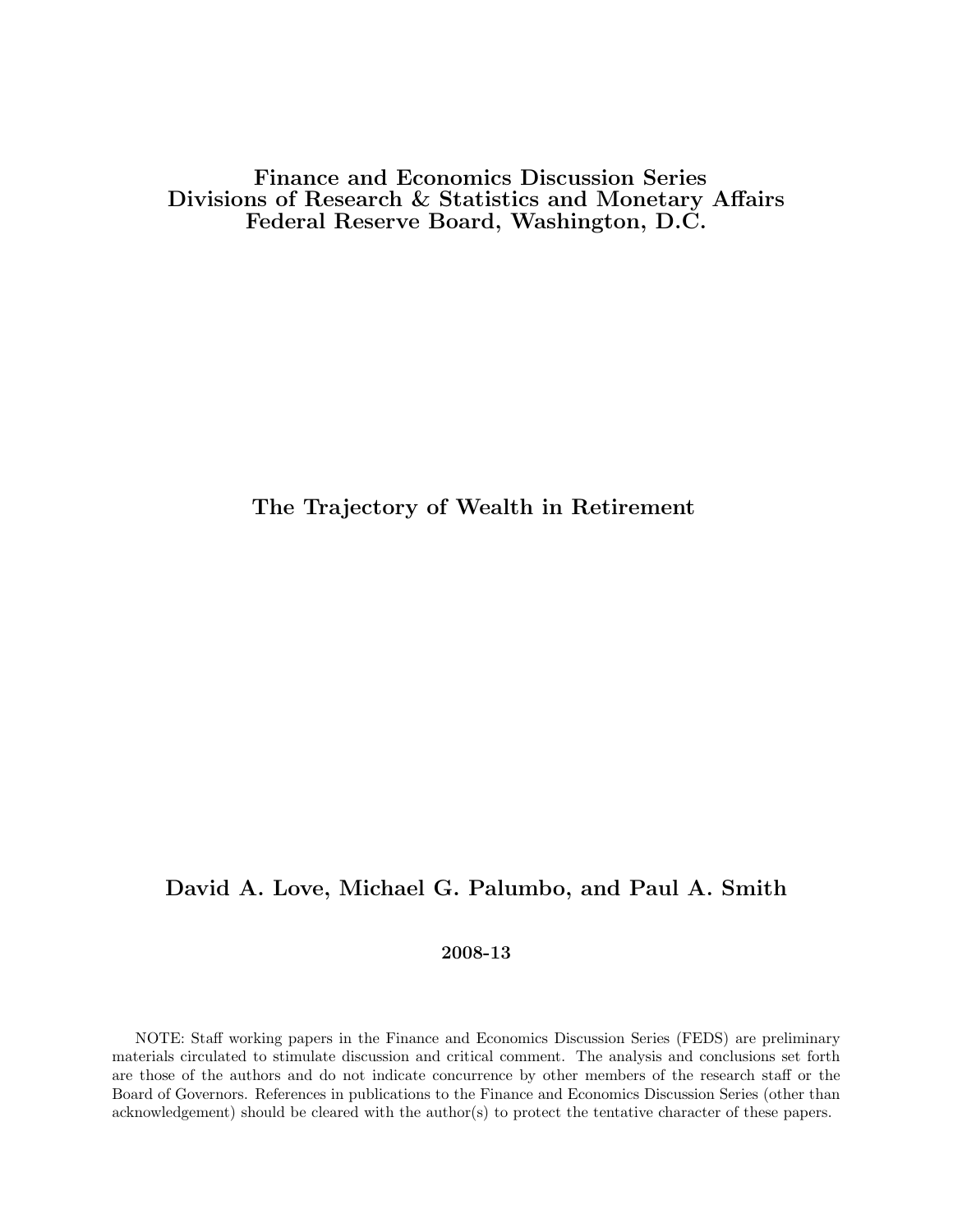# The Trajectory of Wealth in Retirement

David A. Love<sup>∗</sup> Michael G. Palumbo† Paul A. Smith<sup>‡</sup>

January 9, 2008

#### Abstract

As the baby boomers begin to retire, a great deal remains unknown about the evolution of wealth toward the end of life. In this paper, we develop a new measure of household resources that converts total financial, nonfinancial, and annuitized assets into an expected annual amount of wealth per person. We use this measure, which we call "annualized comprehensive wealth," to investigate spend-down behavior among older households in the Health and Retirement Study. Our analysis indicates that, in (real) dollar terms, the median household's wealth declines more slowly than its remaining life expectancy, so that real annualized wealth actually tends to rise with age over retirement. Comparing the estimated age profiles for annualized wealth with profiles simulated from several different life cycle models, we find that a model that takes into account uncertain longevity, uncertain medical expenses, and (for higher-income retirees) intended bequests lines up best with the HRS data.

JEL classification: D91; E21; I10

Keywords: Retirement wealth; mortality risk; precautionary saving; bequests; risk and uncertainty.

<sup>∗</sup>Dept. of Economics, Williams College, Williamstown, MA 01267, david.love@williams.edu.

<sup>†</sup>Federal Reserve Board, 20th and C St., NW, Washington, DC 20551, michael.g.palumbo@frb.gov.

<sup>‡</sup>Federal Reserve Board, 20th and C St., NW, Washington, DC 20551, paul.a.smith@frb.gov. This research was conducted (in part) with the support of the 2007 Sandell Grant for Retirement Research, sponsored by the Center for Retirement Research at Boston College. We have benefited from helpful comments from Hugo Benítez-Silva, Marco Cagetti, Chris Carroll, Karen Dynan, Eric French, Erik Hurst, Howard Iams, David Laibson, Annamaria Lusardi, John Sabelhaus, Jonathan Skinner, and seminar participants at the Federal Reserve Board, ASSA Annual Meeting, SUNY Stony Brook, and the City University of New York. In addition, we thank Lucy McNair for outstanding research assistance. The views expressed herein are those of the authors and do not necessarily reflect those of the Board of Governors or the staff of the Federal Reserve System.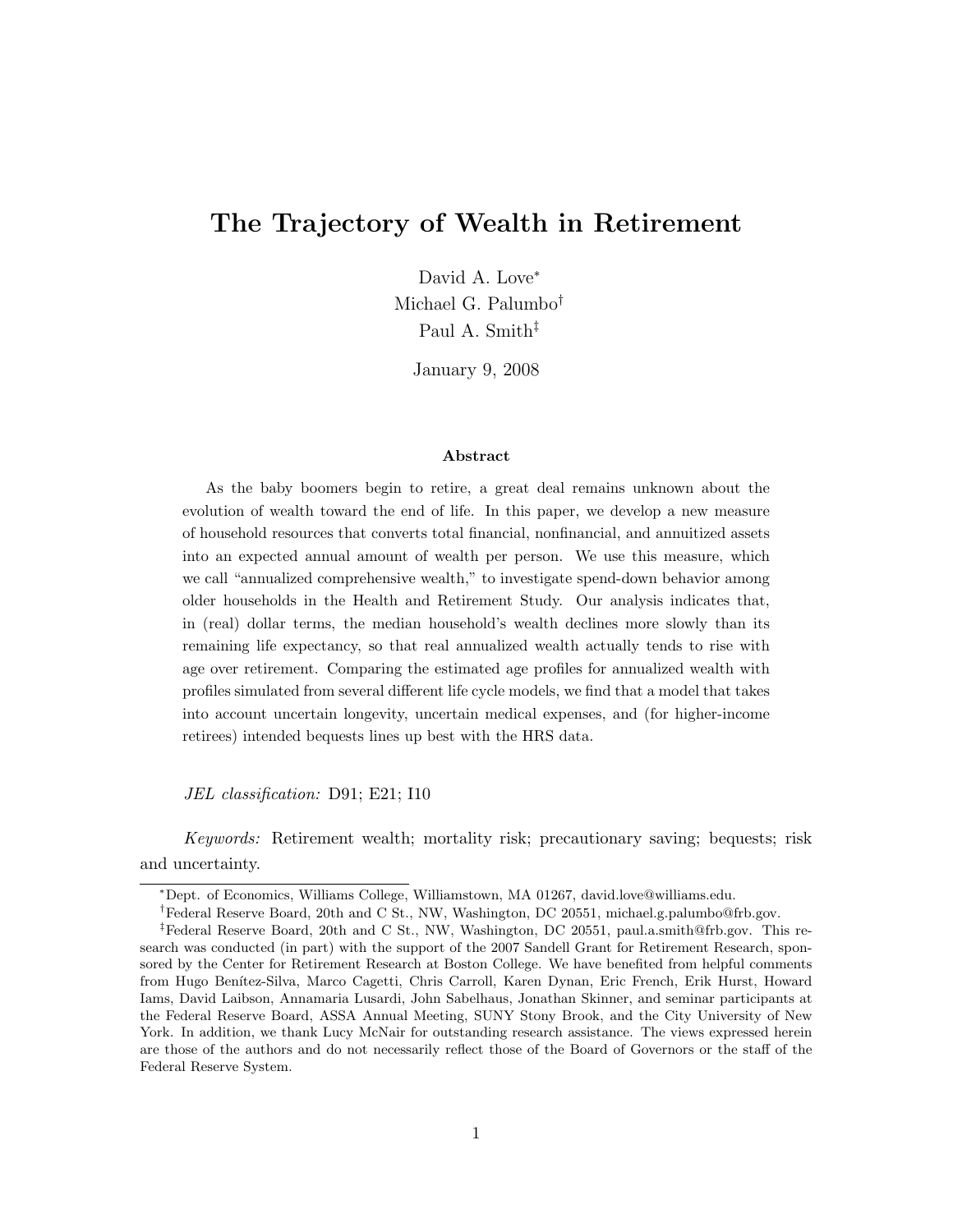## 1 Introduction

The adequacy of a household's wealth depends not only on the amount of total resources at the onset of retirement, but also, crucially, on how those resources are spent toward the end of the life cycle. To investigate spend-down patterns, we construct a new measure of the total resources available *per expected year of life* for retired households in the Health and Retirement Study (HRS), which we call "annualized comprehensive wealth." It is a comprehensive measure because in addition to net worth as it is usually defined—the sum of financial and nonfinancial wealth—it also includes the value of Social Security benefits, defined-benefit pension benefits, and, for eligible recipients, transfer payments such as Food Stamps and Supplemental Security Income. Our measure is an annualized concept in the sense that it measures wealth per expected year of remaining life per person. If this measure of total resources were either rising or falling sharply in retirement, we would probably want to know why.

By focusing on the trajectory of annualized comprehensive wealth, we are directly examining whether the total amount of resources available to fund spending in retirement tends to fall more or less quickly than life expectancy shortens. This focus provides a clearer picture of spend-down behavior than would come from looking at how the level of wealth alone changes toward the end of the life cycle. That is, the rate at which wealth balances decrease in old age is more relevant for thinking about the consumption possibilities available to older retirees than just whether balances decline at all. Annualized comprehensive wealth is a measurement concept that could help to distinguish between reductions in consumption that might result from retirees having insufficient resources to maintain a prior standard of living (a case in which we would expect both annualized wealth and consumption to be low) and the consequences of other motives, such as precautionary savings or intentional bequests (cases in which we would expect annualized wealth to exceed consumption). Whether annualized wealth rises or falls during retirement therefore provides important information about the underlying causes of spending behavior in retirement.<sup>1</sup>

The simplest life cycle model predicts that wealth balances should decline in tandem with remaining years of life, implying a roughly flat trajectory for annualized wealth. Although there are many reasons why actual behavior might differ from predictions of the simplest life cycle model, we would be inclined to interpret a sharp downward trajectory of annualized wealth as evidence that retirees were spending down their balances "too quickly" or that their initial level of resources were "too low"—particularly if the level of annualized wealth was found to reach a low level early in retirement. Using a balanced panel from 1998 to 2004, however, we find that the median value of annualized comprehensive wealth for

<sup>&</sup>lt;sup>1</sup>Although annualized wealth will track consumption in certain specifications of a life-cycle model, the two will generally differ. It should not, therefore, be interpreted as a measure of welfare.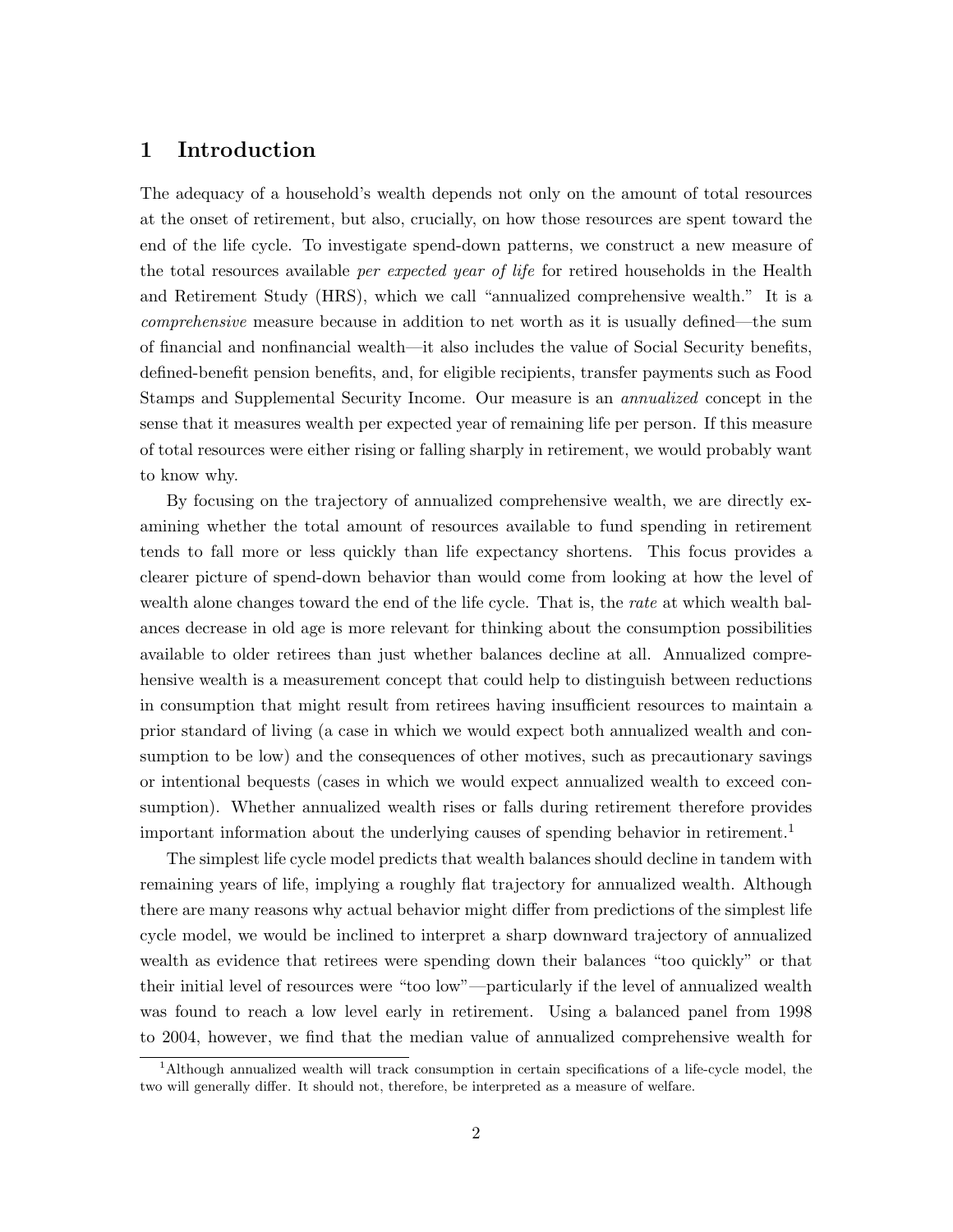households over 70 actually rises, from about \$24,900 per person per year to about \$28,100 per person per year—a net increase of 13 percent over just six years. That is, we find that at the median of the distribution, comprehensive wealth tends to fall more slowly than life expectancy. Looking at the distribution of outcomes, we estimate that more than one-third of households saw their annualized comprehensive wealth rise by more than 25 percent from 1998 through 2004, while only about one-sixth experienced a decrease of 25 percent or more. This distribution of outcomes is surprisingly similar when we look across different age groups, household compositions, and even household incomes. Indeed, even for the median low-income household in the HRS panel, we find that annualized comprehensive wealth increased slightly over the sample period (although the level of resources remained low). The top quintile of households by income, however, experienced the largest increase in annualized wealth, from \$58,200 per person per year in 1998 to \$69,500 per person per year in 2004. Looking across the retirement period as a whole (and holding a range of household characteristics constant), we estimate that the median value of annualized comprehensive wealth rose from about \$22,000 per person per year at age 62 to about \$28,000 at age 85.

Moreover, we find that the annualized values of both financial and nonfinancial assets rose over the sample period. Although some of the increase in nonfinancial wealth in retirement seems to have been accounted for by capital gains that accrued to housing between 1998 and 2004, we show that the net rise in annualized wealth over retirement persists even after controlling for capital gains.

Why might households draw down wealth slowly relative to life expectancy? To examine some likely explanations, we assume that households pursue the standard objective of maximizing expected lifetime utility, and we add to the simplest model some elements from previous studies: uncertain longevity (Yaari, 1965; Davies, 1981; Hubbard, 1987; Hurd, 1989), uncertain medical expenses (Palumbo, 1999; French and Jones, 2004a; Anderson, French, and Lam, 2004), and bequest motives (Kotlikoff and Summers, 1981; Hurd, 1987, 1989; Bernheim, 1991; Laitner and Juster, 1996; Dynan, Skinner, and Zeldes, 2002; De Nardi, 2004; Kopczuk and Lupton, 2007). Our simulations indicate that models incorporating either uncertain medical expenses or bequests can generate upward-sloping profiles of annualized wealth. We obtain the closest fit with the data, however, when we incorporate both of these saving motives into the model, in combination with uncertain lifetimes. In particular, we find that the prospect of large medical expenses induces retirees to build a precautionary buffer early on, while a desire to leave a bequest leads them to maintain "excess savings" toward the end of life.

Our paper contributes to several strands of the literature on household saving and wealth. One strand, focusing on the adequacy of retirement wealth, finds that a substantial fraction of aging households are poorly positioned to finance retirement (see Bernheim,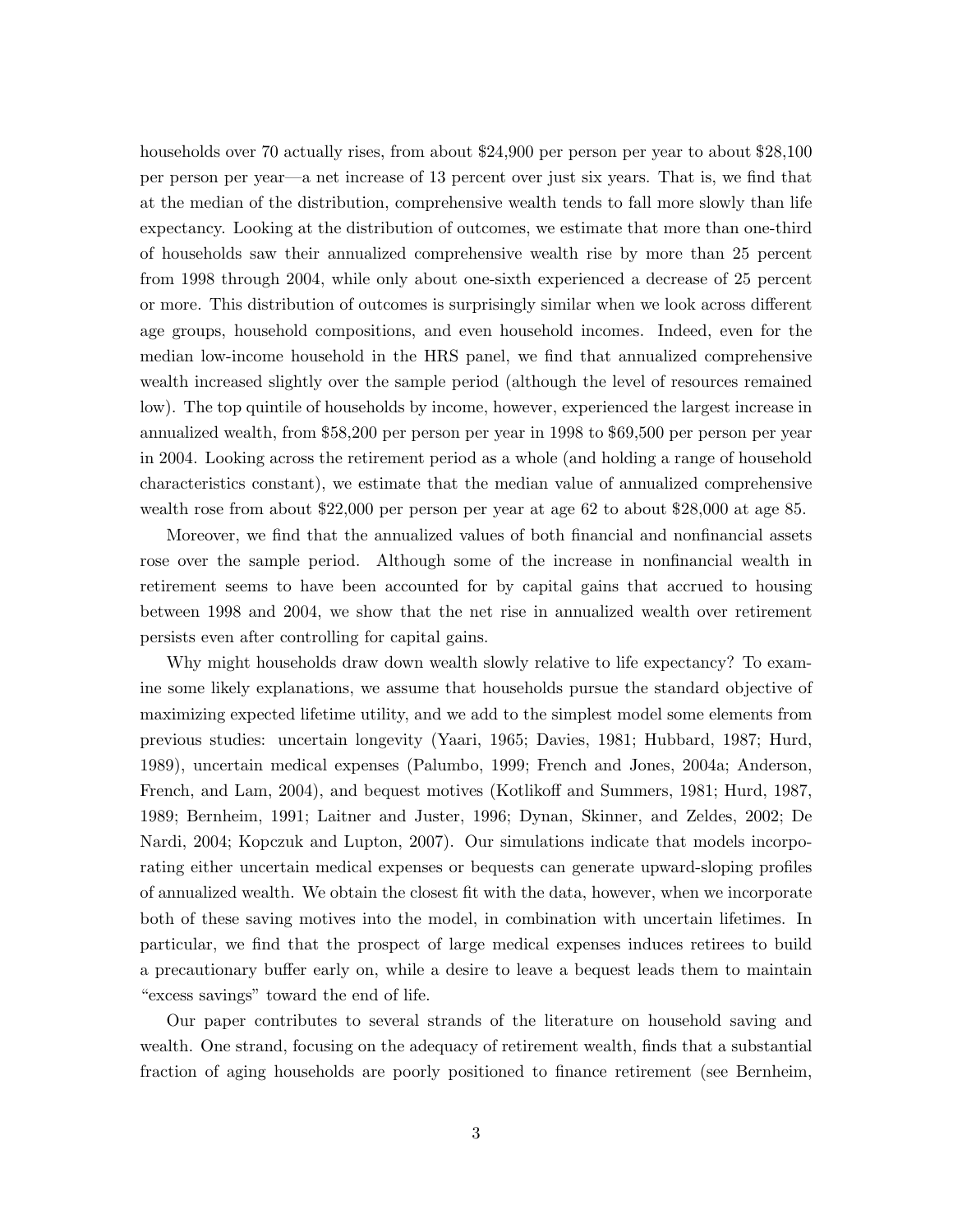1992; Munnell and Soto, 2005; Mitchell and Moore, 1998) and that the situation may be even worse for younger age groups (Munnell, Webb, and Delorme, 2006).<sup>2</sup> While we find a significant share of households experiencing a decrease in annualized wealth, our results show that the median retiree seems to be building up annualized resources with age.

A related literature focuses on the optimality of observed household savings by comparing empirical data to accumulation patterns predicted by rich specifications of stochastic life cycle models (see Engen, Gale, and Uccello, 1999, 2005; Scholz, Seshadri, and Khitatrakun, 2006). These papers generally find that observed behavior is in line with the predictions generated by the models. These results are also generally consistent with empirical evidence regarding observed declines in consumption at retirement (Hurd and Rohwedder, 2006). Aguiar and Hurst (2005) find, for example, that home production allows retired households to maintain standards of living while spending less, while Blau (2008) shows that an unexpected health shock could trigger an early retirement and a subsequent decline in consumption.<sup>3</sup> Our approach is distinct from these papers in that we do not attempt to explain optimal wealth levels heading into retirement and we do not directly estimate the path of consumption after retirement. Rather, we condition on the level and composition of wealth at retirement and compare observed patterns of changes in annualized wealth in retirement to predictions from several expanded life cycle models to indirectly infer what factors are consistent with the HRS data.

## 2 Data

#### 2.1 Methods

We use longitudinal data from the 1998 through 2004 waves of the Health and Retirement Study (HRS). The HRS is a panel of older households that began in 1992 surveying respondents aged 51 to 61 in that year. The HRS has reinterviewed those households every two years and has added several additional cohorts along the way. In 1998, the HRS merged with a similar survey called Aging and Health Dynamics (AHEAD), which covered households aged 70 and over in 1993. The 1998 wave of the HRS also added two additional cohorts: the War Baby cohort (aged 51 to 56 in 1998) and the Children of the Depression cohort (aged 68 to 74 that year). Thus, the 1998 wave is the first to represent the full population of U.S. households aged 51 and over.

In selecting our primary data set, we begin with households aged 65 or more in the

 $2$ See Skinner (2007) for a recent perspective on the literature.

<sup>&</sup>lt;sup>3</sup>In related work looking at the rationality of expectations about retirement, Benitez-Silva and Dwyer (2005, 2006) find that older households appear to form expectations in a way that is consistent with rational behavior.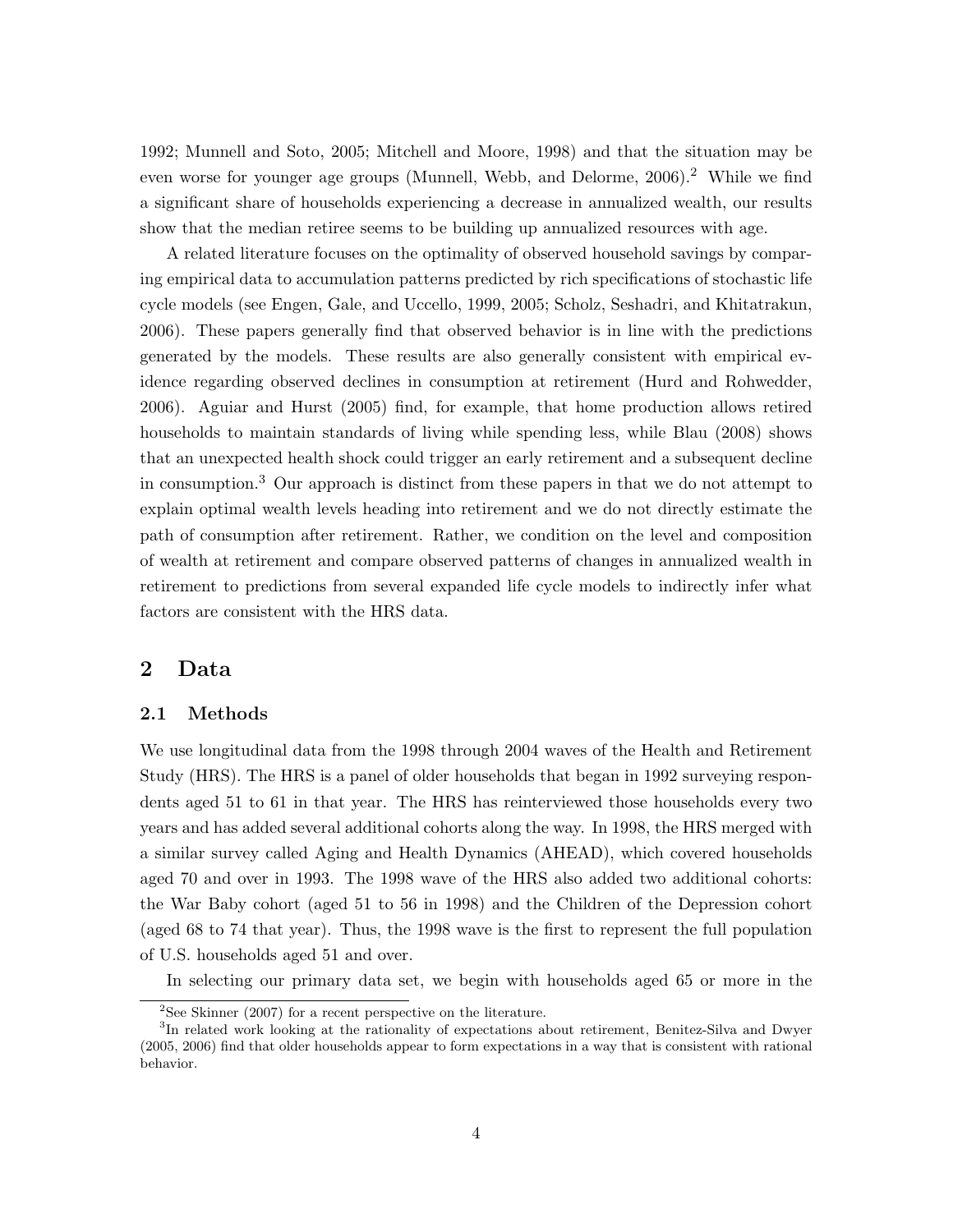2004 HRS survey, and we collect information for these households back to the 1998 wave.<sup>4</sup> The advantage of using this "backward-looking" panel approach is that we condition on the survival of the household to 2004, and thus sidestep the potential for confounding survivorship bias in the 1998 cohort with household behavior.<sup>5</sup>

We begin with the RAND HRS data file, which is RAND's longitudinal file of commonly used HRS variables linked by households across time. We supplement this file with additional measures that we calculate from the HRS. Most importantly, we calculate the actuarial present value of expected flows from Social Security, defined-benefit pensions, life annuities, and transfer payments such as veterans' benefits, Food Stamps, and Supplemental Security Income. These calculations provide measures of annuity-like wealth that are often excluded from empirical analyses of portfolio and saving behavior.<sup>6</sup> With these variables included, we can analyze a comprehensive measure of wealth in order to learn how the various components and total resources are drawn down in retirement.

#### 2.2 Characteristics of the sample

Table 1 reports the age distribution for the sample we draw from the 2004 wave of the HRS; for couples, we report the age of the older member of the household. About half of our sample is under 75, and about half is older; married couples are much more likely to be in the younger group. Table 2 reports several other household characteristics describing our sample in 2004. Most single households are women (generally widows). Average annual income is about \$44,000. Just over half of our sample have earned no more than a high school degree and fewer than one-fifth a college degree. About 1 in 10 households in our sample reports being nonwhite and about 1 in 20 being hispanic. More than a quarter of households include at least one person who perceives him or herself as being in either poor or fair health (as opposed to good or excellent health), and the average household spent about \$6,700 out-of-pocket on medical care during the prior year.

<sup>&</sup>lt;sup>4</sup>We could extend the panel further back for some, but not all, cohorts, since 1998 was the first wave to represent the full age distribution of older households. In the text, we frequently refer to households in our sample as "retirees" even though some report to the HRS that they are still working outside the home.

<sup>&</sup>lt;sup>5</sup>Survivorship bias arises from the tendency of lower-wealth households to die younger than higher-wealth households, distorting the observed time path of median wealth in the data. We use the balanced "2004 backward" panel for tabulations presented in the paper, but we use the larger unbalanced "1998-forward" panel for estimating our regression-based age profiles, because survivorship bias is less of an issue when looking directly at household-level changes between adjacent waves of the survey (just two years apart).

<sup>&</sup>lt;sup>6</sup>The actuarial present value calculation discounts expected future streams of income by the probability of death as well as a time discount factor, taking into account any survivor's benefits. See Appendix 1 for details.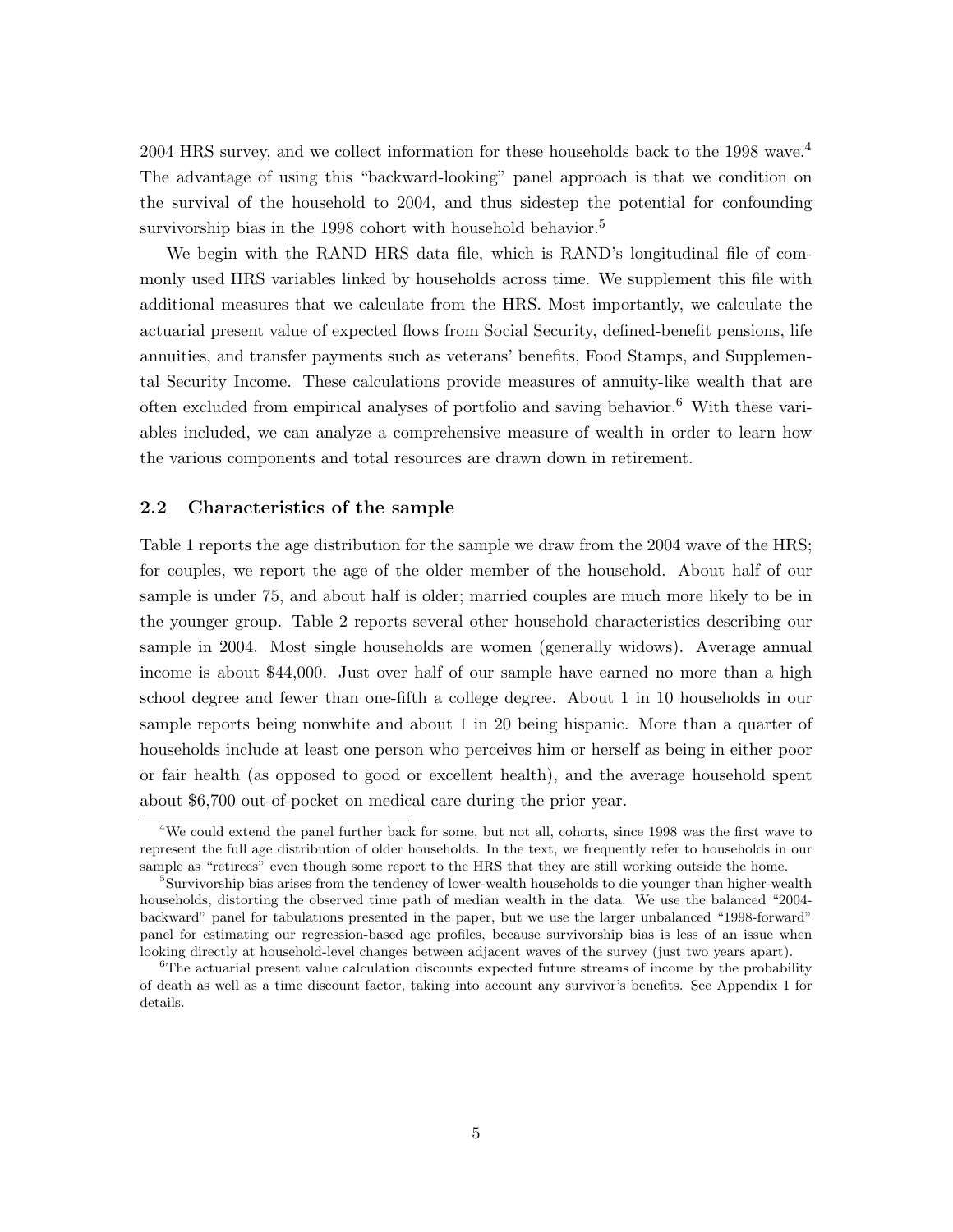#### 2.3 The composition and level of comprehensive wealth in the HRS

Table 3 provides a breakdown of the components of comprehensive wealth for the median household aged 70 or older in 2004. The discounted present value of annuity-like benefits— Social Security, DB pensions, and other government transfers—accounted for about 44 percent of comprehensive wealth for the median household in 2004. By construction, the present value of these annuity-like streams decline as households age and their remaining life expectancies shrink. So, while we estimate a median annuity-like balance of \$217,000 in 1998, by 2004 the value of this key source was just \$143,000. Of course, this decline does not necessarily translate into a large drop in spendable resources per year because, as mentioned, remaining life expectancies decreased considerably over the six-year period as well.<sup>7</sup> For the median household in 2004, net nonfinancial wealth accounted for about one-third of comprehensive wealth (\$111,000), with net housing wealth (home values net of mortgage debt) constituting the lion's share of this component (\$89,000). Over the period from 1998 to 2004, the median balance of nonfinancial wealth fell only slightly (in real terms), as a small increase in the median household's net housing wealth was almost as large as the decline registered for the other components.<sup>8</sup> In 2004, just over one-fifth of the median household's comprehensive wealth was in the form of financial assets, and that year's balances were about 15 percent lower than in 1998 (\$74,000 in 2004 vs. \$87,000 in 1998).

Table 4 reports the evolution of comprehensive wealth from 1998 through 2004 for different types of households aged 70 and older in 2004. For the full sample, the real value of comprehensive wealth fell by 21 percent from 1998 through 2004. The rate of decline was larger for households older than age 80 (in 2004) than for those in their 70s and was much larger for single persons (around 28 percent) than for married couples (about 15 percent). In percentage terms, the net decrease in comprehensive wealth was smaller for households in the bottom quintile of the income distribution (11 percent from 1998 to 2004) and the top quintile (15 percent) than for middle-income retirees (21 percent).

<sup>7</sup>Nonetheless, as we will see, annuity-like wealth can fall even relative to life expectancy, because DB pensions may not be fully inflation-indexed.

<sup>&</sup>lt;sup>8</sup>Note that net housing wealth can be affected by three different forces: purchases or sales of assets (including "downsizing" to smaller homes or changing tenure from homeowner to renter), changes in borrowing (including mortgage pay-offs or new equity extraction via cash-out refinancings or reverse mortgages), and capital gains on owned homes.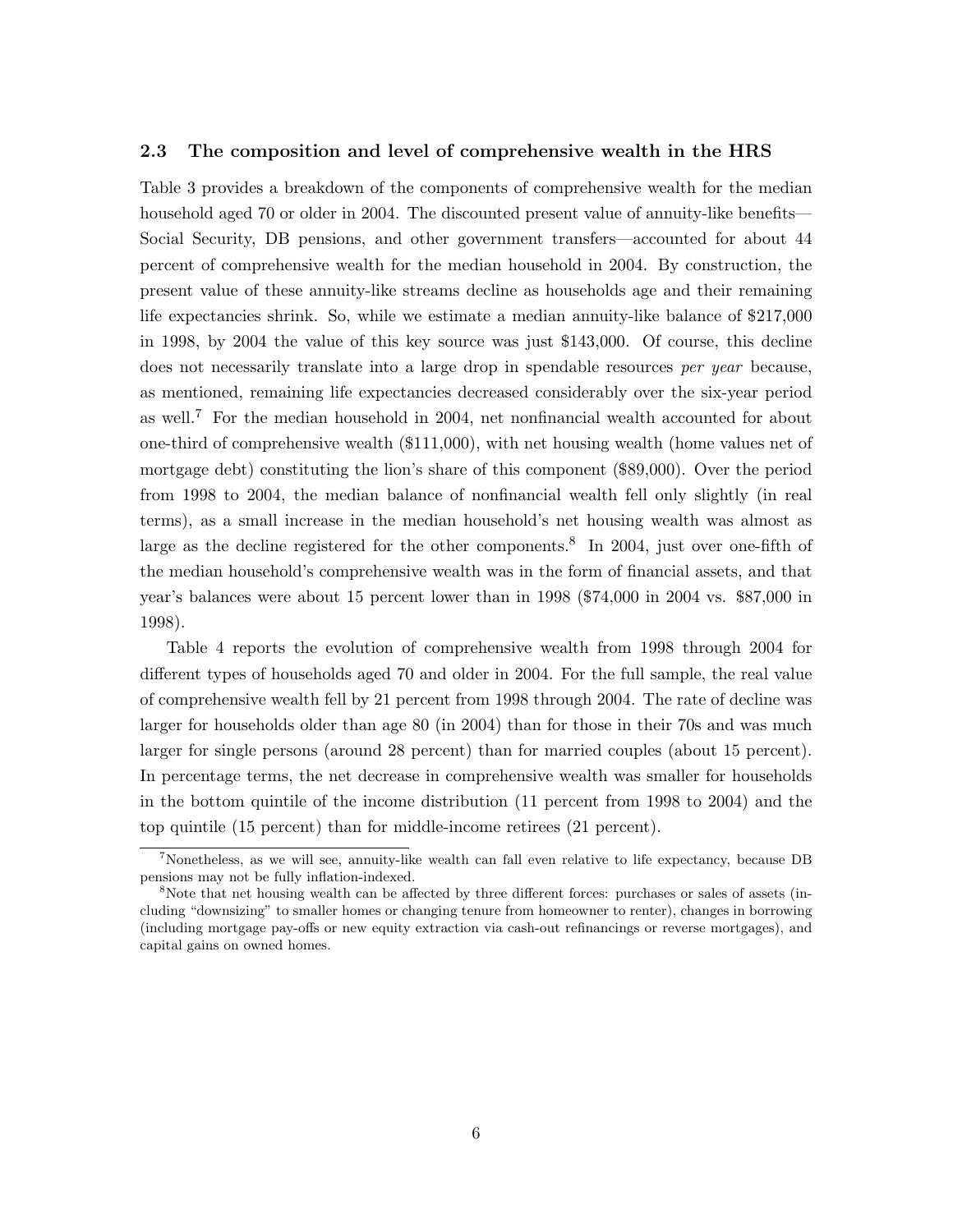## 3 A Measure of Annualized Wealth for Retirees

#### 3.1 Definition of annualized wealth

The significant differences in comprehensive wealth by age and marital status highlight the importance of distinguishing between wealth balances and wealth per person per expected *year of life*, when considering the trajectory of resources in retirement. For this reason, we construct a measure of "annualized wealth" that indicates how much a household could, in principle, afford to spend per person per year over their remaining expected lifetimes, given their total resources (including current assets and future Social Security, pension, and welfare benefits). We demonstrate below that our measure is closely related to the optimal path of consumption in a simple life-cycle model and that it can also be derived from annuity-pricing principles.

For each household, we define annualized wealth as

$$
AW_t = a_t W_t,
$$

where  $W_t$  is a measure of a household's comprehensive wealth balances (or one of its major components—financial, nonfinancial, or annuity-like wealth) in period  $t$ , and  $a_t$  is the per person annualizing factor, defined as

$$
a_t = \frac{r}{1+r} \left[ \alpha - (\alpha - 1) \frac{1}{(1+r)^{T_t^m}} - \frac{1}{(1+r)^{T_t^f}} \right]^{-1}, \tag{1}
$$

where r is the real interest rate,  $\alpha$  is an adjustment for household economies of scale that could reflect joint consumption possibilities (equal to 2 if there is no adjustment for economies of scale in consumption), and  $T_t^m$  and  $T_t^f$  $t_t^{\prime}$  indicate the two spouses' remaining life expectancies, assigned so that  $T_t^m < T_t^f$ .<sup>9</sup> Note that since  $T_t^m$  and  $T_t^f$  $t_t^J$  are age-dependent, the annualizing factor  $a_t$  is not constant over time.

To develop intuition about our measure of annualized wealth, it helps to consider some extreme values of the key parameters. For example, as the real interest rate approaches zero, the annualizing factor approaches

$$
\frac{1}{(\alpha -1)T_t^m + T_t^f}.
$$

Thus, ignoring household economies of scale (i.e., setting  $\alpha = 2$ ), a zero interest rate implies that households can simply divide their total resources equally across the expected

<sup>9</sup>If no spouse is present, we set  $T_t^m=0$ , and the expression collapses to  $a_t = \frac{r}{1+r}$  $\left[1-\frac{1}{\cdots}\right]$  $\frac{(1+r)^{T_t^f}}{T_t^f}$  $\big]^{-1}$  .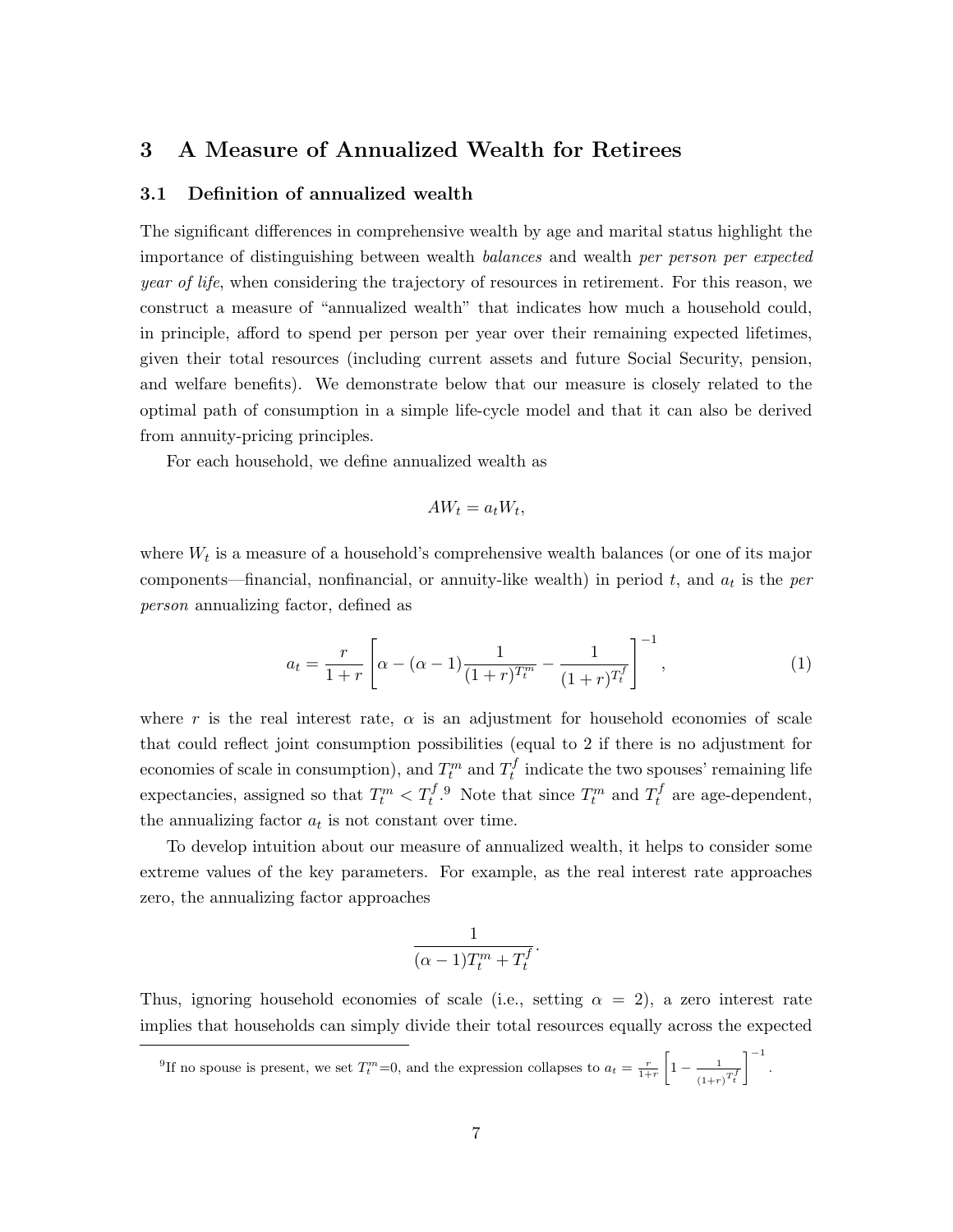remaining years of life and consume that amount per person each year. With economies of scale (i.e.,  $\alpha$  < 2), annualized wealth is larger because both members are alive for the first  $T_t^m$  years, during which time they can consume more efficiently together (allowing a given stock of wealth to "last longer").

To take another extreme case, consider what happens to the annualizing factor if each member of the household were to expect to live forever. In this case,  $T_t^m = T_t^f = \infty$  and the factor approaches

$$
\frac{1}{\alpha} \frac{r}{1+r},
$$

which implies that each year the household can afford to consume no more than its annual interest income  $r^{10}$  Table 5 illustrates some additional examples of the values of annualized wealth that would result from a \$100,000 wealth position, given different assumptions about interest rates and life expectancies. The top row shows that when a single individual expects to live just one more year, then, regardless of the interest rate, annualized wealth is the full \$100,000. This also equals the optimal amount of consumption in a life cycle model with certain longevity and no bequests or random medical expenses. The remaining entries in the table demonstrate the intuitive result that annualized wealth declines with life expectancy and rises with the real interest rate. For instance, for our baseline interest rate assumption of 2.5%, we see that doubling the expected lifespans of each member from 10 years to 20 years would decrease the annualized value of \$100,000 by 44 percent, from \$5,600 per person per year to \$3,100 per person per year.

As we will show next, our measure of annualized wealth is closely related to two common concepts in economics—optimal consumption according to Modigliani's life cycle hypothesis and the annual payment that could be received from an actuarially fair, real, joint fixed life annuity that might be purchased (in principle) with a household's comprehensive wealth.

### 3.2 Annualized wealth and the Life Cycle Model

Consider the optimal consumption problem facing a representative household consisting of two members, who differ only in their probabilities of survival. Conditional on being alive in period 0, each member lives to period  $t$  with cumulative probability  $S_t^m$  and  $S_t^f$  $t<sub>t</sub>$ , respectively, with terminal probabilities  $S_T^m = S_T^f = 0$ . They start the period with comprehensive wealth position of  $W_0$ , which is the sum of their net worth from financial and nonfinancial assets and the present discounted value of any annuity streams (such as Social Security and DB pension benefits). According to the life cycle hypothesis, the household is assumed to

<sup>&</sup>lt;sup>10</sup>The factor  $1+r$  in the denominator reflects the fact that we are not discounting the first period's interest.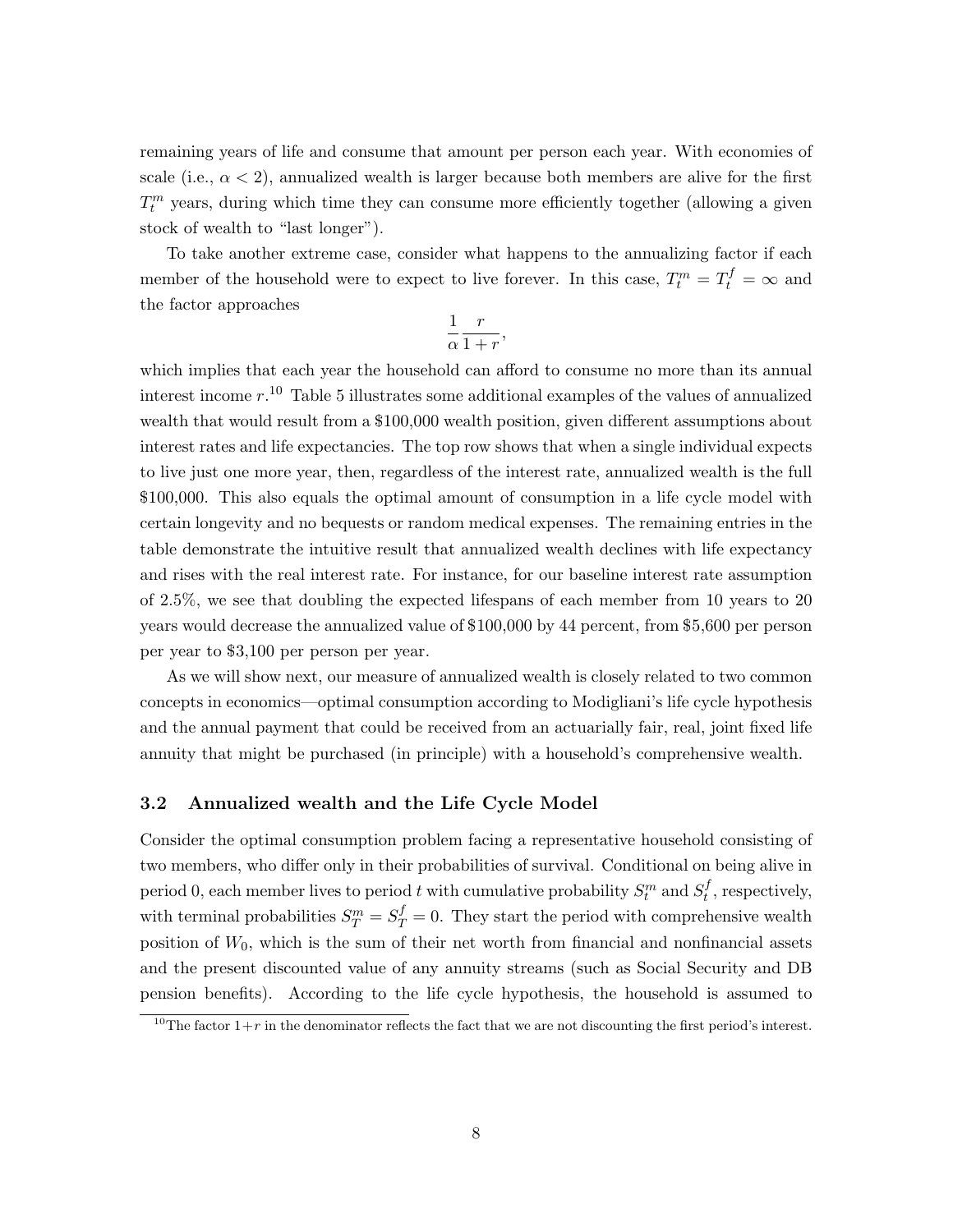maximize

$$
U_0 = \sum_{t=0}^{T} \beta^t \left\{ S_t^f S_t^m \alpha u \left( \frac{C_t}{\alpha} \right) + \left[ S_t^f (1 - S_t^m) + S_t^m (1 - S_t^f) \right] u(C_t) \right\},\tag{2}
$$

subject to the lifetime resource constraint

$$
\sum_{t=0}^{T} \frac{C_t}{(1+r)^t} = W_0,
$$
\n(3)

where  $\alpha$  captures the possibility of economies of scale from joint consumption within the household,  $\beta$  is the discount factor, r is the real interest rate, and within-period utility is given by the function  $u(.)$ . For now, we assume that  $u(.) = \ln(.)$  and that the discount factor and the interest rate offset one another, so that  $(1 + r)\beta = 1$ .

Rearranging the resulting Euler equation for this constrained optimization problem, consumption can be shown to grow according to

$$
\frac{C_{t+1}}{C_t} = \frac{\Psi_{t+1}}{\Psi_t},
$$

where

$$
\Psi_t = S_t^f S_t^m \alpha + S_t^f (1 - S_t^m) + S_t^m (1 - S_t^f).
$$

If both members of the household are alive in period 0,  $\Psi_0 = \alpha$ . The relationship between consumption in period  $\theta$  and expected consumption in some future period  $t$  is then given by

$$
C_t = \frac{\Psi_t}{\alpha} C_0. \tag{4}
$$

Substituting this expression into the resource constraint and expanding  $\Psi_t$ , we can solve for first period consumption as

$$
C_0 \sum_{t=0}^{T} \left\{ \frac{S_t^f S_t^m + \frac{1}{\alpha} [S_t^f (1 - S_t^m) + S_t^m (1 - S_t^f)]}{(1 + r)^t} \right\} = W_0,
$$
\n<sup>(5)</sup>

which we will see is identical to the formula for an actuarially-fair joint life annuity that pays  $C_0$  when both members are alive, and  $C_0/\alpha$  when only one member is alive. To simplify the problem, assume that the first member of the household lives  $T<sup>f</sup>$  periods with certainty and the second member lives  $T^m < T^f$  periods with certainty. Applying the formula for a finite sum, we can write equation (5) as

$$
C_0 \frac{1+r}{r} \left[ 1 - \left( 1 - \frac{1}{\alpha} \right) \frac{1}{(1+r)^{T^m}} - \frac{1}{(1+r)^{T^f} \alpha} \right] = W_0.
$$
 (6)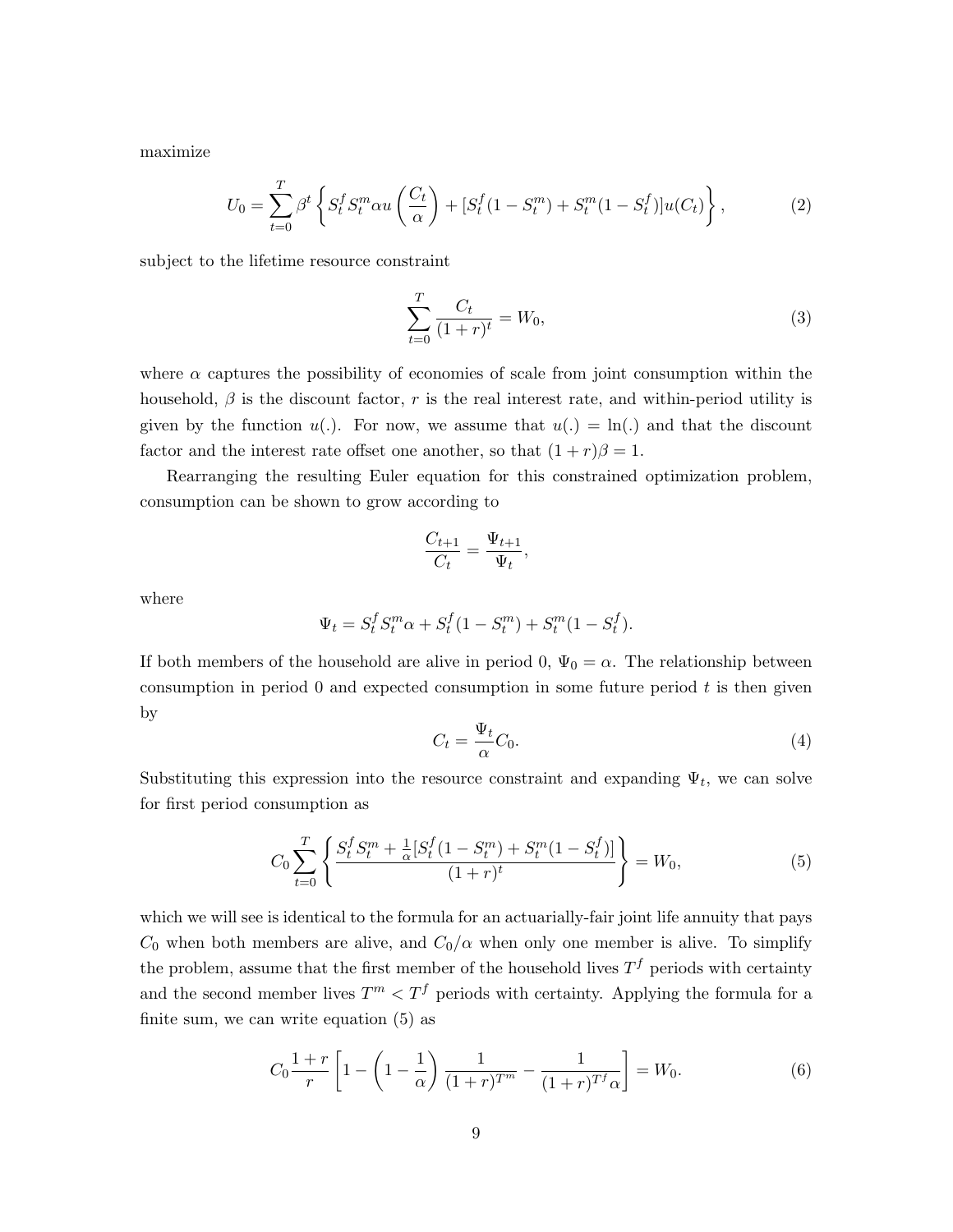Annual consumption per person,  $C_0/\alpha$ , adjusted for household economies of scale, is then given by

$$
C_0/\alpha = aW_0,
$$

where  $\alpha$  is the annualizing factor defined in equation (1).

The fact that our annualized wealth measure can be derived from a standard life cycle model suggests that it bears a close resemblance to the notion of permanent income that is fundamental in most analysis of consumption and savings. When we apply the measure to the data, however, we should keep in mind that annualized wealth only equals permanent income in the special case of: (1) zero utility from bequests, (2)  $\beta(1 + r) = 1$ , and (3) log utility over annual consumption. In general, annualized wealth will not equal optimal consumption. For example, in the presence of bequests or uncertain medical expenses, we would expect households to dissave at a slower rate than the simple life cycle model would predict. In Section 6, we investigate these issues in detail by simulating expanded life cycle models that include random medical expenses and explicit bequest motives and compare the empirical trajectories of annualized wealth in the HRS with optimal paths from those model specifications.

### 3.3 Annualized wealth and joint life annuities

We now demonstrate that our measure of annualized wealth is closely related to an actuarially fair, inflation-indexed, joint fixed life annuity that a retired household could theoretically purchase with all of its assets.<sup>11</sup> Brown and Poterba  $(2000)$ ) show that, using the "last survivor payout rule," the actuarially fair price of a fixed joint annuity paying a real amount \$1 each year that both members of a household are alive and an amount  $\lambda$  each year that only one member is alive is given by

$$
p = \sum_{t=0}^{T} \left\{ \frac{S_t^f S_t^m + \lambda [S_t^f (1 - S_t^m) + S_t^m (1 - S_t^f)]}{(1 + r)^t} \right\},\,
$$

where T is the maximum lifespan for either member, r is the real interest rate, and  $S_t^m$  and  $S_t^f$  denote the cumulative survival probabilities for the husband and wife.<sup>12</sup> It follows that if a household were to use its entire balance of comprehensive wealth  $(W_0)$  to purchase this actuarially fair annuity, it could receive annual payments of  $W_0/p$ <sup>13</sup>. This annuity would

<sup>&</sup>lt;sup>11</sup>Prices for actual fixed life annuities in the U.S. are far from actuarially fair; for example, see Mitchell, Poterba, Warshawsky, and Brown (1999).

 $12$ In our formulation, we assume that the annuity payments begin immediately, so that the first payment is not discounted.

<sup>&</sup>lt;sup>13</sup>For practical purposes, Social Security is such an annuity. Thus, annualized wealth is like the sum of Social Security benefits and an actuarially fair, inflation-indexed annuity that could (in principle) be purchased with the value of all other net assets.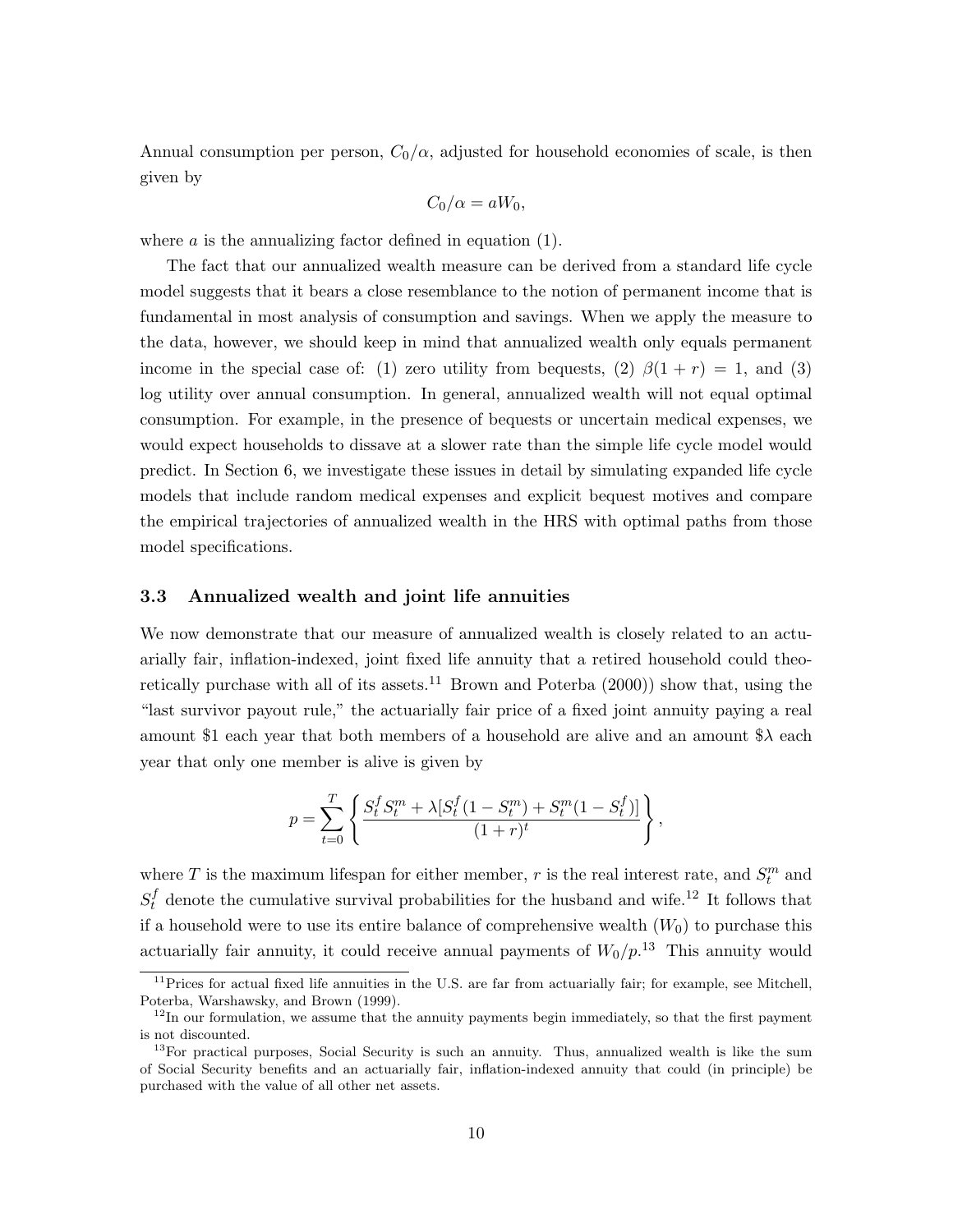allow the household to consume  $C_0 = W_0/p$ , which is the same expression as equation (5), as long as  $\lambda$  is set equal to  $1/\alpha$ .

Put another way, simple life cycle theory implies that (in the absence of bequests or precautionary saving), households would optimally fully annuitize their wealth and set annual consumption equal to the annuity receipt. However, in the expanded life cycle models we investigate in Section 6—which include explicit bequest motives and random medical expenses—full annuitization is not optimal (even if actuarially fair annuities were to exist).

#### 3.4 Discussion of annualized wealth

We have shown that our measure of annualized wealth is closely related to optimal consumption behavior according to a stylized life cycle model, and can also be thought of as the value of an actuarially fair, real fixed annuity that a retired household could, in principle, afford to purchase with its total resources. Each angle provides a different perspective on the empirical application of our measure. What does it mean when we observe that a household in the HRS has, say, \$20,000 in annualized wealth? Viewed through the lens of the life cycle model, we can say that the \$20,000 corresponds loosely to each household member's permanent income, and, for certain parameterizations, to its optimal choice of consumption (per person). Viewed as an actuarially fair annuity, the measure tells us that each member of the household has enough resources to afford to purchase a real, joint life annuity that pays \$20,000 per person per year, fully insulating their consumption possibilities from randomness over how long they will actually live.

### 3.5 Annualized wealth in the HRS

Table 6 reports the components of annualized comprehensive wealth from 1998 through 2004 for the median household aged 70 or older in 2004. At the median, annualized comprehensive wealth was \$28,100 in 2004, 13 percent more than the median value in 1998 (\$24,900). From 1998 to 2004, the contribution of annuity-like benefits to annualized comprehensive wealth declined slightly, from \$12,800 to \$12,100, likely due to the non-indexation of some DB payments. However, the decline in annuity-like wealth was more than offset by increases in the annualized value of financial assets (from \$5,200 per person per expected year to \$6,400) and nonfinancial wealth (from \$6,900 to \$9,400). Median annualized net housing wealth rose 51% from \$5,100 in 1998 to \$7,700 in 2004. This relatively large increase was accounted for by a net increase in actual wealth (from a balance of \$84,000 in 1998 to \$89,000 in 2004) combined with shorter remaining life expectancies (and, thus, smaller annualizing factors) as the median household aged. By contrast, the smaller net rise in annualized financial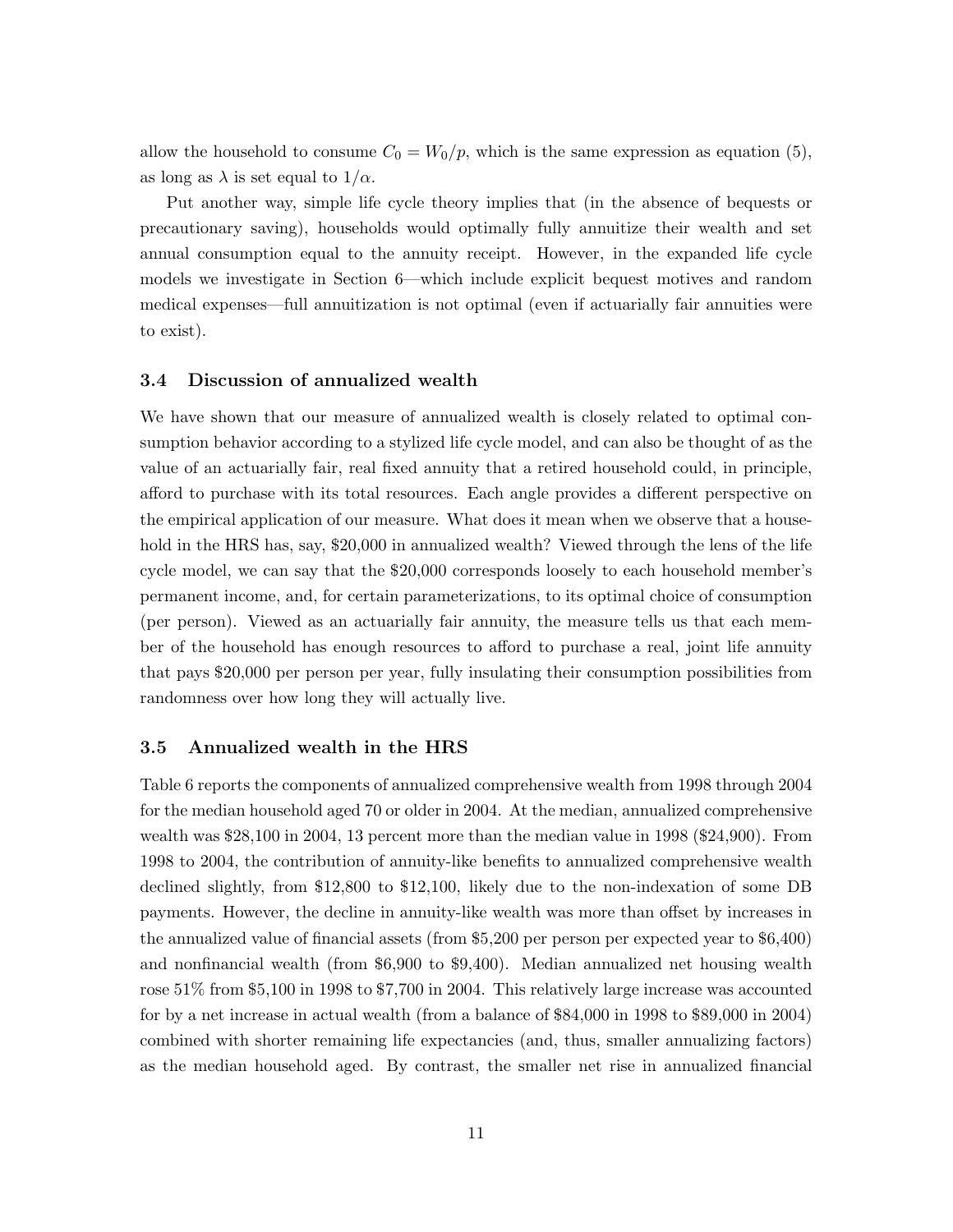assets from 1998 to 2004 was accounted for by a decline in actual wealth (from \$87,000 to \$74,000) that was slow relative to the drop in the median household's remaining life expectancy.

That median annualized comprehensive wealth generally rose between the 1998 and 2004 waves of the HRS is one of the primary results in our paper. Clearly, part of the story for rising annualized wealth was that retirees accrued capital gains on their homes. But, retirees evidently did not offset those gains by rapidly spending down either their financial or nonfinancial assets.

Table 7 breaks down the evolution of annualized comprehensive wealth between 1998 and 2004 for the median household of different ages, family compositions, and income levels. Annualized wealth rose even faster for older retirees (aged 80-89) than younger retirees (aged 70-79). Among single retirees in 2004, annualized wealth rose in both age groups, while among married retirees in 2004, only the older cohort experienced an increase. As can be seen in the middle of the table, the time-path of annualized comprehensive wealth appears to be little affected by accounting for economies of scale in household consumption. Perhaps surprisingly, we find increases in annualized comprehensive wealth for the median household in each of the three income groups shown in the table. Among those in the bottom quintile of the income distribution in 2004, annualized comprehensive wealth increased 6 percent between 1998 and 2004. The rises were larger for middle-income retirees (13 percent) and those in the upper income quintile (19 percent).

Table 8 reports the frequency distribution of percentage changes in annualized comprehensive wealth for different types of households. Across the entire sample, the table shows that 48 percent of of retirees aged 70 and older (in 2004) experienced increases of at least 10 percent, while 30 percent experienced decreases of at least 10 percent over that time period. The table shows that the frequency distribution of changes in annualized wealth was essentially the same across age and marital status groups in 2004. We find small differences in the right tails across the three income groups—the share of households in the upper income quintile that experienced a 10 percent or larger increase is 50 percent, while the share is 46 percent among middle-income retirees and 42 percent for those in the bottom income quintile. Nonetheless, these distributions are remarkably stable across age, marital status, and income groups: In particular, in every row of Table 8, the greatest frequency of HRS households experienced an *increase* in annualized comprehensive wealth of 25 percent or more from 1998 through 2004.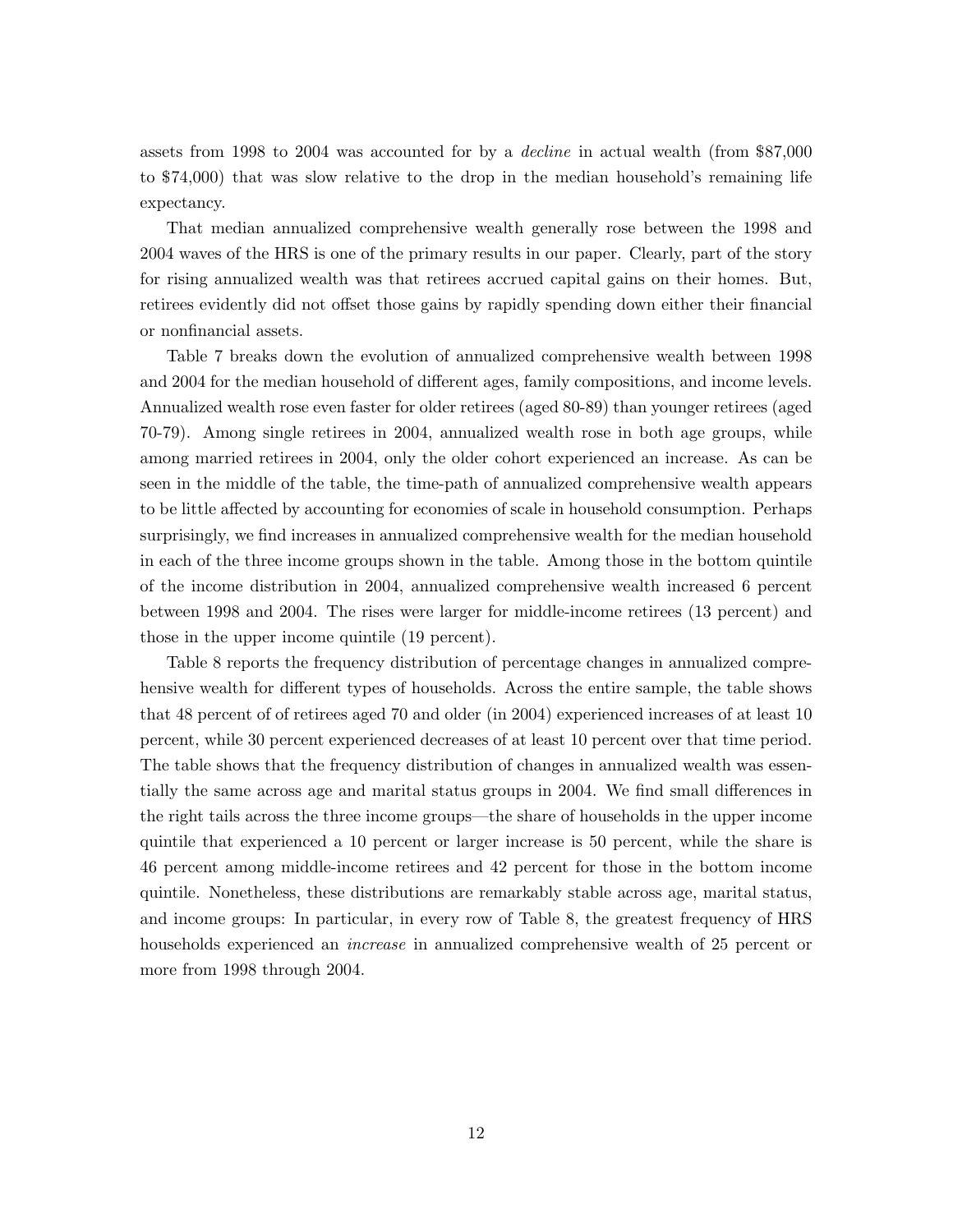# 4 Nonparametric Age Profiles of Comprehensive Wealth in the HRS

### 4.1 Methodology

As a preliminary look at the evolution of resources over the course of retirement, we construct nonparametric profiles of median wealth between ages 60 and 90 years.<sup>14</sup> To produce these profiles, we divide the sample into 3-year age bins in 1998 and calculate the median value of wealth for each bin over the following six years.<sup>15</sup> We plot four points for each age group, corresponding to the 1998, 2000, 2002 and 2004 waves of the HRS. Arrayed by age on the horizontal axis, the series of segments trace out an empirical age profile of wealth.

Note that to interpret the resulting graph as an age profile, one must ignore the effects of cohort differences between the segments.<sup>16</sup> In addition to cohort effects, another issue of concern is survivorship bias: since lower-wealth households are more likely to die in any given year than higher-wealth households, the slope of any given wealth segment is likely to be biased upward (i.e., more positive or less negative) relative to what would be the case without such truncation. This is an issue that we will address, at least partially, in the next section when we develop a regression-based methodology for estimating age profiles of wealth that uses the panel nature of the HRS data explicitly.

#### 4.2 Results

Figure 1 displays median age profiles of comprehensive wealth balances (not annualized, not per person) and each of its major components (in thousands of 2004 dollars). Beginning with the top left panel, we can see that median financial wealth declines quite gradually over the retirement period—from about \$70,000 at age 62 to about \$20,000 by age 90 (abstracting from the relatively small cohort differences in the levels of the line segments). Nonfinancial wealth is flat at around \$100,000 from age 62 until almost age 85 and it falls, on balance, at the later ages. The profile of annuity-like wealth shows a prominent peak around age 62, when Social Security benefits first come available, followed by a steady and substantial decline. This effect is more mechanical than behavioral: the present value spikes as the onset of payments approaches, then declines with life expectancy. Summing the three major components, we find that median comprehensive wealth peaks at about \$500,000 around age 62 and drops to below \$200,000 by the late 80s. Still, the median

 $14$ We begin with nonparametric age profiles to get a sense of the raw data patterns before imposing any structural assumptions.

<sup>&</sup>lt;sup>15</sup>Thus, for this exercise we use the unbalanced 1998-forward panel, rather than the balanced 2004backward panel. We use the HRS sampling weights to compute the medians in each age group.

<sup>&</sup>lt;sup>16</sup>For example, younger cohorts may be wealthier because they earned higher lifetime wages, due to productivity growth.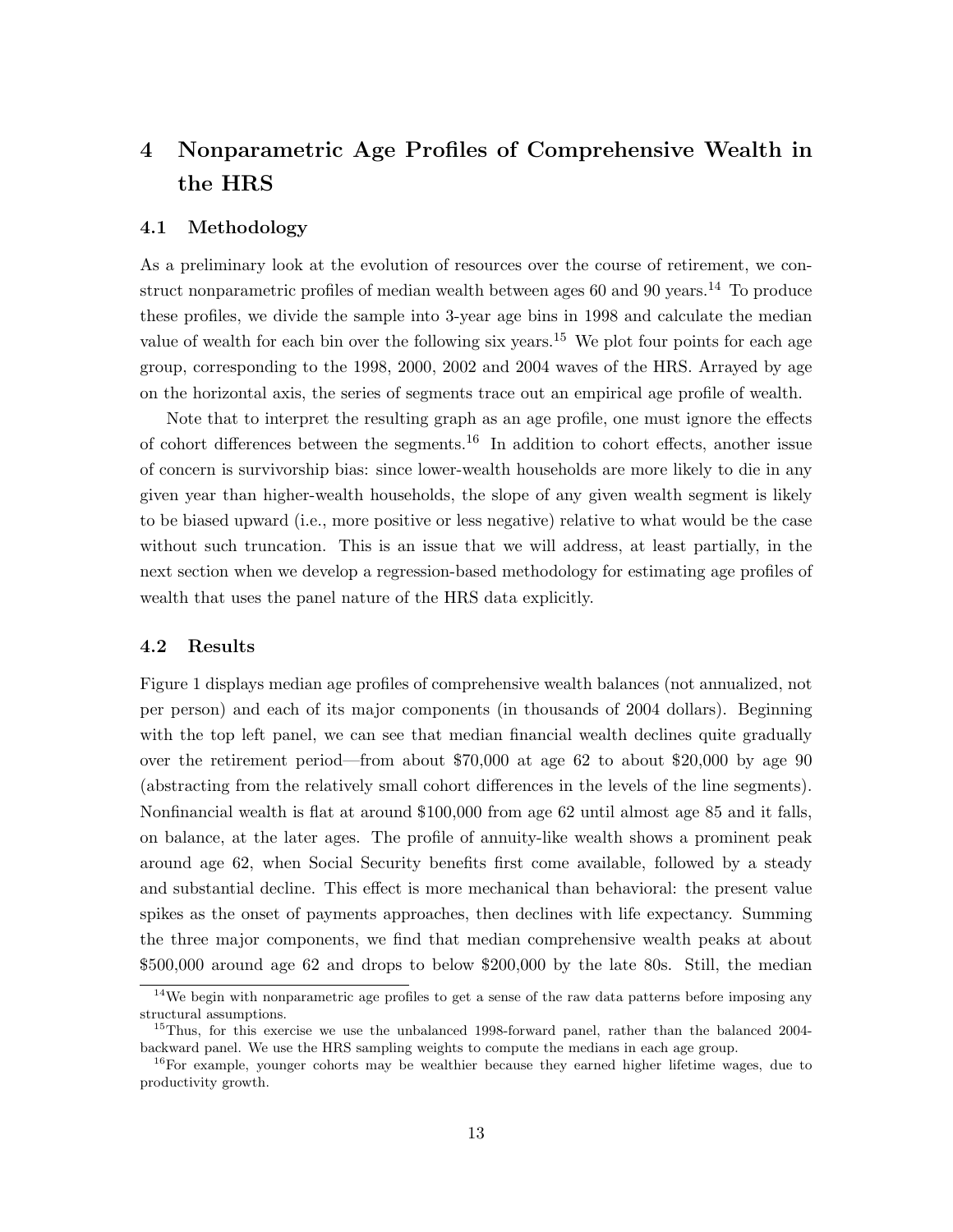retiree in the HRS continues to hold a significant amount of wealth even at rather advanced ages.

The declining profiles of wealth at older ages suggests that some degree of spend-down is occurring. To learn more about the implications of this spend-down for individual resources, we turn to our concept of annualized wealth. Figure 2 shows that median annualized financial wealth is flat or rising a bit over the entire age range. This suggests that households do not appear to run down their financial wealth any more quickly than their life expectancies are shortening. We also see an increase in annualized nonfinancial wealth, suggesting that households may indeed be reluctant to fully consume their housing wealth as they age. The annualized value of annuity-like wealth is roughly flat after age 62, with perhaps a slight decline due to non-indexation of some benefits. When summed together, median annualized comprehensive wealth shows a gentle upward slope across older ages, so that, all told, the median value rises from about \$17,000 per person per year at age 62 to about \$30,000 per person per year at age 90.

# 5 Regression-based Age Profiles of Comprehensive Wealth in the HRS

### 5.1 Methodology

A natural concern regarding the nonparametric wealth profiles just discussed is that they are susceptible to survivorship bias and, in addition, make no attempt to control for the effects that a variety of observable factors have on the rate of change of household wealth in retirement. In this section, we present regression-based age profiles for comprehensive wealth that address these issues by using the full extent of the panel data in the HRS.

For each major component of comprehensive wealth, and for each income group<sup>17</sup>, we use a four-step procedure to estimate age-profiles. First, we calculate a household-level growth factor from each wave to the next (that is, three growth factors per household). Second, we pool all of the growth factors and estimate a median regression of the growth factors on a set of household characteristics, including indicators for two-year age brackets (e.g., 60-61, 62-63, etc.), survey-year dummies, and a range of other characteristics.<sup>18</sup> Third, we use the estimated coefficients on the age indicators to calculate predicted median growth factors for each age-group and multiply these together to construct a "cumulative growth

 $17\text{As reported in tables 4 and 7, we define "high" income as the top quintile of household income, "medium"$ income as the middle three quintiles, and "low" income as the bottom quintile. To control for cohort and demographic differences, we calculate quintiles conditional on age and marital status (so that, for example, the "high-income" group is not disproportionately composed of young married households).

<sup>&</sup>lt;sup>18</sup>We use two-year age bins, rather than single-year age indicators, simply to smooth the age profiles a bit. The results are qualitatively similar when we use single-year age dummies.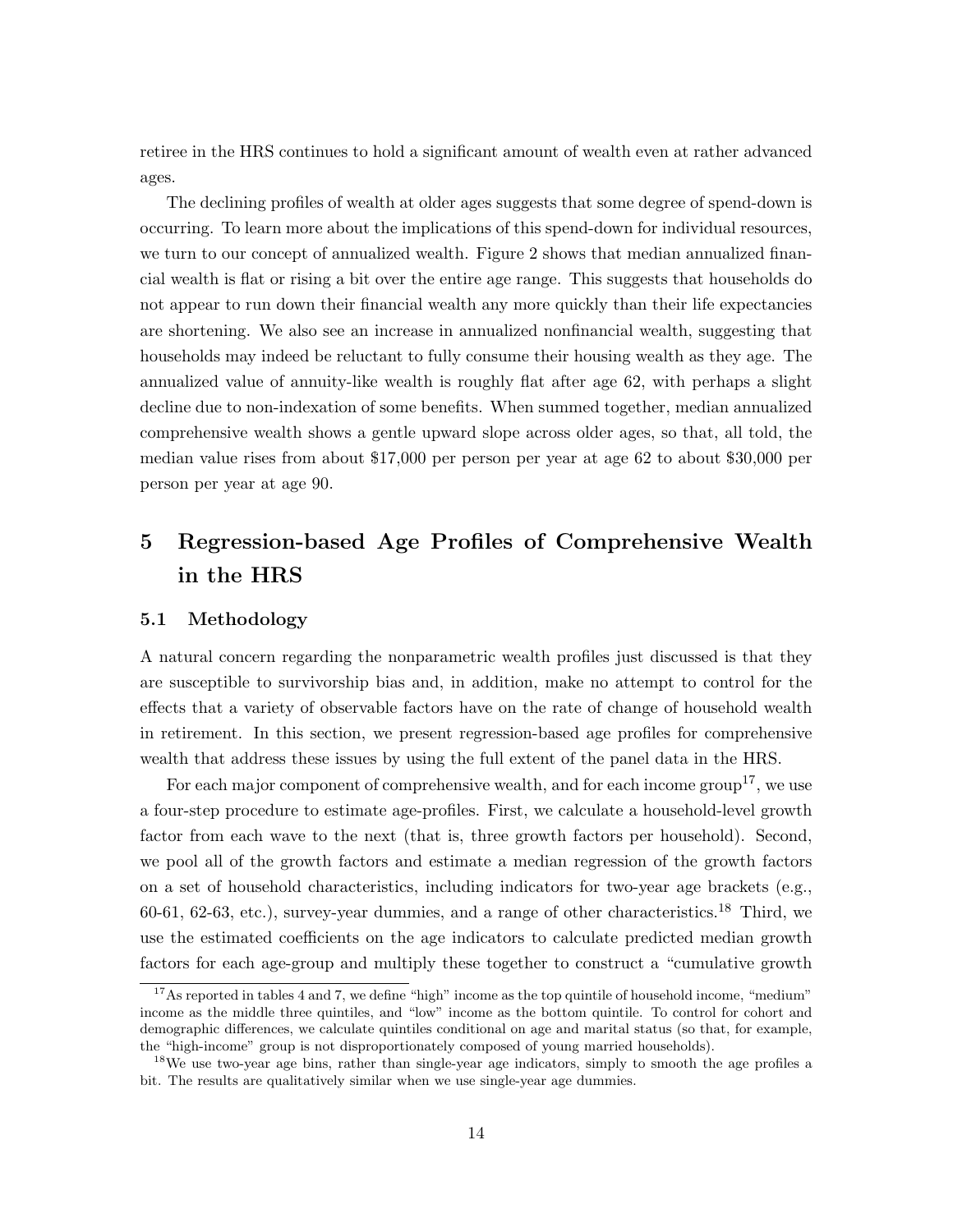factor" across the full range of ages.<sup>19</sup> Finally, we "connect the dots" between the predicted cumulative growth factors to form a regression-based age profile. The resulting profile will be purely relative (e.g., an index starting from one at age 60); to convert it to level terms, we benchmark the middle of each age profile so that it passes through the median level of wealth held by 75-year olds in 2004.

### 5.2 Results

Figure 3 shows that the regression-based age profiles are generally similar to the nonparametric profiles presented above. For retirees in the bottom income quintile, median financial wealth is essentially zero at all ages, while for those in the middle part of the income distribution, median financial wealth stays near \$60,000 from age 62 to almost age 80, and then declines to about \$30,000 over the next 10 years of retirement. Among upper-income households, median financial wealth stays pretty close to \$250,000 from age 62 to almost age 80, and then it falls to about \$125,000 by age 90.

Median nonfinancial wealth, for all three of the income groups, exhibits a slight hump shape that peaks around age 75. Thus, households in the bottom and middle quintiles of the income distribution (conditional on age and marital status) have about the same level of nonfinancial wealth in their mid-60s as they have in their mid-80s—\$25,000 for the lower-income households, and \$75,000 for the median income group. In the upper quintile of the income distribution, though, we estimate that despite the hump, nonfinancial wealth tends to rise a little over the course of retirement, from nearly \$175,000 at the median in the mid-60s to about \$200,000 by the mid-80s.

As we would expect, the present discounted value of annuity-like wealth falls steadily and substantially in retirement—for all three income groups, the median balance is about half as large around age 85 as it was around age 65. As with the nonparametric age profiles, the downward-sloping trajectory of annuity-like balances is mainly a mechanical result of shorter remaining lifespans.

Putting the major components together, the lower right panel of figure 3 shows that for retirees in all three income groups, median comprehensive wealth is fairly flat between ages 62 and 75. In the latter 70s and in the 80s, though, balances decrease more noticeably with age, particularly for households in the middle- and upper-income groups.<sup>20</sup>

Figure 4 shows the regression-based age profiles for annualized comprehensive wealth and its components. Again, these profiles are quite similar to those generated nonparametrically.

<sup>&</sup>lt;sup>19</sup>For example, if the predicted median growth factor for age  $60-61$  were 1.10 and the predicted median growth factor for age 62-63 were 1.05, then the predicted cumulative growth factor for age 62-63 would be  $1.10 * 1.05 = 1.155.$ 

 $^{20}$ Note that since these lines are fitted values from median regressions, the line for comprehensive wealth does not equal the sum of the lines for the three major components of wealth.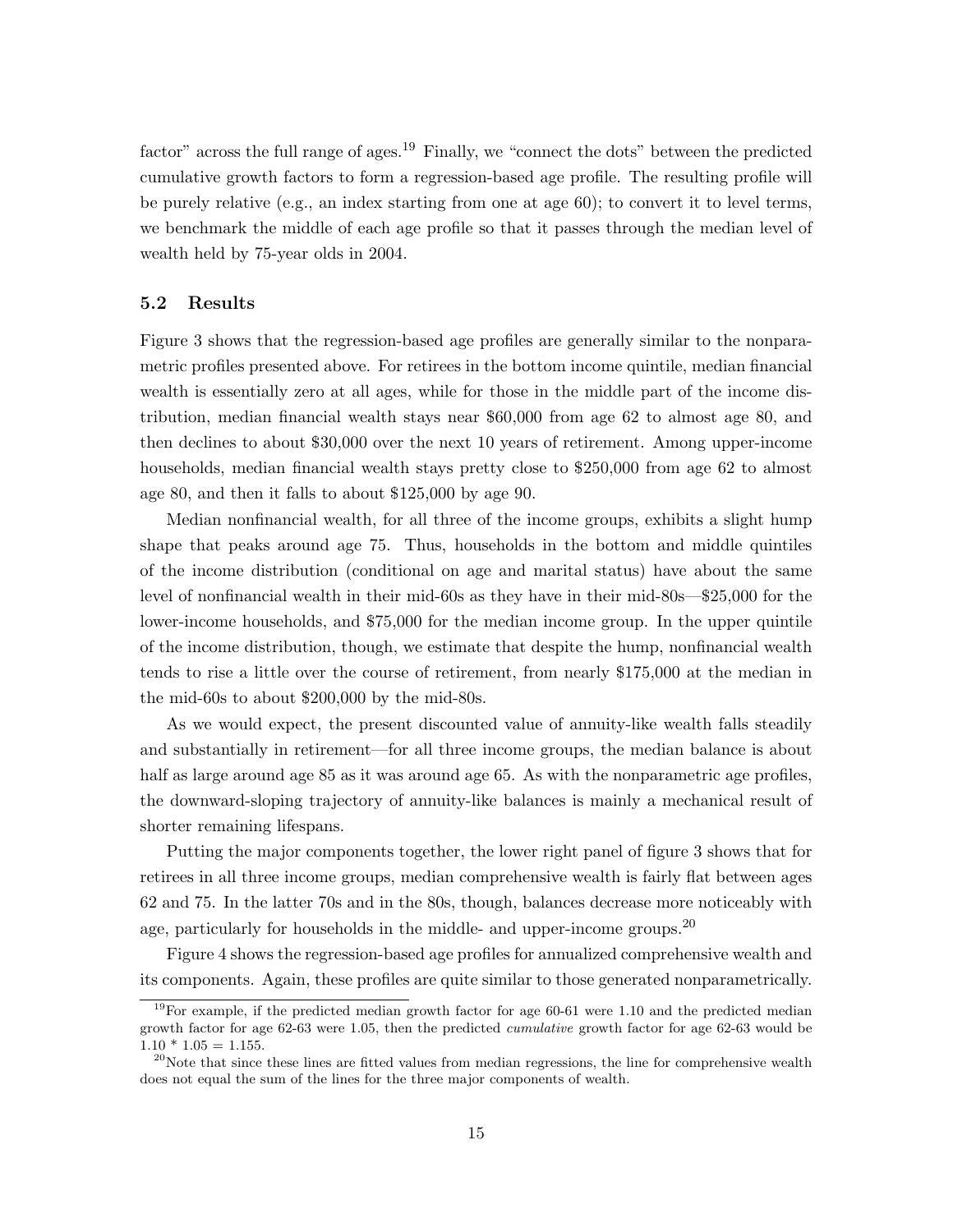It seems quite clear that households in the bottom income quintile are not relying on financial assets to finance spending in retirement—median annualized financial wealth stays at zero for this group at all ages in the HRS. However, for the middle-income retirees, median financial assets contribute about \$5,000 per person per year to comprehensive wealth and, strikingly, this level does not fall over the course of retirement. Indeed, there is a very slight increase in annualized financial wealth through age 80 for the middle-income group. For households in the upper quintile of income, median annualized financial wealth shows a more pronounced increase from the early 60s (about \$20,000 per person per year) through the late 70s (about \$25,000); then it stays about flat for retirees in their 80s. Median nonfinancial wealth increases in annualized terms for all three income groups. While the levels are very different across the three income groups, all three groups nearly double their annualized nonfinancial wealth between the mid-60s and the mid-80s.

The median level of annualized annuity-like wealth is essentially flat for lower- and middle-income households from the mid-60s through the late-80s—at about \$8,000 and \$14,000 per person per year, respectively—while the upper-income quintile experiences a significant decrease over the course of retirement—from almost \$20,000 per person per year in their mid-60s to about \$15,000 by their late-80s. This is mainly a result of reduced wealth, in real per person terms, from private DB pension benefits as retirees age.<sup>21</sup> Turning to the age profiles in the lower right panel, we find that, all told, between the early and the late retirement years, median annualized comprehensive wealth shows a mild net increase for lower- and middle-income households, and a pronounced rise for upper-income households.

### 5.3 The effect of capital gains on the estimated age profiles

How should we interpret this build-up in wealth relative to life expectancy at the end of the life cycle? Before considering explanations from the perspective of a life cycle framework, we first ask whether the upward-sloping age profiles for annualized comprehensive wealth in the HRS are simply the consequence of unexpected capital gains on housing or corporate equity over the 1998-2004 sample period. To answer this question, we re-estimate the regressionbased age profiles using a counterfactual HRS dataset that holds each household's level of corporate equity and net housing wealth fixed over the sample years, letting the other components of comprehensive wealth follow their reported trajectories in the HRS.

Because equity prices gyrated markedly over the 1998-2004 period, we compute counterfactual trajectories in the HRS panel data by replacing each household's reported holdings of corporate equity in each wave with its (household-specific) average value over the six-year

<sup>&</sup>lt;sup>21</sup>As noted above, real annualized DB wealth may fall in retirement because benefits are usually not indexed to inflation.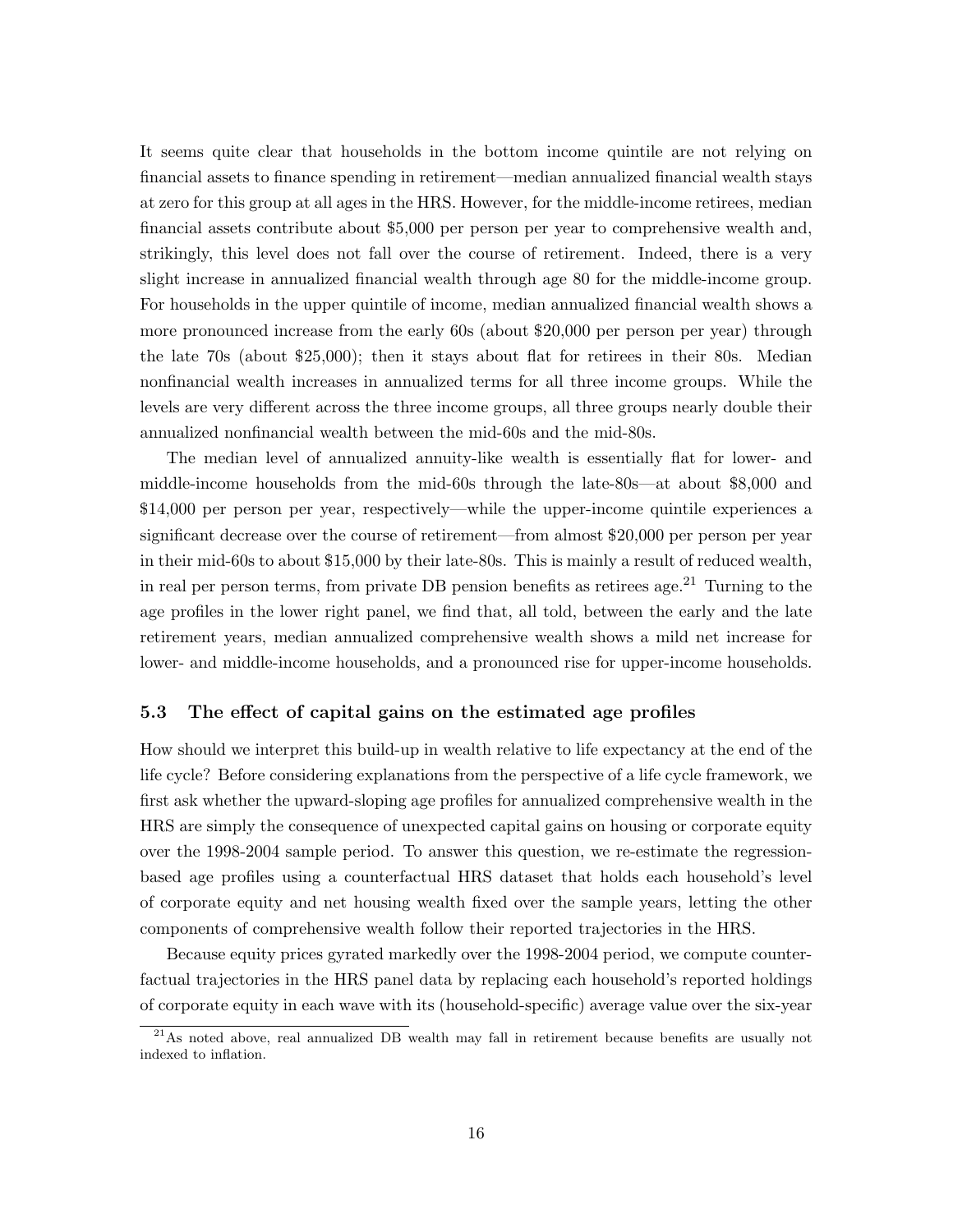period.<sup>22</sup> Similarly, because average home prices around the country climbed substantially between 1998 and 2004, we replace each household's reported housing wealth in the four waves with the level it reported in 1998 (thereby assuming no change in housing wealth over our sample period).<sup>23</sup>

Figure 5 shows that making these adjustments to the reported measures of comprehensive wealth in the HRS do not materially change our finding that, in annualized terms, median tends to rise with age during retirement for the median household in all three income groups. If anything, the profile of annualized financial wealth appears to rise slightly more after the adjustment, and both nonfinancial and comprehensive wealth continue to show clearly rising profiles. The upward sloping (regression-based) age profiles in our counterfactual measures shows that, over the sample period, other forms of financial and nonfinancial wealth (such as deposits, money market funds, mutual funds, vehicles, and business equity) increased notably in annualized terms across waves of the HRS. But more importantly, the rising slope *across* cohorts reflects different starting levels of wealth by age as of the base year of  $1998<sup>24</sup>$  Thus, we do not think that the upward sloping age profile for annualized comprehensive wealth over retirement is being driven primarily by the effects of unanticipated capital gains on corporate equity or housing over the specific sample period that is available.

# 6 Predicted Age Profiles for Annualized Comprehensive Wealth from Life Cycle Model Simulations

In this section, we ask whether the pattern of rising annualized wealth at the median can be explained using fairly standard extensions to the life cycle model of consumption. In Section 3 we showed that the simplest life cycle model predicts that annualized wealth should be roughly constant in retirement. The question we turn to now is whether adding plausible bequest or precautionary motives to the life cycle model can generate upwardsloping profiles for annualized wealth that resemble those in the HRS. We adopt a modeling framework that is simple enough to illustrate the key forces that could shape the empirical patterns, but sufficiently rich to quantify realistic influences on savings behavior.<sup>25</sup> We

 $^{22}$ For example, the change in the Wilshire 5000 stock price index between 1998 and 2000 was 7.6 percent, between 2000 and 2002 was -31.5 percent, and between 2002 and 2004 was 43.5 percent.

 $23$ For example, on a seasonally adjusted basis, the change in the national purchase-only house price index produced by the Office of Federal Housing Enterprise Oversight (OFHEO) between 1998 and 2000 was 13.8 percent, between 2000 and 2002 was 16.1 percent, and between 2002 and 2004 was 19.4 percent.

<sup>&</sup>lt;sup>24</sup>We also looked at similarly-constructed counterfactual nonparametric age profiles (not shown) and found that, looking across cohorts in the HRS, older households had more housing wealth, relative to life expectancy, than did younger households, even before the changes in market prices from 1998 to 2004.

<sup>&</sup>lt;sup>25</sup>The appendix includes a more thorough discussion of how uncertain longevity, random medical expenses, and the bequest function affect optimal consumption and annualized wealth in our life-cycle models.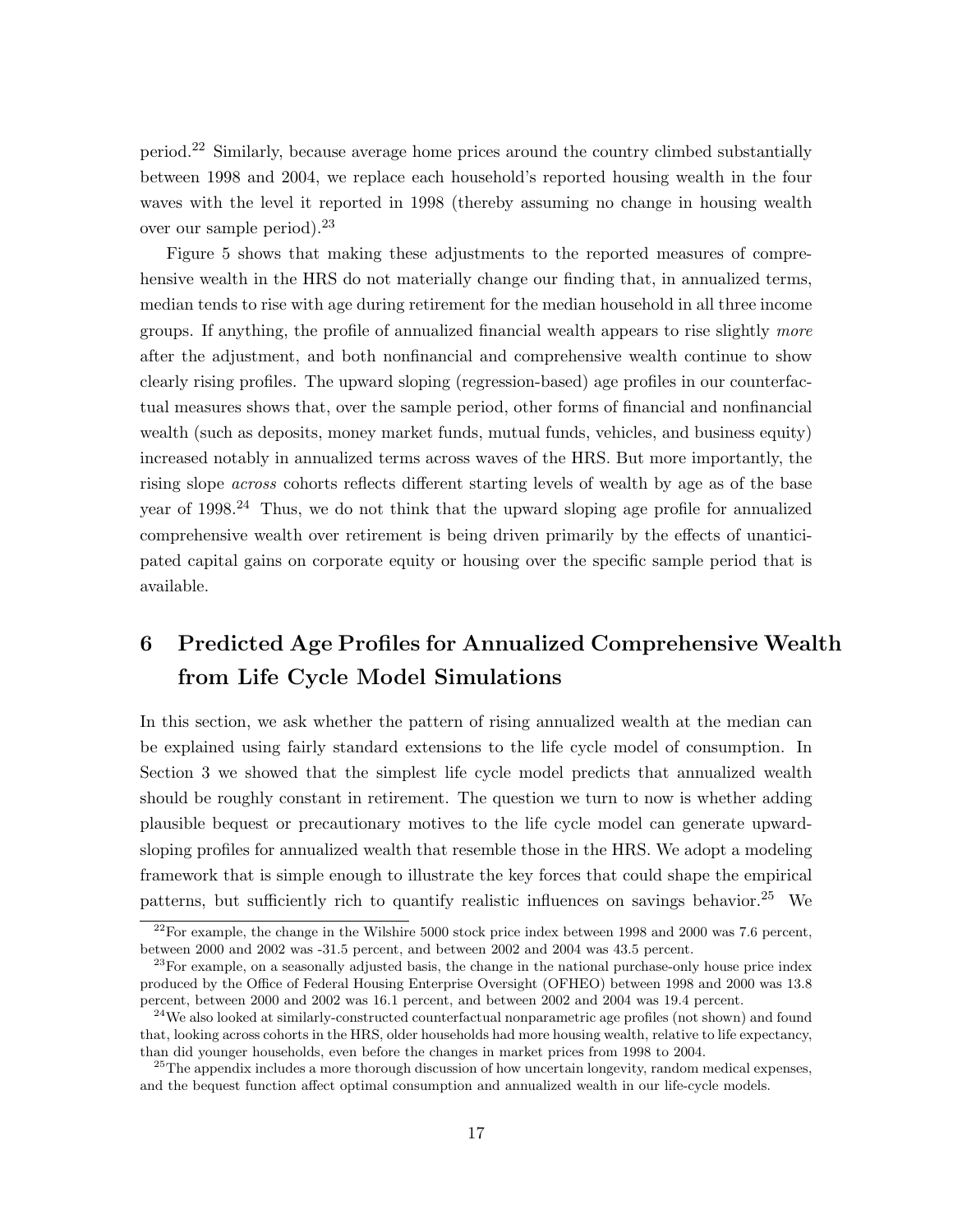consider a range of fairly standard model specifications, $26$  but our search is by no means exhaustive.

### 6.1 Description of the models we consider

We consider models in which retired households maximize the expected discounted utility from consumption from their current age  $t$  to a maximum age  $T$  subject to a budget constraint that represents a transition equation for wealth  $X_t$  (more accurately, cash-onhand) and a non-negativity constraint for wealth at each age. $27$  Households are assumed to maximize lifetime utility given by

$$
V(X_t, n_t) = \max_{C_t} \left[ \alpha(n_t) U(C_t, \alpha(n_t)) + \beta \sum_{j=1}^3 \psi_{t+1,j} E_t V(X_{t+1}, n_j) + \beta (1 - \sum_{j=1}^3 \psi_{t+1,j}) B(X_{t+1}) \right],
$$
\n(7)

subject to

$$
X_{t+1} = \max[R(X_t - C_t) + Y_{t+1} - M_{t+1}, F] \tag{8}
$$

$$
C_t \leq X_t, \tag{9}
$$

where  $E_t$  denotes expectations over uncertain medical expenses and mortality,  $B(.)$  is a bequest function that equals zero if any member of the household is alive, and  $\psi_{t+1,j}$  represents the probability associated with each of three states of the world in the following period: both spouses survive, only the husband survives, or only the wife survives. In the budget constraint,  $Y_t$  is retirement income,  $M_t$  are out-of-pocket medical expenses, and F is a consumption floor that we assume can always be financed (e.g., by welfare or other government transfers).

We assume utility over consumption takes the iso-elastic form,  $U(C_t, n_t) = \frac{(C_t/\alpha(n_t))^{1-\sigma}}{1-\sigma}$ . In our framework,  $n_t$  is a state variable indicating a household's demographic structure: for couples,  $n_t = 1$ , for single men,  $n_t = 2$ , and for single women,  $n_t = 3$ . The function  $\alpha(n_t)$ 

 $26$ See, for example, Cagetti (2003); Carroll (1992, 1997) and Carroll and Samwick (1998) for models of precautionary saving in response to uncertain income, Palumbo (1999); Rust and Phelan (1997); French and Jones (2004a); Anderson, French, and Lam (2004) and Davis (2006) for studies of the effect of uncertain medical expenses, and Kotlikoff and Summers (1981); Hurd (1987, 1989); Bernheim (1991); Laitner and Juster (1996); Dynan, Skinner, and Zeldes (2002); De Nardi (2004) and Kopczuk and Lupton (2007) for models incorporating explicit bequest motives.

<sup>&</sup>lt;sup>27</sup>A complete treatment of the life cycle from the beginning of working life would introduce potentially interesting sources of heterogeneity in wealth and retirement income, but this type of heterogeneity is not the focus of our analysis. For our purposes, little is lost by starting our model at retirement, and we gain transparency and simplicity since we can show how different factors affect consumption patterns independent of initial retirement wealth.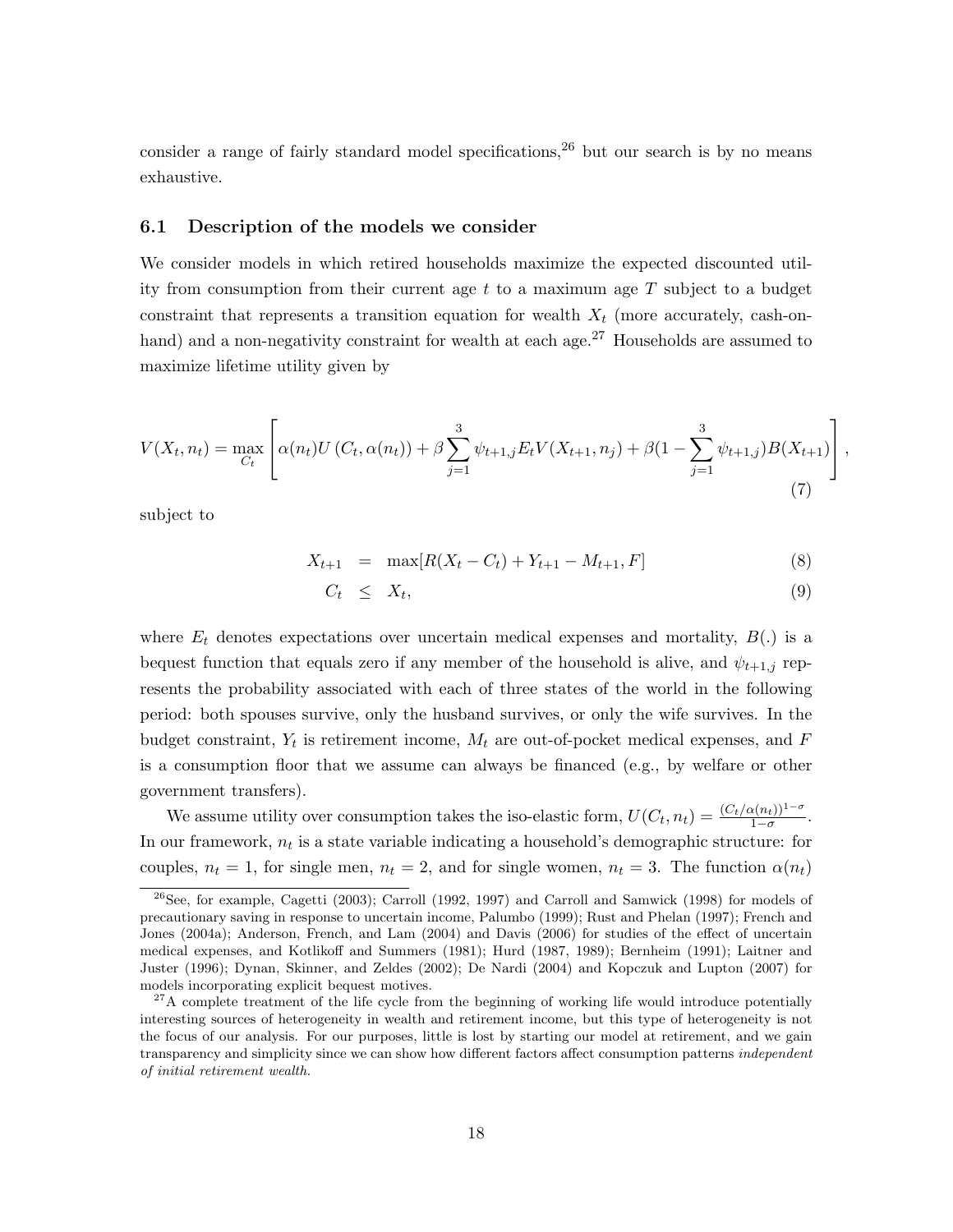is used to capture economies of scale for couples in household production (specifically,  $\alpha(n_t = 1) = 1.67$  and  $\alpha(n_t = \{2, 3\}) = 1$ . In some specifications, we ignore possible economies of scale, setting  $\alpha = 1$  for all  $n_t$ . In all specifications discussed in this paper, we set the preference parameter  $\sigma$  to 3.<sup>28</sup> In the transition equation for wealth, (8), we use  $R = 1.025$ —the same value we used in our present value calculations with the HRS data. For each income group, we set  $Y_t$  to match the median level of annuity income (essentially Social Security and DB pension benefits) in the HRS. We report the full set of parameters in Table 9.

In some versions of the life cycle model, we assume that households explicitly derive utility from leaving a bequest upon their death, according to the iso-elastic utility function:

$$
B(X_t) = \frac{(b_1 X_t + b_2)^{1-\sigma}}{1-\sigma}.
$$
\n(10)

In this set-up, the parameter  $b_1$  is like an annuity factor that converts a lump sum bequest in the amount of  $X_t$  to the annual consumption flow it could afford. In the simulations, we set  $b_1 = .05$  so that intended bequests are assumed to generate a flow of utility that relates to approximately twenty-years worth of their heirs' consumption. We set the "shift" parameter  $b_2 = 5,000$  so that, in the model, retirees without many resources will not face a strong incentive to leave a sizable bequest. In equation (10), we set  $\sigma = 3$ , so that the same parameter value governs both the shape of the bequest function (conditional on  $b_1$  and  $b_2$ ) and the shape of the utility function over consumption (conditional on  $\alpha(n_t)$ ).<sup>29</sup>

In the extended life cycle model, the variable  $M_{t+1}$  denotes a random draw for outof-pocket medical expenses, which will induce a precautionary motive for retirees to hold wealth balances into old age. Our parameterization for  $M_{t+1}$  matches the econometric estimates that French and Jones (2004b) produced using panel data from the AHEAD sample. In their econometric model—which is able to match many key features of the micro-data—medical expenses are assumed to have a trend component that is increasing with age (t) and income  $(Y_t)$  and a stochastic component that is the sum of a persistent shock  $(AR(1))$  and a transitory shock. The parameter F and the non-negativity constraint (9) place a lower bound on utility in case a realization of out-of-pocket medical expenses exceeds a household's wealth.<sup>30</sup>

<sup>&</sup>lt;sup>28</sup>We have solved the model for other values of risk aversion, but we obtained a good fit using  $\sigma = 3$ .

<sup>&</sup>lt;sup>29</sup>With  $\sigma = 3$ , if we were to set  $b_1 = 1$ , there would be very little incentive in the model for households to leave sizable bequests. Note that our bequest specification nests most of the bequest functions used in previous studies (see, e.g., De Nardi (2004) for a careful study of bequest functions). We experimented with several different values for the parameters  $b_1$  and  $b_2$ , and found similar results across the various simulations.

<sup>&</sup>lt;sup>30</sup>The consumption floor introduces nonconvexities into the value function that rule out gradient-based optimization techniques. We use a global optimization algorithm called DIRECT, or DIviding RECTangles (Jones, Perttunen, and Stuckman, 1993).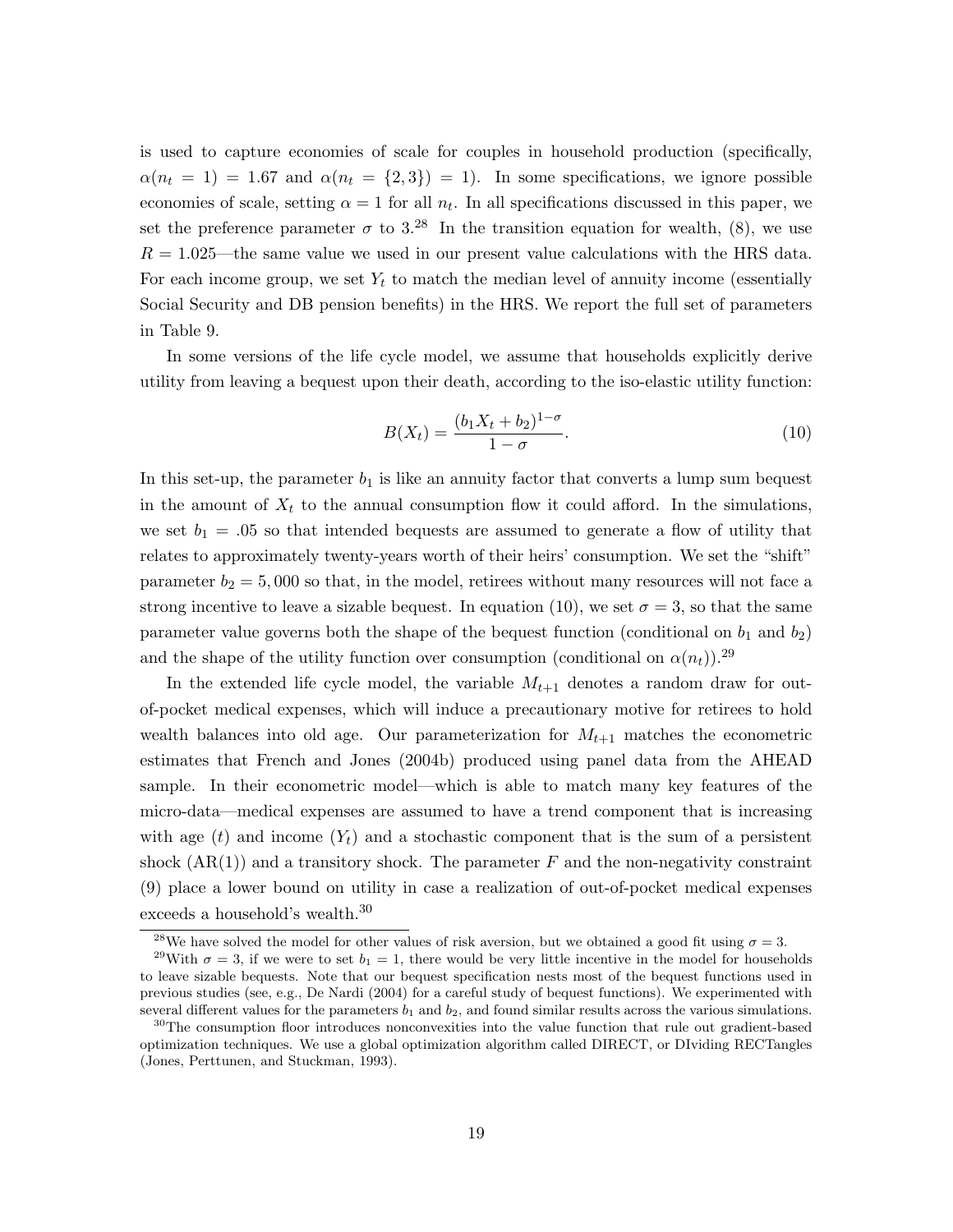Following French (2005), the natural logarithm of out-of-pocket medical expenses,  $M_t$ , evolves according to:

$$
\ln M_{t+1} = \mu_{t+1} + \eta_{t+1} + \varepsilon_{t+1} \n\eta_{t+1} = \rho \eta_t + \zeta_{t+1},
$$

where  $\mu_t$  is an age-specific trend,  $\eta_t$  is an autoregressive component, and  $\varepsilon_t$  is a transitory component. The trend of log medical expenses evolves as follows:

$$
\mu_t = \mu_0 + \mu_1(t - \bar{t}) + \mu_2(t - \bar{t})^2,
$$

where  $\mu_0$ ,  $\mu_1$ , and  $\mu_2$  are the coefficient estimates from French and Jones (2004b) and t denotes the average age in their sample. Following the method in Tauchen and Hussey (1991), we approximate the persistent component  $\eta_t$  with a four-state Markov chain and the transitory shock  $\varepsilon_t$  using five-point Gauss-Hermite quadrature.

Our specification of medical expenditures seems to fit the AHEAD data fairly well (see French and Jones, 2004b), but it may understate the strength of the relationship between income or wealth and medical expenses. If so, our model may attribute too much of the observed rise in annualized resources among wealthier households to a strong bequest motive, operating through  $B(X_t)$ , rather than a tendency for higher-income retirees to plan to spend significantly more on medical care in old age relative to lower-income households.

#### 6.2 Comparison of age profiles from the HRS and the model simulations

To see how well the different model specifications stack up against the HRS data, we simulate our model for different assumptions about annuity-like income and household composition (marital status and longevity). For singles and married couples, we obtain separate decision rules for "high-," "medium-," and "low-" income households, where the income categories correspond to the HRS medians for the top quintile, middle three quintiles, and the bottom quintile of retirement income—the same categories reported above. For each income group, the simulated population is chosen to match the shares of single and married households at onset of retirement in the HRS; and, for each income group, the initial level of wealth is calibrated to match the HRS data. In the simulations, individuals survive according to probabilities in the SSA age- and sex-based life-tables, so that in each period some married households become single households, and some households (mostly singles) die.

Table 10 compares median annualized wealth at different ages in the HRS (first column) with average values for annualized wealth computed from 10,000 simulated retirement periods for each of six different model specifications (denoted Model A through Model F,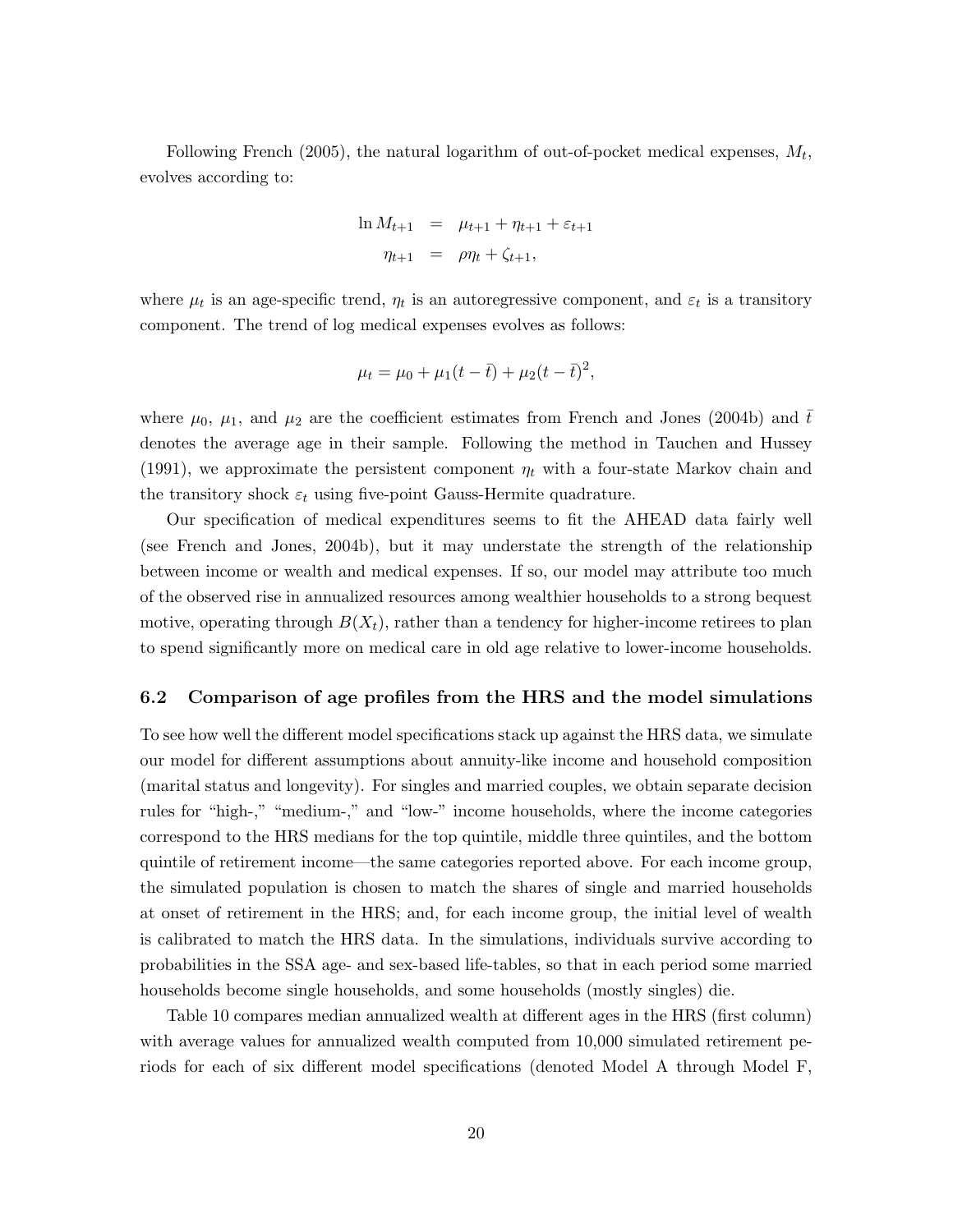described in the notes to the table). The first column shows the tendency for annualized wealth to rise markedly in the HRS between households in their late 60s to their late 70s and their late 80s. The rise occurs for single and married retirees and is true whether or not economies of scale are thought to raise "effective" levels of wealth for married retirees relative to single ones.

The second column (model A) shows that, by itself, uncertain longevity cannot explain why annualized wealth rises during retirement in the HRS. Using survival rates from the SSA life tables and our assumptions for preferences and asset returns, the simulations of model A (which do not include random medical expenses or an explicit bequest motive) imply much lower annualized wealth for the oldest retirees (aged 85 to 90 in the table) than the youngest ones (65 to 70). This means that, for the preference specifications we have considered, precautionary motives to hold wealth against the possibility of living to very advanced ages are outweighed by the high discounting implied by low survival rates in old age.

As shown in the third column (model B), adding an explicit bequest motive to the life cycle model with uncertain longevity generates an upward-sloping age profile for annualized wealth for single retirees. Married households, however, continue to show a decline, and the simulated profile for the combined simulations (labeled "full sample") is significantly flatter than the HRS profile. In all of our simulations, singles build up more annualized wealth than married households, a pattern that can be explained by noting that individuals in the model receive a boost in annualized wealth whenever a spouse dies. The inability of model B to match the annualized wealth pattern for married couples suggests that a bequest motive is not the only factor leading retirees in the HRS to build wealth in annualized terms. For a bequest function to fit the empirical age profile of median annualized wealth, it would have to be much more powerful—in particular, retirees would have to derive more utility per dollar of wealth from their bequests than from their own consumption.

The fourth column (model C) indicates that a life cycle model with random medical expenses and a relatively high consumption floor (which reduces the precautionary incentive), but without an explicit bequest motive, gets closer to matching the upward-sloping annualized wealth profile for married households. Overall, however, the match with the full HRS sample is about the same as the model with bequests and no medical expenses. While a precautionary motive and an active bequest motive seem to induce a similar slowdown in spending, neither appears sufficiently strong to explain the data patterns by itself.

Model D shows that adding the bequest function to the model with random medical expenses and a moderate consumption floor  $(F = 4,000)$  generates a rise in annualized wealth that is quite close to the pattern for the full sample in the HRS. The bequest motive provides "extra" expected value from the precautionary buffer because accidental bequests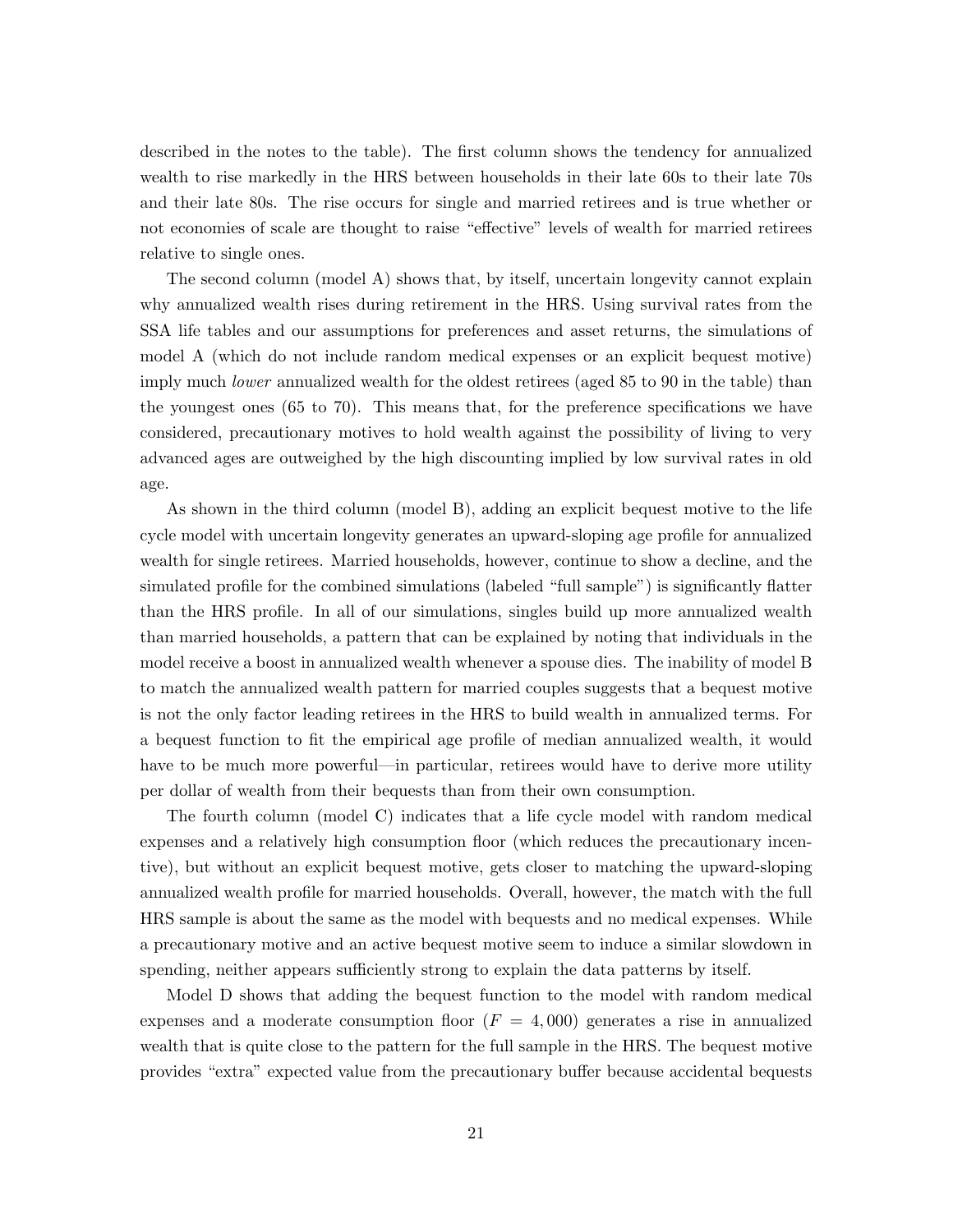(which will frequently arise when retirees die before having suffered a substantial random medical expense draw) convey utility value. The simulated annualized wealth levels for the three age groups (\$23,400, \$27,000, and \$29,800) are only slightly higher than those in the data (\$22,500, \$26,600, and \$29,000). If one were to choose a specification based only on the fit with the full sample, Model D would be the obvious selection. When we examine the results for married households, however, it is no longer clear that the model fits the best. The HRS shows a \$14,000 increase in annualized wealth for married households, which is much higher than the \$3,000 increase in the simulations.

Model E and model F are the same as model C and model D, but with a much lower consumption floor  $(F = $2,000)$ , which significantly strengthens the precautionary motive. This specification implies a much steeper age profile for annualized wealth for married couples, but it overshoots the annualized wealth build up for singles. For both types of households, some combination of bequests and medical expenses seems to be at work, but it is not clear which specification comes closest to the patterns in the HRS. We can learn more about the model specifications by seeing what the simulations imply about annualized wealth for the different income categories.

In terms of income heterogeneity, the main feature of the HRS data our model needs to explain is the relatively flat age profiles for the lowest income category and the very steep profiles for the highest income group. Table 11 reports the simulated and actual annualized wealth levels for households in the highest, middle three, and lowest income quintiles in the HRS. The middle rows show the same numbers as the bottom rows in Table 10, so we will focus our attention on the top and bottom income groups.

Scanning across the columns of Table 11, ones can see the importance of bequests in explaining the sharp increase in annualized wealth among higher-income households. Even with a low consumption floor, the model with medical expenses and no bequests (model E) explains much less of the increase in annualized wealth than the model with only a bequest motive (model B). Model F, which introduces the largest incentive to maintain savings in old age, comes closest to matching the patterns in the HRS for high income households, but it over-predicts the rise in annualized wealth for the middle and lower income groups. Model D, which has bequests, medical expenses, and a moderate consumption floor, misses some of the build-up in annualized wealth in the highest income category, but it comes remarkably close for the other two. It captures the flat progression of annualized wealth among lower-income households, and it almost perfectly matches the increase for the medium income group. Despite its difficulty in matching the increase in annualized wealth for married and high-income households, we conclude that a specification that includes intended bequests, uncertain medical costs, and a moderate consumption floor can account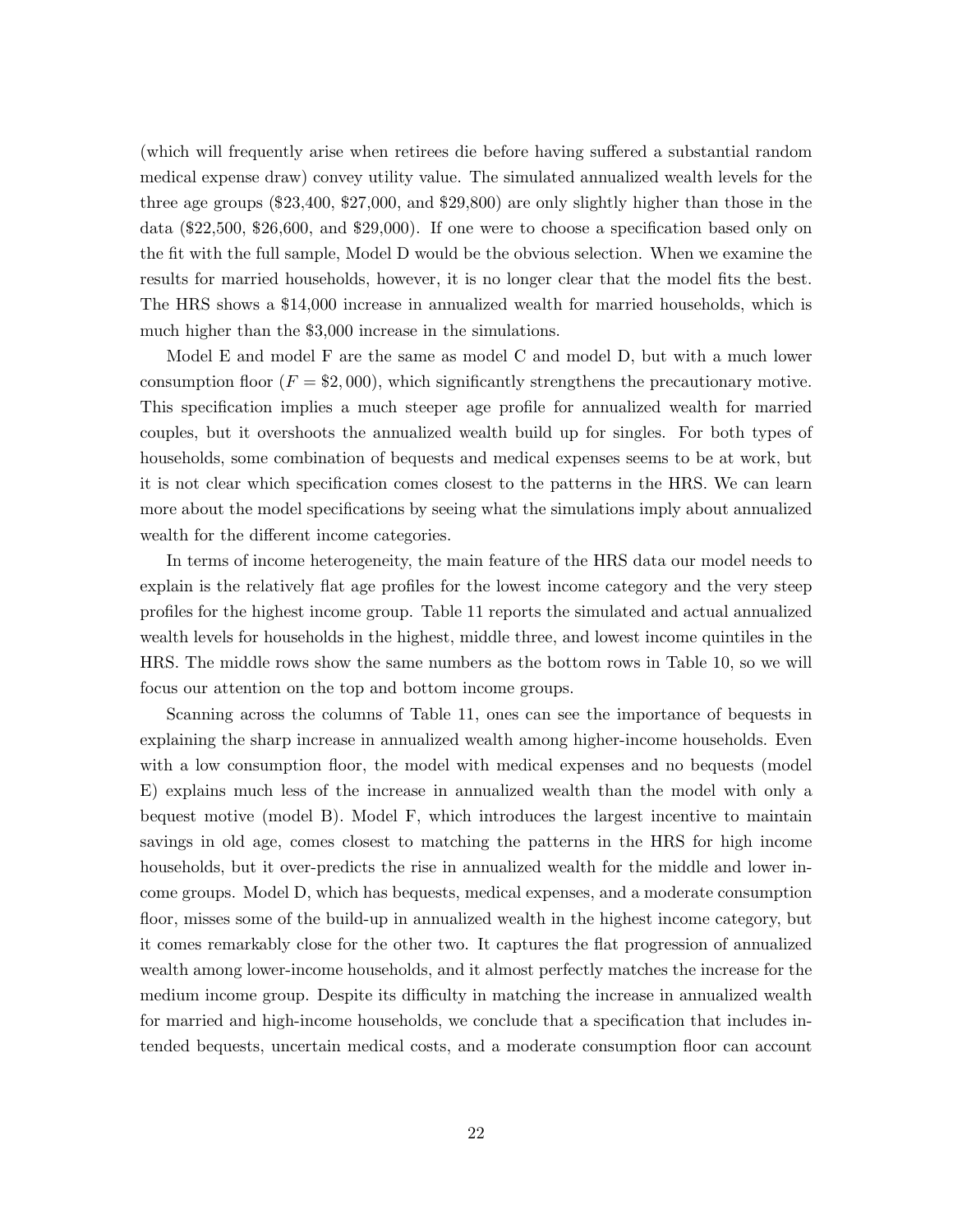for the most prominent features of spend-down patterns in the HRS.<sup>31</sup>

## 7 Conclusion

By introducing the concept of annualized comprehensive wealth—a measure of total resources per person per expected remaining year of retirement—our analysis brings some saving patterns into relief that would otherwise be difficult to discern. Our primary empirical finding from the HRS is that annualized comprehensive wealth tends to rise with age in retirement, reflecting the tendency for wealth balances to decrease more slowly than remaining life expectancies shorten. We find this pattern of increasing annualized wealth over retirement for most types of households and for the major components of comprehensive wealth. In addition, we estimate that a much larger share of retirees experience a considerable increase in annualized comprehensive wealth over the six years covered by our HRS sample (1998 to 2004) than experience a significant decline.

It is reasonably well known that retirees in the bottom quintile of the income distribution (conditional on their age and marital status) rely almost exclusively on DB pension benefits, Social Security benefits, and other government transfers to finance spending. Although these sources do not constitute a high level of comprehensive wealth, their annuity-like payout scheme means that they can finance a more or less constant path of outlays through retirement. While annuity-like benefits are also an important source of wealth for retirees in the middle- and upper-income groups, these retirees also tend to have significant financial and nonfinancial wealth. A new finding from our analysis is that, for the median retiree in the middle- and upper-income groups, annualized comprehensive wealth tends to rise over retirement. One might have expected wealth balances to fall roughly in line with declining longevity in retirement—after all, this is the trajectory that would be predicted by the simplest life cycle model of consumption.

To gauge what factors might lie behind the tendency for annualized comprehensive wealth to rise in retirement, we compare the empirical age profiles of annualized wealth from the HRS data with simulated profiles from life cycle models that are extended to include uncertainty about longevity, precautionary saving in light of uncertain medical expenses, and an explicit motive for retirees with greater resources to leave bequests. Within the class of models we consider, specifications that include all three of these factors seem to line up best with the rate of increase of annualized comprehensive wealth in the HRS data. In this case, saving in retirement (relative to the simplest life cycle benchmark) provides insurance against the possibility of financing consumption into advanced ages, is available to help

<sup>&</sup>lt;sup>31</sup>Note that it is difficult to completely disentangle the effects of intentional bequests from higher-income retirees planning to spend significantly more on medical care when they are very old.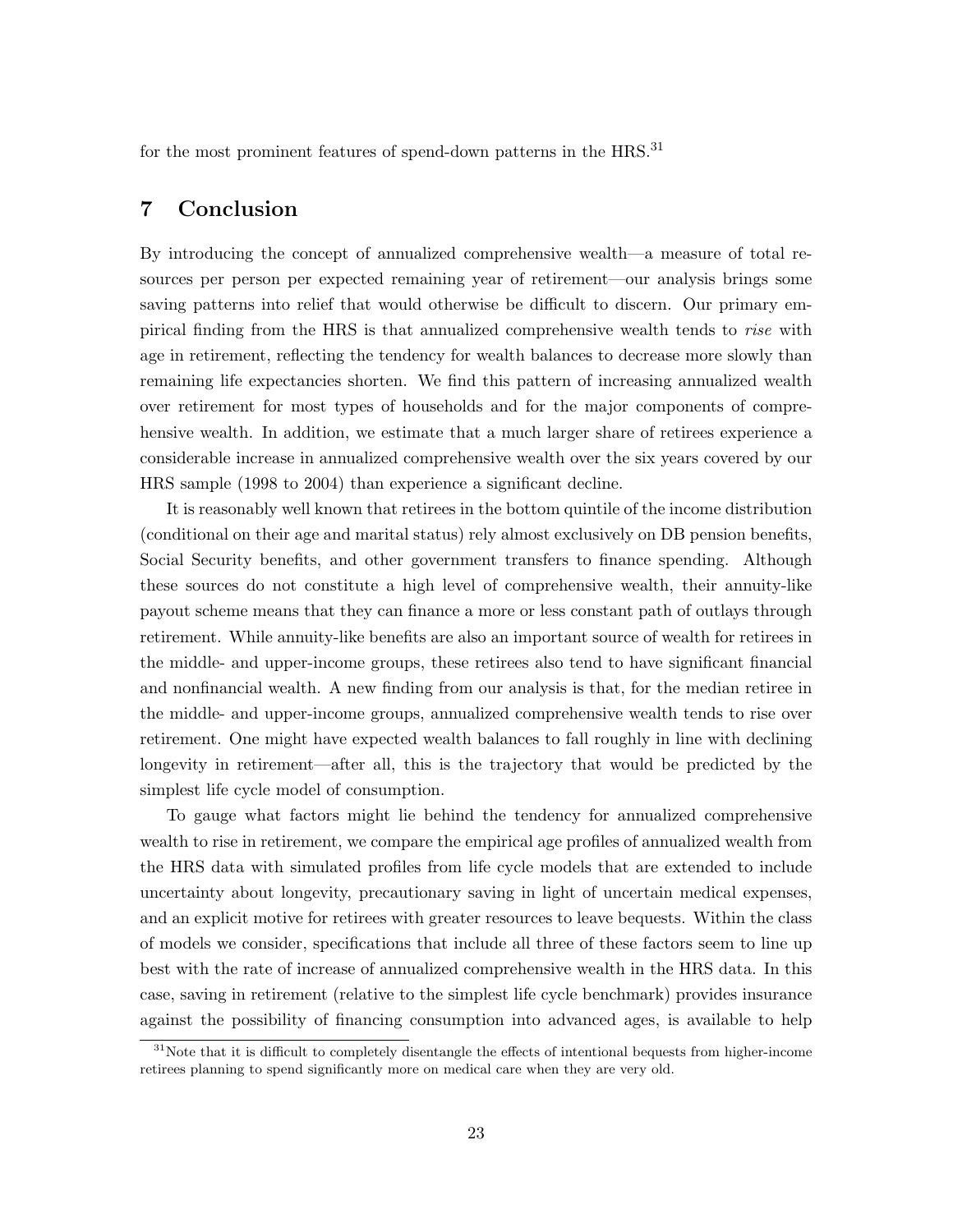finance possibly very large medical expenditures, and it increases the size of intended (as well as unanticipated) bequests. Quantitatively, the simulated age profiles for annualized wealth match up fairly well with the estimated profiles, although high-income households in the HRS exhibit a steeper upward trajectory for annualized wealth at older ages than the extended life cycle models predict.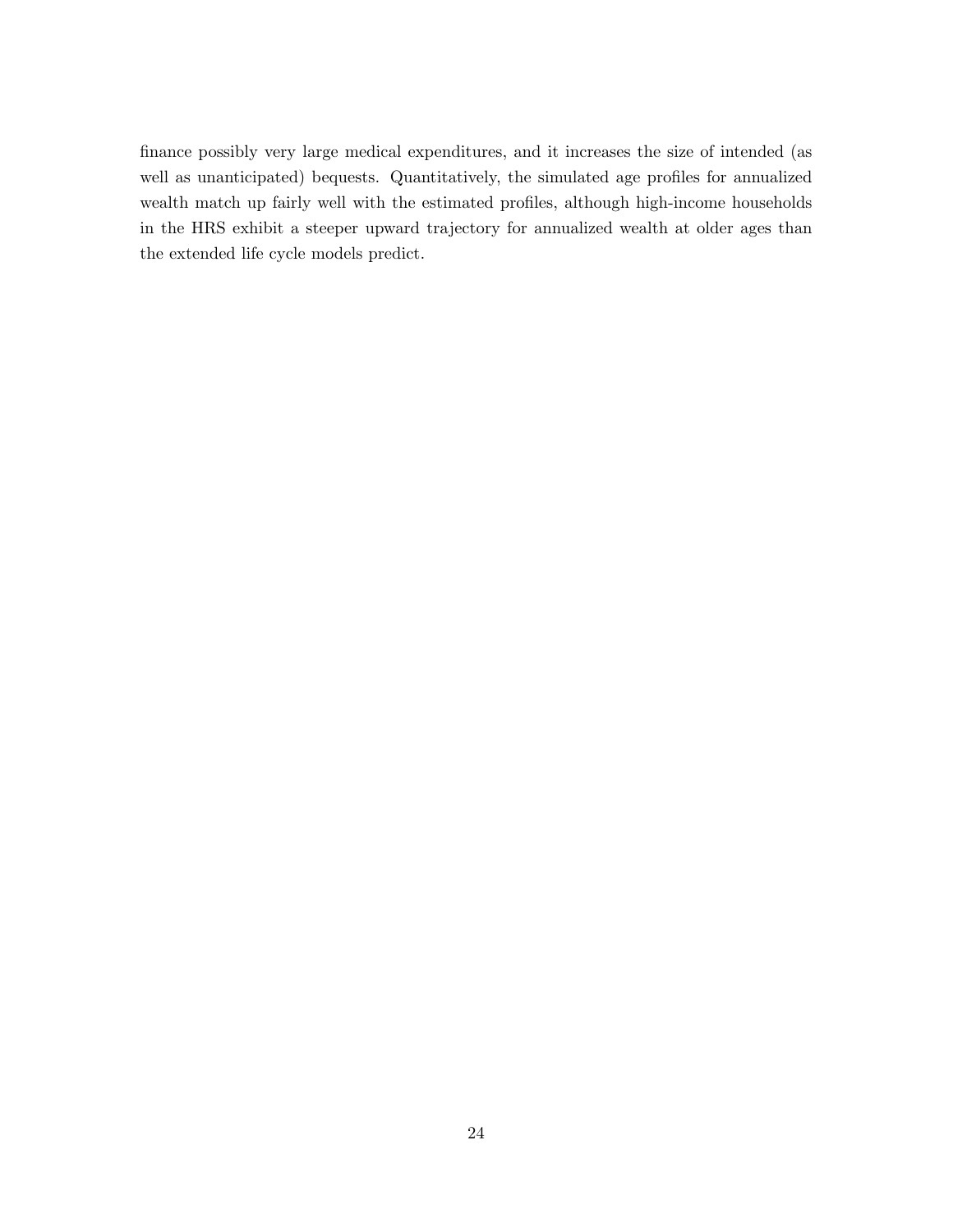## References

- AGUIAR, M., AND E. HURST (2005): "Consumption versus Expenditure," Journal of Political Economy, 113(5), 919–48.
- Anderson, K., E. French, and T. Lam (2004): "You can't take it with you: Asset run-down at the end of the life cycle," Economic Perspectives, Federal Reserve Bank of Chicago, Q3, 40–54.
- Attanasio, O. P., and H. W. Hoynes (2000): "Differential Mortality and Wealth Accumulation," Journal of Human Resources, 35(1), 1–29.
- Benitez-Silva, H., and D. S. Dwyer (2005): "The Rationality of Retirement Expectations and the Role of New Informaton," Review of Economics and Statistics, 87(3), 587–592.

(2006): "Expectation Formation of Older Married Couples and the Rational Expectations Hypothesis," Labour Economics, 13, 191–218.

- Bernheim, B. D. (1987): "The Economic Effects of Social Security: Toward a Reconciliation of Theory and Measurement," Journal of Public Economics, 33, 273–304.
- (1991): "How Strong are Bequest Motives? Evidence Based on Estimates of the Demand for Life Insurance and Annuities," Journal of Political Economy, 99(5), 899–927.

(1992): "Is the Baby Boom Generation Preparing Adequately for Retirement?," Discussion paper, Merrill Lynch.

- BLAU, D. M. (2008): "Retirement and Consumption in a Life Cycle Model," *Journal of Labor Economics*,  $26(1)$ ,  $35-71$ .
- BROWN, J. R., AND J. M. POTERBA (2000): "Joint Life Annuities and Annuity Demand by Married Couples," The Journal of Risk and Insurance, 67(4), 527–553.
- CAGETTI, M. (2003): "Wealth Accumulation Over the Life Cycle and Precautionary Savings," Journal of Business and Economic Statistics, 21(3), 339–353.
- CARROLL, C. D. (1992): "The Buffer-Stock Theory of Saving: Some Macroeconomic Evidence," Brookings Papers on Economic Activity, 1992(2), 61–156.

(1997): "Buffer-Stock Saving and the Life Cycle/Permanent Income Hypothesis," The Quarterly Journal of Economics, 112(1), 1–55.

- CARROLL, C. D., AND A. A. SAMWICK (1998): "How Important is Precautionary Saving?," Review of Economics and Statistics, 80(3), 410–419.
- DAVIES, J. B. (1981): "Uncertain Lifetime, Consumption, and Dissaving in Retirement," The Journal of Political Economy, 89(3), 561–577.
- Davis, M. (2006): "The Insurance, Health, and Savings Decisions of Elderly Women Living Alone," Manuscript.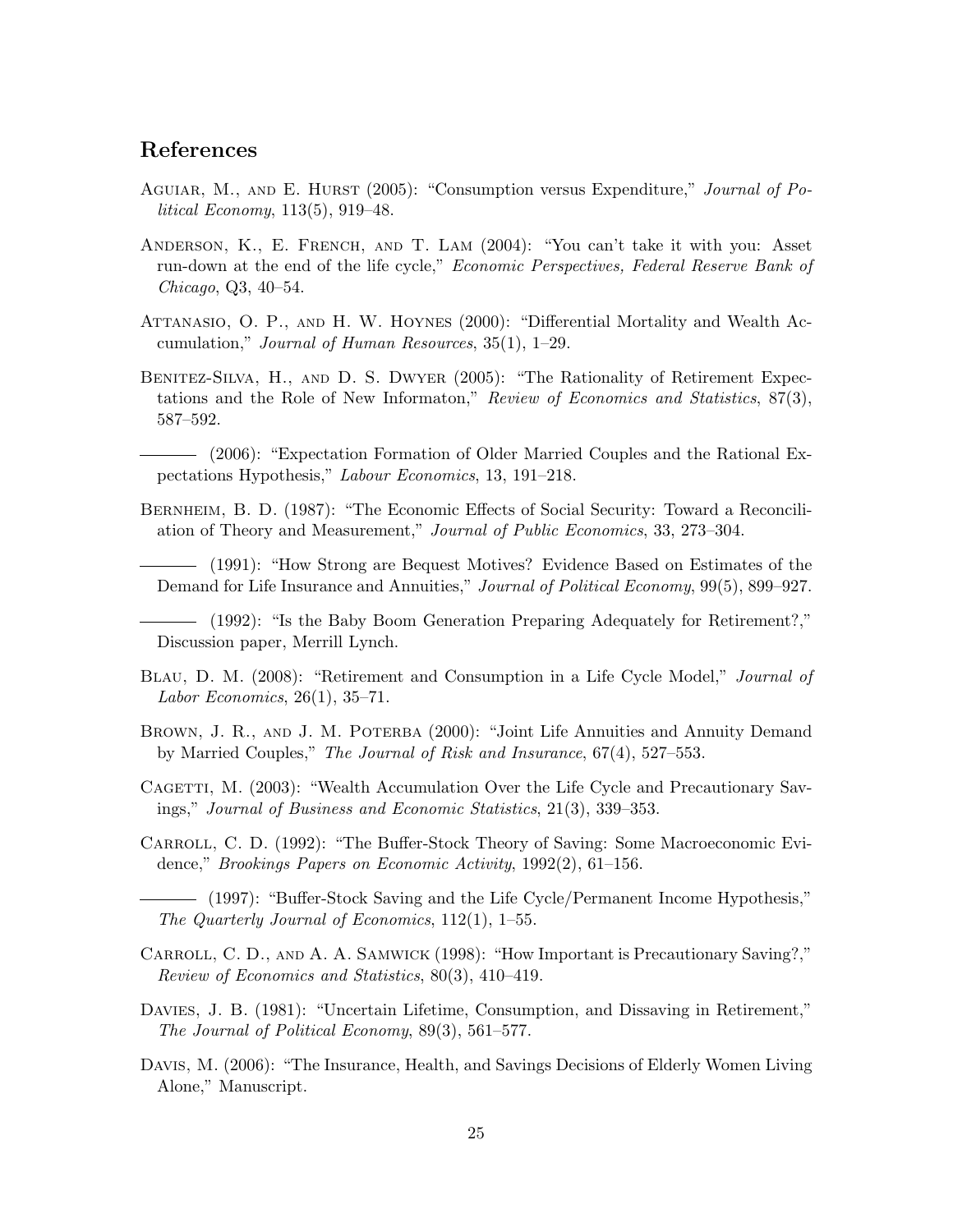- DE NARDI, M. (2004): "Wealth Inequality and Intergenerational Links," Review of Economic Studies, 71, 743–768.
- DE NARDI, M., E. FRENCH, AND J. B. JONES (2006): "Differential Mortality, Uncertain Medical Expenses, and the Saving of Elderly Singles," Manuscript.
- DYNAN, K. E., J. SKINNER, AND S. P. ZELDES (2002): "The Importance of Bequests and Life-Cycle Saving in Capital Accumulation: A New Answer," The American Economic Review, 92(2), 274–278.
- Engen, E. M., W. G. Gale, and C. E. Uccello (1999): "The Adequacy of Household Saving," Brookings Papers on Economic Activity, 1999(2), 65–187.
- (2005): "Effects Of Stock Market Fluctuations On the Adequacy of Retirement Wealth Accumulation," Review of Income and Wealth, 51(3).
- French, E. (2005): "The Effects of Health, Wealth, and Wages on Labor Supply and Retirement," Review of Economic Studies, 72, 395–427.
- FRENCH, E., AND J. B. JONES (2004a): "The Effects of Health Insurance and Self-Insurance on Retirement Behavior," Manuscript.
- (2004b): "On the Distribution and Dynamics of Health Care Costs," Journal of Applied Econometrics, 19, 705–721.
- Gustman, A. L., and T. L. Steinmeier (1998): "Effects of Pensions on Saving: Analysis with Data from the Health and Retirement Study," NBER Working Paper No. 6681.
- HUBBARD, R. G. (1987): "Uncertain Lifetimes, Pensions and Individual Saving," in *Issues* in Pension Economics, ed. by Z. Bodie, J. Shoven, and D. Wise. Chicago: NBER and the University of Chicago Press.
- HURD, M. D. (1987): "Savings of the Elderly and Desired Bequests," The American Economic Review, 77(3), 298–312.
- $-$  (1989): "Mortality Risk and Bequests," *Econometrica*, 57(4), 779–813.
- HURD, M. D., AND S. ROHWEDDER (2006): "Some Answers to the Retirement-Consumption Puzzle," NBER Working Paper No. 12057, February.
- Jones, D. R., C. D. Perttunen, and B. E. Stuckman (1993): "Lipschitzian Optimization without the Lipschitz Constant," Journal of Optimization Theory and Applications, 79(1), 157–181.
- Kopczuk, W., and J. P. Lupton (2007): "To Leave or Not to Leave: The Distribution of Bequest Motives," Review of Economic Studies, 74(1), 207–235.
- KOTLIKOFF, L., AND L. SUMMERS (1981): "The Role of Intergenerational Transfers in Aggregate Capital Accumulation," Journal of Political Economy, 89(4), 706–732.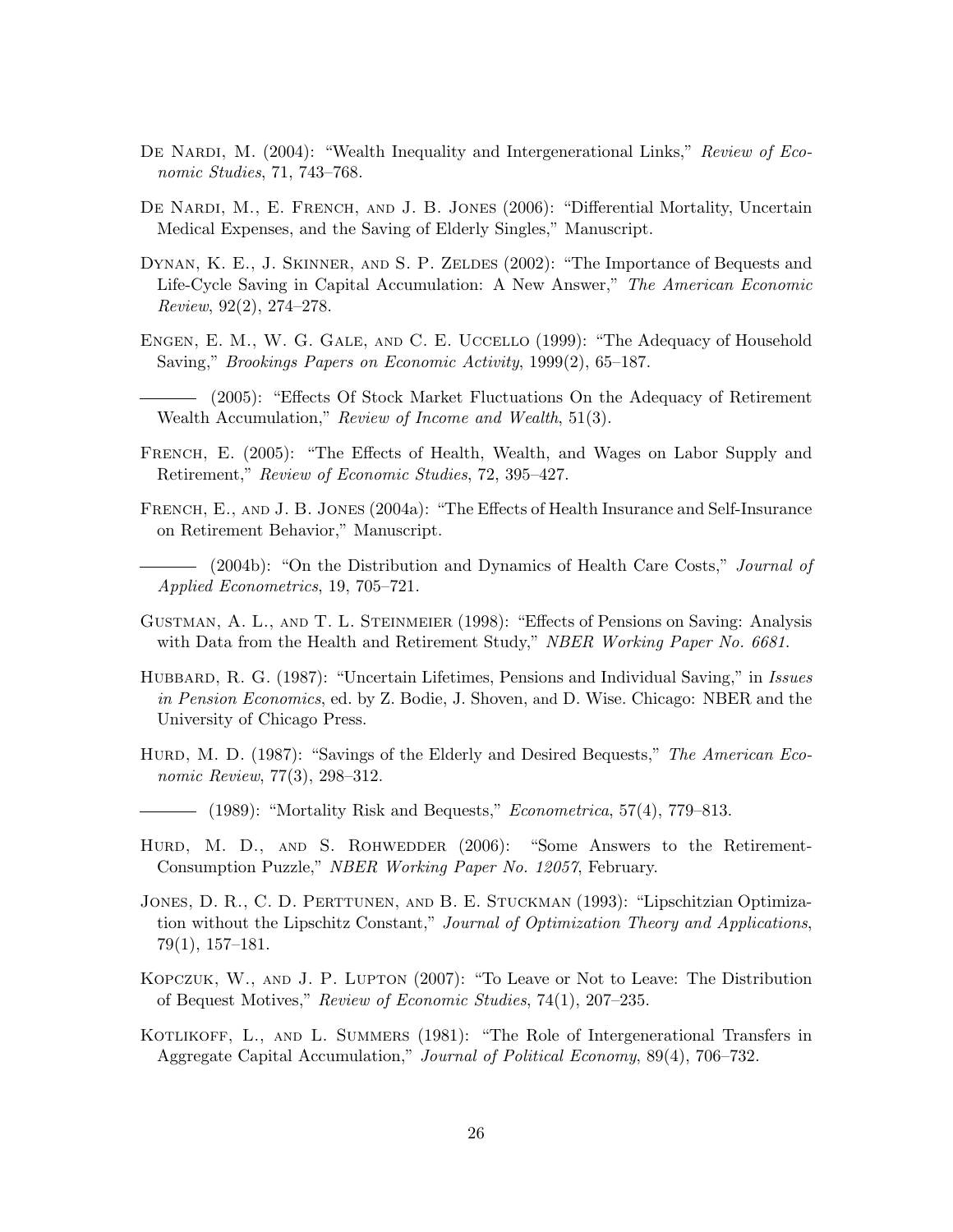- LAITNER, J., AND F. T. JUSTER (1996): "New Evidence on Altruism: A Study of TIAA-CREF Retirees," The American Economic Review, 86(4), 893–908.
- Love, D. A., P. A. Smith, and L. C. McNair (2007): "Do Households Have Enough Wealth for Retirement?," Federal Reserve Board Finance and Economics Discussion Series 2007-17.
- Mitchell, O. S., and J. F. Moore (1998): "Can Americans Afford to Retire? New Evidence on Retirement Saving Adequacy," Journal of Risk and Insurance, 65(3), 371– 400.
- Mitchell, O. S., J. M. Poterba, M. J. Warshawsky, and J. R. Brown (1999): "New Evidence on the Money's Worth of Individual Annuities," American Economic Review, 89, 1299–1318.
- Munnell, A. H., and M. Soto (2005): "What Replacement Rate Do Households Actually Experience in Retirement?," Working Paper.
- Munnell, A. H., A. Webb, and L. Delorme (2006): "Retirements at Risk: A New National Retirement Index," Boston College Center for Retirement Research, June.
- PALUMBO, M. G. (1999): "Uncertain Medical Expenses and Precautionary Saving Near the End of the Life Cycle," Review of Economic Studies, 66(2), 395–421.
- Rust, J., and C. Phelan (1997): "How Social Security and Medicare Affect Retirement Behavior in a World of Incomplete Markets," Econometrica, 65(4), 781–831.
- Scholz, J. K., A. Seshadri, and S. Khitatrakun (2006): "Are Americans Saving "Optimally" For Retirement?," Journal of Political Economy, 114, 607–643.
- SKINNER, J. (2007): "Are You Sure You're Saving Enough for Retirement?," Journal of Economic Perspectives, 21(3), 59–80.
- SSA (2006): Period Life Table, 2002. Social Security Administration.
- Tauchen, G., and R. Hussey (1991): "Quadrature-Based Methods for Obtaining Approximate Solutions to Nonlinear Asset Pricing Models," Econometrica: Journal of the Econometric Society,  $59(2)$ ,  $371-396$ .
- YAARI, M. E. (1965): "Uncertain Lifetime, Life Insurance, and the Theory of the Consumer," The Review of Economic Studies, 32(2), 137–150.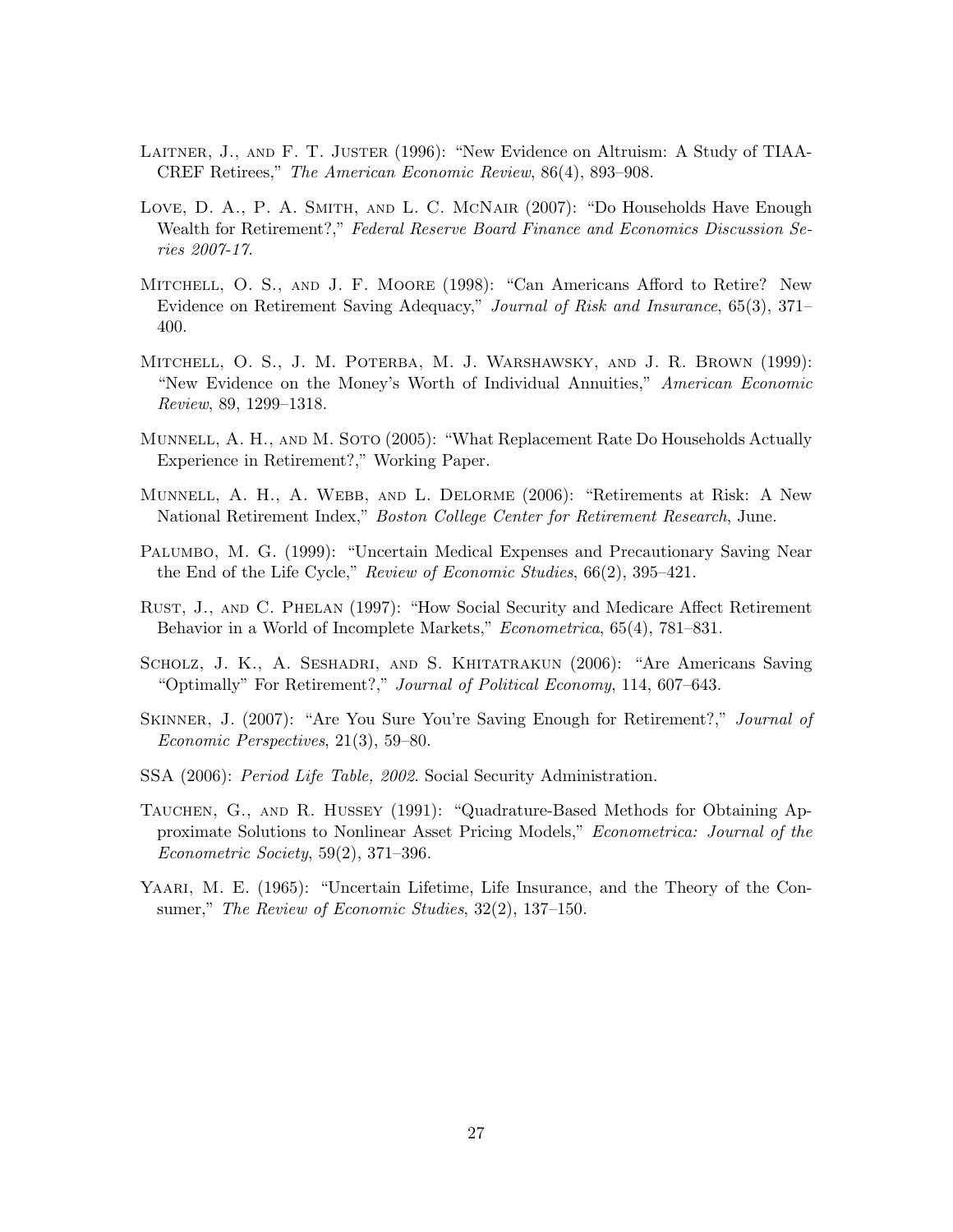# Tables and Figures

| Age in $2004$ | Sample<br>Size | Weighted<br>Percent | No. of Married<br>Households | Weighted<br>% Married |
|---------------|----------------|---------------------|------------------------------|-----------------------|
| 65-69         | 2,146          | 23.9                | 1,210                        | 56.9                  |
| 70-74         | 1,808          | 22.8                | 937                          | 49.5                  |
| 75-79         | 1,496          | 22.4                | 755                          | 41.4                  |
| 80-84         | 1,315          | 17.3                | 442                          | 35.3                  |
| 85-89         | 815            | 9.6                 | 187                          | 26.4                  |
| 90 and over   | 478            | 4.0                 | 67                           | 18.0                  |
| Full Sample   | 8,058          | 100.0               | 3,598                        | 43.6                  |

Table 1: Age Distribution of Our Sample

Household observations drawn from the 2004 wave of the Health and Retirement Study (HRS).

Throughout the paper, "age" refers to the oldest person in the household.

Table 2: Household Characteristics

Ë

| Variable                                    | Mean |
|---------------------------------------------|------|
| Age (years)                                 | 75.8 |
| Married $(\%)$                              | 43.6 |
| Single Male $(\%)$                          | 11.3 |
| Single Female $(\%)$                        | 34.4 |
| Income (thous. \$2004)                      | 43.8 |
| Have Any Children $(\%)$                    | 93.5 |
| Have Only a High School Degree $(\%)$       | 53.2 |
| Have a College Degree $(\%)$                | 19.3 |
| Nonwhite $(\%)$                             | 11.5 |
| Hispanic $(\%)$                             | 4.9  |
| Have a Person in Fair or Poor Health $(\%)$ | 27.3 |
| OOP Medical Expense (thous. \$2004)         | 6.7  |

Household observations in 2004.

Means calculated using HRS sample weights.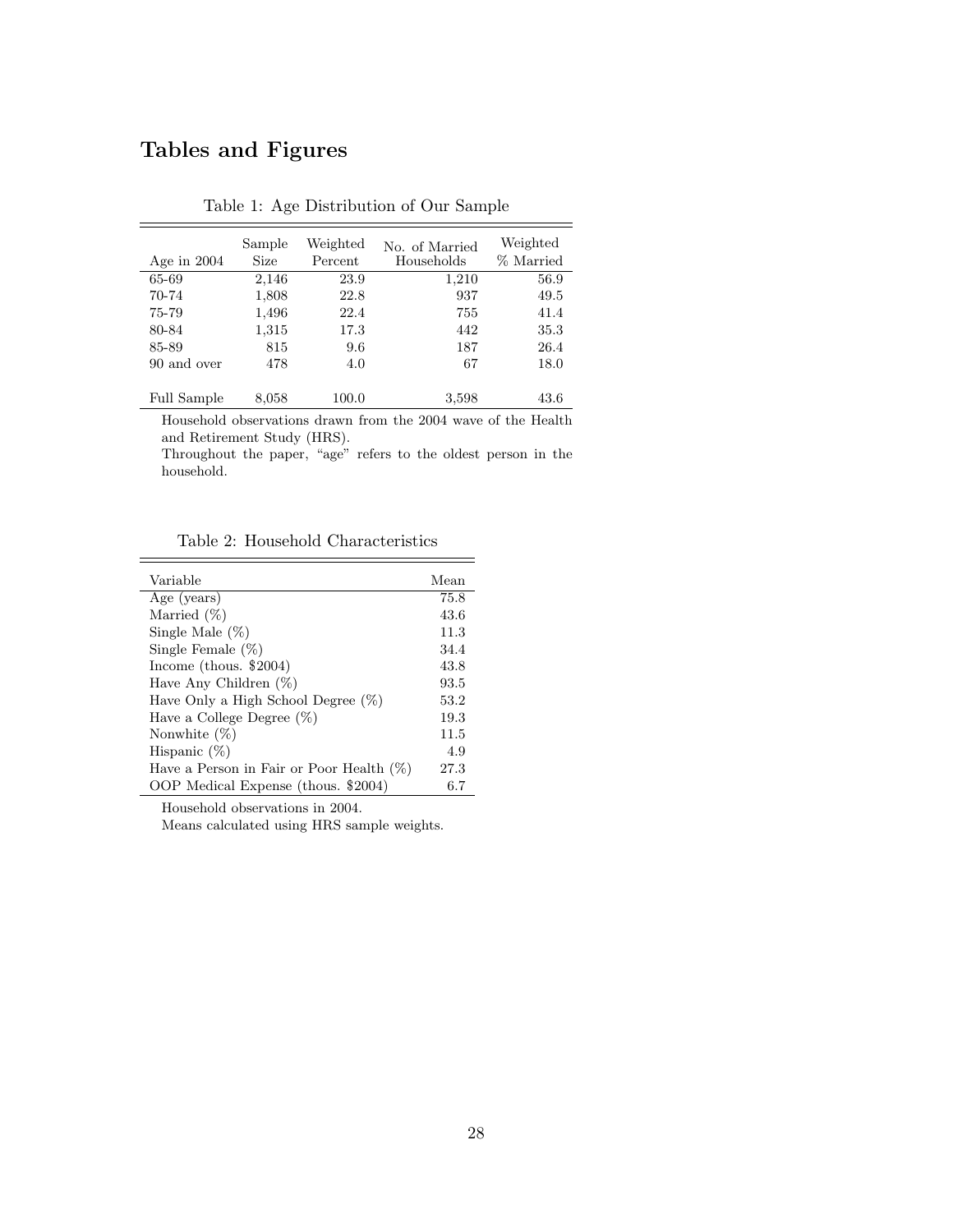|                       |       | Thousands of 2004 \$ | Percent<br>Share of Comp. |       |                |
|-----------------------|-------|----------------------|---------------------------|-------|----------------|
| Component of Wealth   | 1998  | 2000                 | 2002                      | 2004  | Wealth in 2004 |
| Financial             | 87    | 90                   | 77                        | 74    | 22             |
| Stocks <sup>1</sup>   | 35    | 38                   | 31                        | 29    | 9              |
| Other <sup>2</sup>    | 51    | 52                   | 47                        | 45    | 14             |
|                       |       |                      |                           |       |                |
| Nonfinancial          | 115   | 113                  | 110                       | 111   | 34             |
| Housing               | 84    | 84                   | 87                        | 89    | 27             |
| Other <sup>3</sup>    | 31    | 29                   | 24                        | 22    | $\overline{7}$ |
| Annuity-like benefits | 217   | 193                  | 169                       | 143   | 44             |
| Social Security       | 140   | 126                  | 110                       | 95    | 29             |
| DB Pensions           | 63    | 55                   | 47                        | 38    | 12             |
| Other <sup>4</sup>    | 14    | 12                   | 11                        | 10    | 3              |
| Comprehensive Wealth  | 419   | 396                  | 357                       | 329   | 100            |
| Number of Households  | 5,882 | 5,763                | 5,789                     | 5,899 |                |

Table 3: Components of Median Wealth: Households Aged 70 and Older in  $2004^{\ast}$ 

\*The table reports means from subsamples selected to match the median of comprehensive wealth (CW) in the original sample, for each wave; thus, the components sum to median CW. Calculations use HRS sample weights. <sup>1</sup>Includes shares held directly and indirectly through mutual funds, trusts, and retirement accounts.

2 Includes liquid assets, bonds, and non-stock assets held in trusts and retirement accounts.

3 Includes vehicles and businesses.

4 Includes life annuities and government transfers.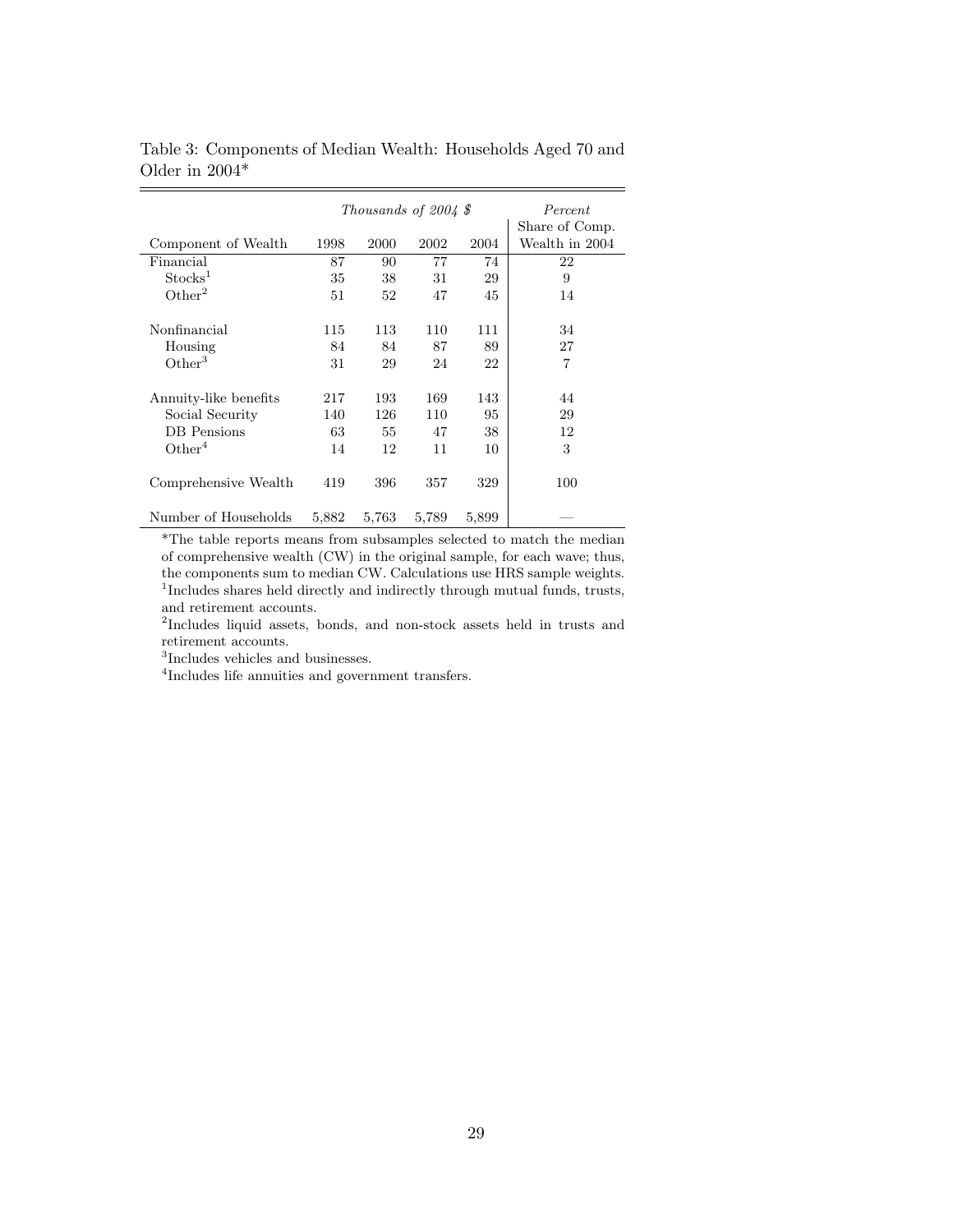|                                     | Thousands of 2004 \$ |      |      |      |                    |  |  |  |
|-------------------------------------|----------------------|------|------|------|--------------------|--|--|--|
|                                     |                      |      |      |      | Cumulative Change, |  |  |  |
|                                     | 1998                 | 2000 | 2002 | 2004 | 1998 to 2004       |  |  |  |
| <b>Full Sample</b>                  | 419                  | 396  | 357  | 329  | $-21\%$            |  |  |  |
|                                     |                      |      |      |      |                    |  |  |  |
| By Age in $2004$ :                  |                      |      |      |      |                    |  |  |  |
| 70-79                               | 469                  | 444  | 417  | 390  | $-17\%$            |  |  |  |
| 80-89                               | 369                  | 340  | 299  | 277  | $-25%$             |  |  |  |
| By Marital Status in 2004<br>Single |                      |      |      |      |                    |  |  |  |
| $\epsilon = 75$                     | 326                  | 298  | 269  | 231  | $-29\%$            |  |  |  |
| >75                                 | 278                  | 258  | 220  | 205  | $-26\%$            |  |  |  |
| Married                             |                      |      |      |      |                    |  |  |  |
| $\leq$ =75                          | 768                  | 741  | 715  | 651  | $-15%$             |  |  |  |
| >75                                 | 598                  | 562  | 576  | 525  | $-12\%$            |  |  |  |
| By Income in $2004^2$ :             |                      |      |      |      |                    |  |  |  |
| Bottom 20\%                         | 164                  | 161  | 155  | 146  | $-11\%$            |  |  |  |
| Middle 60\%                         | 434                  | 409  | 371  | 343  | $-21\%$            |  |  |  |
| Top $20\%$                          | 1018                 | 978  | 887  | 863  | $-15%$             |  |  |  |

Table 4: Evolution of Median Comprehensive Wealth<sup>1</sup> from 1998 to 2004: Households Aged 70 and Older in 2004

<sup>1</sup>Comprehensive wealth is the sum of financial, nonfinancial and annuity-like wealth. Medians are computed for each age-marital status-income cell. <sup>2</sup>Income categories are defined conditional on age and marital status in 1998.

Table 5: Examples of Annualized Wealth from \$100K of Total Wealth

 $=$ 

 $=$ 

|       |       |       | Real Interest Rate r |         |  |  |  |  |  |  |  |
|-------|-------|-------|----------------------|---------|--|--|--|--|--|--|--|
| $T^m$ | $T^f$ | $0\%$ | 2.5%                 | $5.0\%$ |  |  |  |  |  |  |  |
| 0     | 1     | 100.0 | 100.0                | 100.0   |  |  |  |  |  |  |  |
|       | 10    | 10.0  | 11.2                 | 12.3    |  |  |  |  |  |  |  |
|       | 20    | 5.0   | 6.3                  | 7.6     |  |  |  |  |  |  |  |
|       |       |       |                      |         |  |  |  |  |  |  |  |
| 10    | 1     | 9.2   | 10.0                 | 11.0    |  |  |  |  |  |  |  |
|       | 10    | 5.0   | 5.6                  | 6.2     |  |  |  |  |  |  |  |
|       | 20    | 3.3   | 4.0                  | 4.7     |  |  |  |  |  |  |  |
|       |       |       |                      |         |  |  |  |  |  |  |  |
| 20    | 1     | 4.8   | 5.9                  | 7.1     |  |  |  |  |  |  |  |
|       | 10    | 3.3   | 4.0                  | 4.7     |  |  |  |  |  |  |  |
|       | 20    | 2.5   | 3.1                  | 3.8     |  |  |  |  |  |  |  |

Annualized wealth in thousands of dollars.  $T^m$  and  $T^f$  denote the expected remaining life years for the spouses.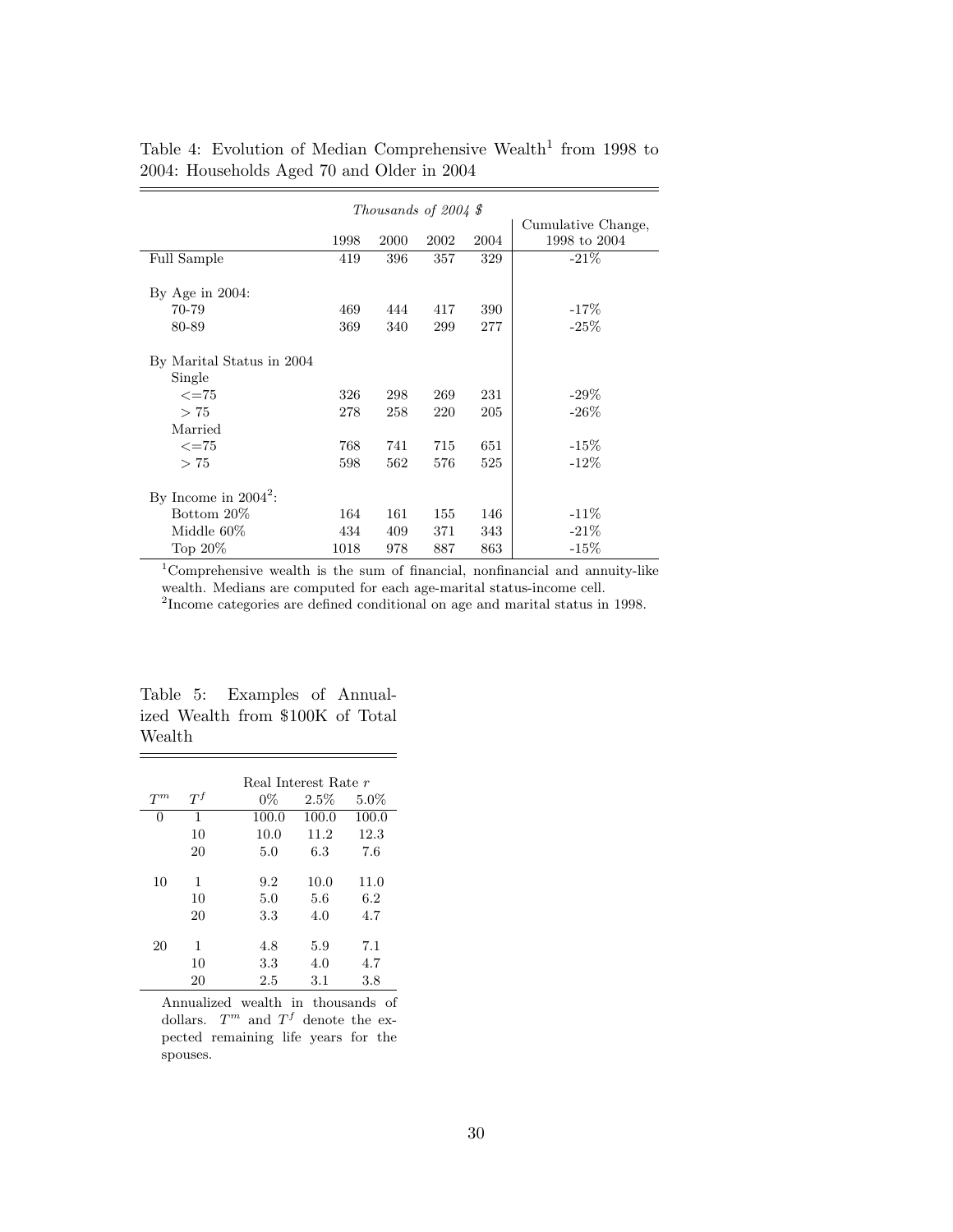|                       | Thousands of 2004 $\hat{s}$ per person per year |       |         |       |              |  |  |  |  |
|-----------------------|-------------------------------------------------|-------|---------|-------|--------------|--|--|--|--|
|                       | Cumulative Change,                              |       |         |       |              |  |  |  |  |
| Component of Wealth   | 1998                                            | 2000  | 2002    | 2004  | 1998 to 2004 |  |  |  |  |
| Financial             | 5.2                                             | 5.9   | 5.9     | 6.4   | 23%          |  |  |  |  |
| Stocks <sup>1</sup>   | 2.1                                             | 2.4   | 2.3     | 2.4   | 14\%         |  |  |  |  |
| Other <sup>2</sup>    | 3.1                                             | 3.5   | 3.6     | 4.0   | 29\%         |  |  |  |  |
| Nonfinancial          | 6.9                                             | 7.5   | 8.5     | 9.4   | $36\%$       |  |  |  |  |
| Housing               | 5.1                                             | 5.7   | 6.7     | 7.7   | 51%          |  |  |  |  |
| Other <sup>3</sup>    | 1.7                                             | 1.8   | 1.8     | 1.7   | $0\%$        |  |  |  |  |
| Annuity-like benefits | 12.8                                            | 12.6  | 12.6    | 12.3  | $-4\%$       |  |  |  |  |
| Social Security       | 8.3                                             | 8.3   | 8.3     | 8.1   | $-3\%$       |  |  |  |  |
| DB Pensions           | 3.7                                             | 3.5   | $3.5\,$ | 3.3   | $-11\%$      |  |  |  |  |
| Other <sup>4</sup>    | 0.8                                             | 0.8   | 0.9     | 0.9   | $13\%$       |  |  |  |  |
| Comprehensive Wealth  | 24.9                                            | 25.9  | 27.0    | 28.1  | $13\%$       |  |  |  |  |
| Number of Households  | 5,882                                           | 5,763 | 5,789   | 5,899 |              |  |  |  |  |

Table 6: Components of Median Annualized Comprehensive Wealth: Households Aged 70 and Older 2004\*

 $1$ Annualized wealth is wealth per person per expected year of life, in thousands of 2004 dollars (see text for details).

<sup>2</sup>Table reports means from subsamples selected to match median annualized comprehensive wealth (ACW) in the original sample, for each household type and each wave, so that the components sum to median ACW. Calculations use HRS sample weights.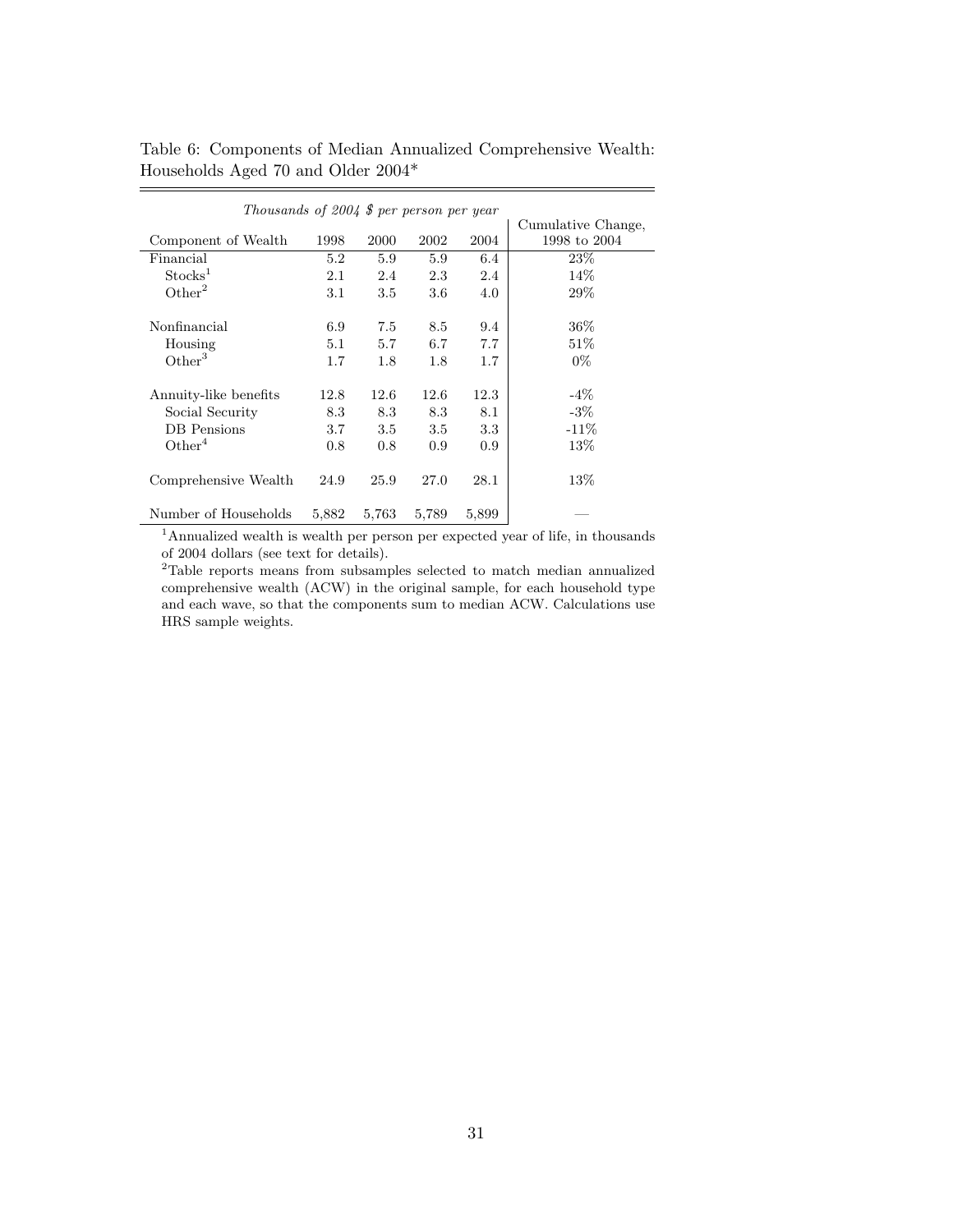| Thousands of 2004 \$ per person per year |      |      |      |      |                    |
|------------------------------------------|------|------|------|------|--------------------|
|                                          |      |      |      |      | Cumulative Change, |
| Classification                           | 1998 | 2000 | 2002 | 2004 | 1998 to 2004       |
| Full Sample                              | 24.9 | 25.9 | 27.0 | 28.1 | 13%                |
|                                          |      |      |      |      |                    |
| By Age in $2004$ :                       |      |      |      |      |                    |
| 70-79                                    | 23.2 | 23.9 | 24.8 | 25.4 | $9\%$              |
| 80-89                                    | 27.6 | 28.3 | 30.9 | 32.6 | 18%                |
| By Marital Status in 2004                |      |      |      |      |                    |
| Single                                   |      |      |      |      |                    |
| $\leq$ =75                               | 19.8 | 20.2 | 20.5 | 21.2 | $7\%$              |
| > 75                                     | 25.0 | 26.5 | 26.8 | 29.4 | 18%                |
| Married $(\alpha=2)^1$                   |      |      |      |      |                    |
| $\leq$ =75                               | 27.3 | 26.8 | 27.5 | 27.3 | $0\%$              |
| >75                                      | 29.0 | 29.5 | 32.1 | 32.4 | 12\%               |
| Married $(\alpha=1.67)^1$                |      |      |      |      |                    |
| $\leq$ =75                               | 32.3 | 32.2 | 33.0 | 33.2 | $3\%$              |
| >75                                      | 34.0 | 34.7 | 38.5 | 39.0 | 15%                |
| By Income in $2004^2$ :                  |      |      |      |      |                    |
| Bottom 20%                               | 10.8 | 11.0 | 11.4 | 11.4 | $6\%$              |
| Middle 60%                               | 24.7 | 25.9 | 26.7 | 27.8 | 13\%               |
| Top $20\%$                               | 58.2 | 60.4 | 64.2 | 69.5 | $19\%$             |
|                                          |      |      |      |      |                    |

Table 7: Evolution of Median Annualized Comprehensive Wealth from 1998 to 2004: Households Aged 70 and Older in 2004

 $=$ 

 $^1\alpha$  measures household economies of scale:  $\alpha{=}2$  implies no scale economies, while  $\alpha$ =1.67 implies a measure of scale economies sometimes used in the literature (see text for details).

<sup>2</sup>Income categories are defined conditional on age and marital status in 1998.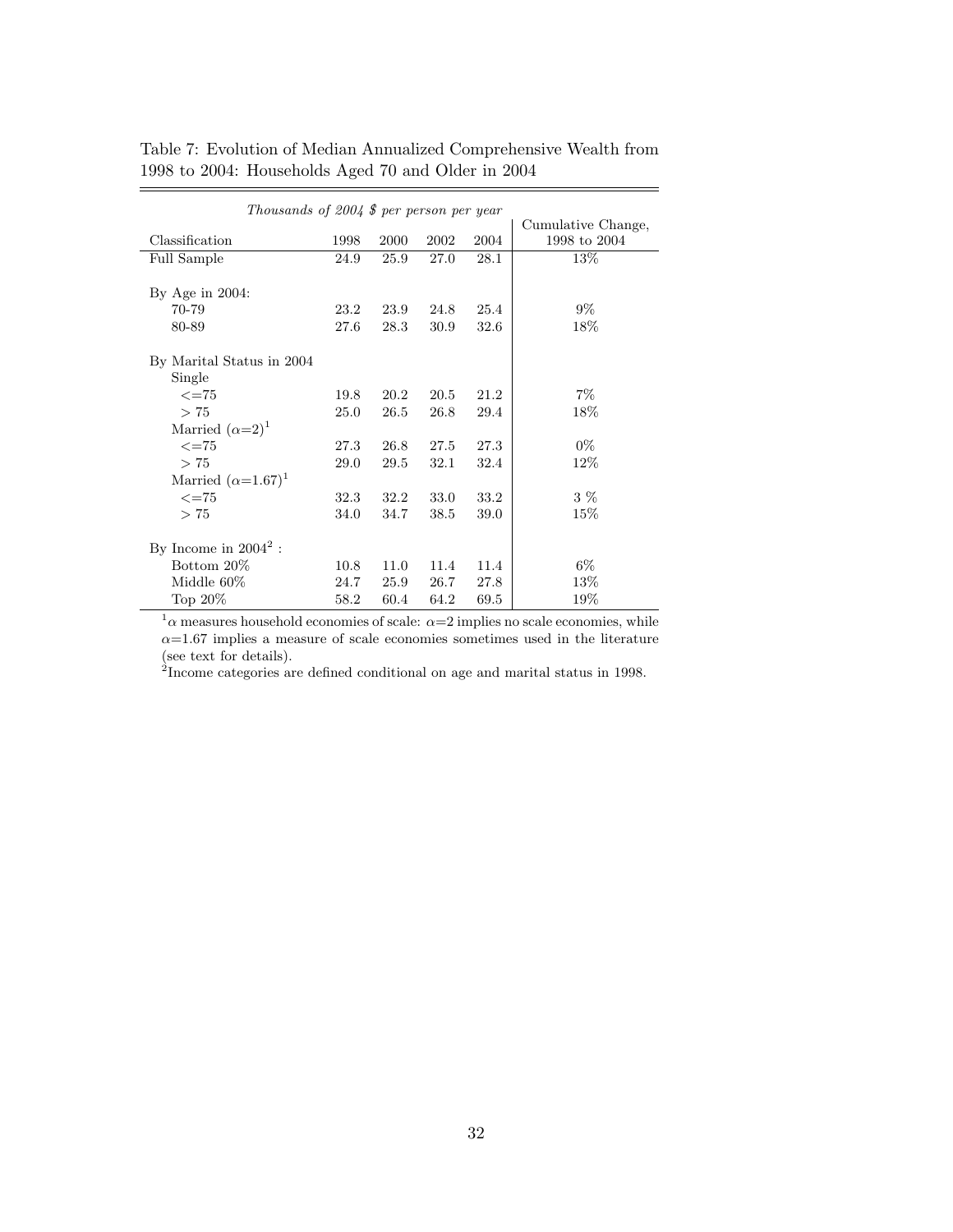| Percent of Households with a Change |                                             |              |             |                  |         |  |  |  |  |  |
|-------------------------------------|---------------------------------------------|--------------|-------------|------------------|---------|--|--|--|--|--|
|                                     | in Annualized Comprehensive Wealth that is: |              |             |                  |         |  |  |  |  |  |
| Classification                      | $\epsilon$ -25%                             | -25% to -10% | -10% to 10% | $10\%$ to $25\%$ | $>25\%$ |  |  |  |  |  |
| Full Sample                         | 17                                          | 13           | 22          | 13               | 35      |  |  |  |  |  |
| By Age in $2004$ :                  |                                             |              |             |                  |         |  |  |  |  |  |
| 70-79                               | 17                                          | 14           | 23          | 14               | 33      |  |  |  |  |  |
| 80-89                               | 17                                          | 11           | 22          | 11               | 38      |  |  |  |  |  |
| By Marital Status in 2004<br>Single |                                             |              |             |                  |         |  |  |  |  |  |
| $\leq$ =75                          | 19                                          | 13           | 22          | 12               | 34      |  |  |  |  |  |
| >75                                 | 18                                          | 11           | 21          | 12               | 39      |  |  |  |  |  |
| Married $(\alpha=2)^1$              |                                             |              |             |                  |         |  |  |  |  |  |
| $\leq$ =75                          | 17                                          | 16           | 23          | 15               | 29      |  |  |  |  |  |
| > 75                                | 16                                          | 11           | 25          | 14               | 34      |  |  |  |  |  |
| Married $(\alpha=1.67)^1$           |                                             |              |             |                  |         |  |  |  |  |  |
| $\leq$ =75                          | 16                                          | 17           | 23          | 15               | 30      |  |  |  |  |  |
| >75                                 | 16                                          | 11           | 25          | 14               | 34      |  |  |  |  |  |
| By Income in $2004^2$ :             |                                             |              |             |                  |         |  |  |  |  |  |
| Bottom 20%                          | 17                                          | 13           | 29          | 12               | 30      |  |  |  |  |  |
| Middle 60%                          | 17                                          | 13           | 23          | 13               | 33      |  |  |  |  |  |
| Top 20%                             | 19                                          | 13           | 18          | 12               | 38      |  |  |  |  |  |

Table 8: Distribution of Cumulative Changes in Annualized Comprehensive Wealth from 1998 to 2004: Households 70 and Older in 2004

 $=$ 

 $1\alpha$  measures household economies of scale:  $\alpha=2$  implies no scale economies, while  $\alpha=1.67$ implies a measure of scale economies sometimes used in the literature (see text for details). <sup>2</sup>Income categories are defined conditional on age and marital status in 2004.

| Parameter                | Value              | Definition                                                                             |
|--------------------------|--------------------|----------------------------------------------------------------------------------------|
| T                        | 109                | maximum age                                                                            |
| β                        | 0.976              | discount factor                                                                        |
| $\boldsymbol{R}$         | 1.025              | gross real interest rate                                                               |
| $\sigma$                 | 3                  | coefficient of relative risk aversion                                                  |
| $\alpha$                 | 1.67               | household equivalence scale                                                            |
| $b_1$                    | 0.05               | bequest function parameter                                                             |
| b <sub>2</sub>           | 5,000              | bequest function parameter                                                             |
| $\boldsymbol{F}$         | 2,000-4,000        | consumption floor                                                                      |
| $\sigma_{\hat{\zeta}}^2$ | 0.909              | variance of the AR1 shock to medical costs                                             |
|                          | 1.819              | variance of the transitory shock to medical costs                                      |
| $\eta$                   | 0.925              | correlation on the AR1 component of medical costs                                      |
| $\mu$                    | 0.75               | fraction of married household medical costs paid by singles                            |
| $Y_t^s$                  | 20.0, 11.5, 6.8    | income (in \$1,000s) for high, medium, and low education single                        |
| $Y_t^m$                  | 35.0, 26.0, 16.0   | income (in \$1,000s) for high, medium, and low education married couples               |
| $X_0^s$                  | 275.5, 89.2, 1.9   | initial cash on hand (in \$1,000s) for high, medium, and low education single          |
| $X_0^m$                  | 671.4, 271.0, 71.3 | initial cash on hand (in \$1,000s) for high, medium, and low education married couples |

Table 9: Parameter Values in Life Cycle Simulation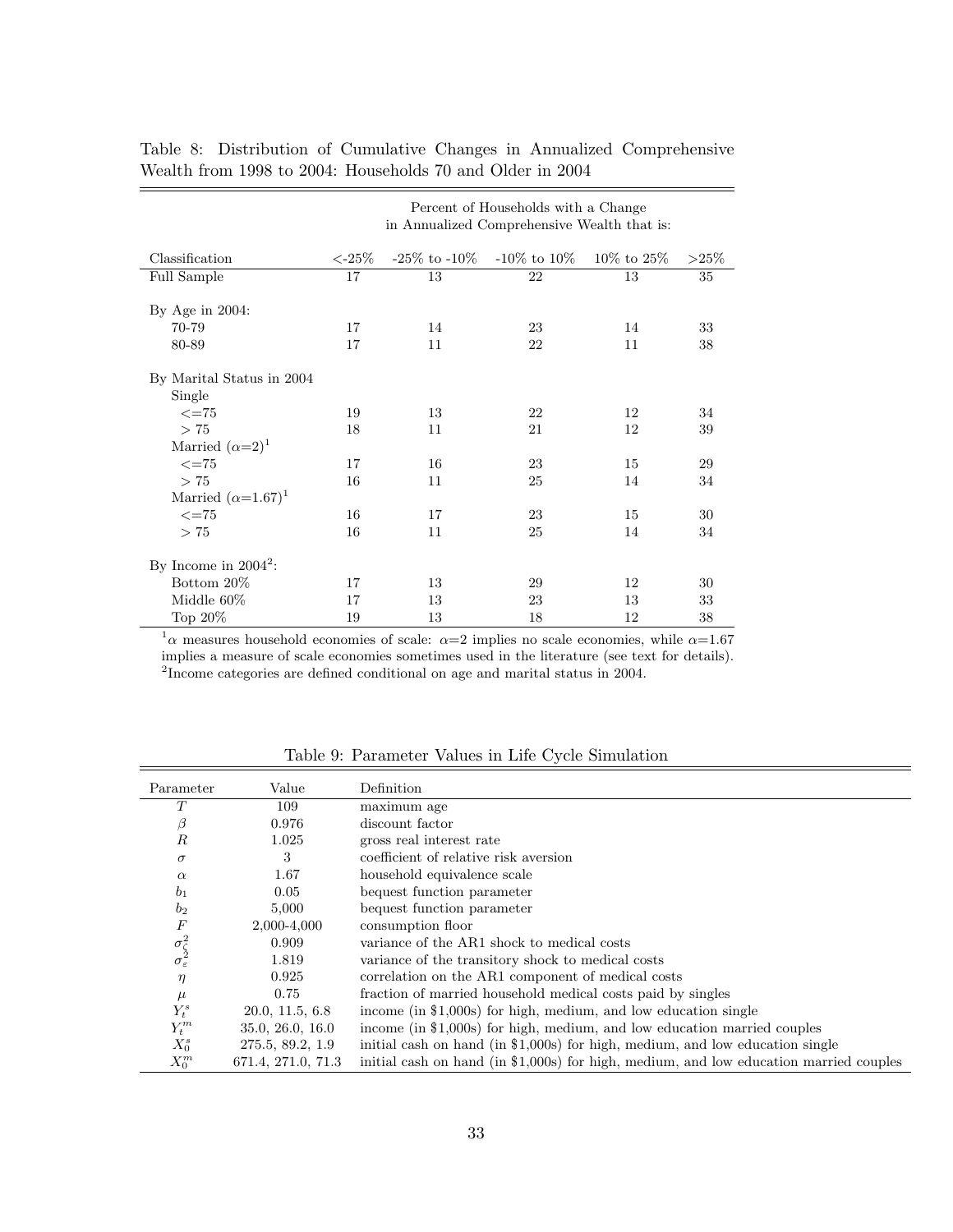| Age and Household Type              | HRS <sup>1</sup> | Model $A^2$ | Model $B^3$ | Model $C^4$ | Model $D^5$ | Model $E^6$ | Model $F7$ |
|-------------------------------------|------------------|-------------|-------------|-------------|-------------|-------------|------------|
| Singles:                            |                  |             |             |             |             |             |            |
| 65-70                               | 19.60            | 20.92       | 21.15       | 21.30       | 21.55       | 21.84       | 21.89      |
| 75-80                               | 25.20            | 22.90       | 25.23       | 25.70       | 26.75       | 29.03       | 29.85      |
| 85-90                               | 27.70            | 20.17       | 27.12       | 26.36       | 29.79       | 33.45       | 36.36      |
| Married (without scales):           |                  |             |             |             |             |             |            |
| 65-70                               | 25.40            | 25.23       | 25.40       | 25.78       | 25.85       | 25.99       | 26.03      |
| 75-80                               | 27.90            | 23.73       | 25.09       | 27.05       | 27.55       | 28.63       | 28.93      |
| 85-90                               | 39.30            | 19.90       | 23.70       | 27.05       | 28.69       | 31.55       | 32.60      |
| Married (scales: $\alpha = 1.67$ ): |                  |             |             |             |             |             |            |
| 65-70                               | 30.60            | 30.55       | 30.82       | 31.17       | 31.27       | 31.41       | 31.48      |
| 75-80                               | 33.30            | 30.10       | 32.06       | 33.69       | 34.51       | 35.51       | 35.97      |
| 85-90                               | 45.60            | 27.47       | 33.46       | 35.57       | 38.20       | 40.99       | 42.54      |
| Full sample:                        |                  |             |             |             |             |             |            |
| 65-70                               | 22.50            | 22.71       | 22.93       | 23.24       | 23.35       | 23.62       | 23.64      |
| 75-80                               | 26.60            | 23.11       | 25.15       | 26.03       | 27.04       | 29.10       | 29.64      |
| 85-90                               | 29.00            | 20.18       | 26.91       | 26.34       | 29.78       | 33.48       | 35.98      |

Table 10: Comparison of Life-Cycle Models and Data<sup>∗</sup>

\*Annualized wealth in thousands of 2004 dollars. See text for details. The coefficient of relative risk aversion  $\sigma = 3$ , the bequest function is given by equation (10), and F is the value of the consumption floor.

<sup>1</sup>Median annualized wealth for pooled 1998-2004 sample in HRS.

<sup>2</sup>Model A: survival uncertainty with no bequests.

<sup>3</sup>Model B: survival uncertainty with bequest motive.

<sup>4</sup>Model C: medical expenses with no bequests,  $F = 4,000$ .

<sup>5</sup>Model D: medical expenses with bequest motive,  $F = 4,000$ .

<sup>6</sup>Model E: medical expenses with no bequests,  $F = 2,000$ .

<sup>7</sup>Model F: medical expenses with bequest motive,  $F = 2,000$ .

| Table 11. Comparison of Enc-Cycle models and Data by Income Group Tun bample |                  |             |             |             |             |             |             |
|------------------------------------------------------------------------------|------------------|-------------|-------------|-------------|-------------|-------------|-------------|
| Age and Household Type                                                       | HRS <sup>1</sup> | Model $A^2$ | Model $B^3$ | Model $C^4$ | Model $D^5$ | Model $E^6$ | Model $F^7$ |
| Low income:                                                                  |                  |             |             |             |             |             |             |
| 65-70                                                                        | 9.00             | 7.65        | 9.28        | 9.36        | 9.36        | 9.62        | 9.63        |
| 75-80                                                                        | 10.50            | 8.76        | 9.48        | 9.70        | 9.74        | 11.42       | 11.52       |
| 85-90                                                                        | 10.00            | 8.53        | 9.05        | 8.95        | 9.12        | 12.23       | 12.57       |
| Medium income:                                                               |                  |             |             |             |             |             |             |
| 65-70                                                                        | 22.50            | 22.71       | 22.93       | 23.24       | 23.35       | 23.62       | 23.64       |
| 75-80                                                                        | 26.60            | 23.11       | 25.15       | 26.03       | 27.04       | 29.10       | 29.64       |
| 85-90                                                                        | 28.90            | 20.18       | 26.91       | 26.34       | 29.78       | 33.48       | 35.98       |
| High income:                                                                 |                  |             |             |             |             |             |             |
| 65-70                                                                        | 51.50            | 52.09       | 53.04       | 52.99       | 53.33       | 53.20       | 53.46       |
| 75-80                                                                        | 67.60            | 55.37       | 63.08       | 61.01       | 64.93       | 62.86       | 65.49       |

Table 11: Comparison of Life-Cycle Models and Data by Income Group—Full Sample<sup>∗</sup>

\*Annualized wealth in thousands of 2004 dollars. See text for details. The coefficient of relative risk aversion  $\sigma = 3$ , the bequest function is given by equation (10), and F is the value of the consumption floor.

85-90 94.90 49.81 76.01 64.53 79.34 71.55 81.71

<sup>1</sup>Median annualized wealth for pooled 1998-2004 sample in HRS.

 $^{2}\rm{Model}$  A: survival uncertainty with no bequests.

<sup>3</sup>Model B: survival uncertainty with bequest motive.

<sup>4</sup>Model C: medical expenses with no bequests,  $F = 4,000$ .

<sup>5</sup>Model D: medical expenses with bequest motive,  $F = 4,000$ .

<sup>6</sup>Model E: medical expenses with no bequests,  $F = 2,000$ .

<sup>7</sup>Model F: medical expenses with bequest motive,  $F = 2,000$ .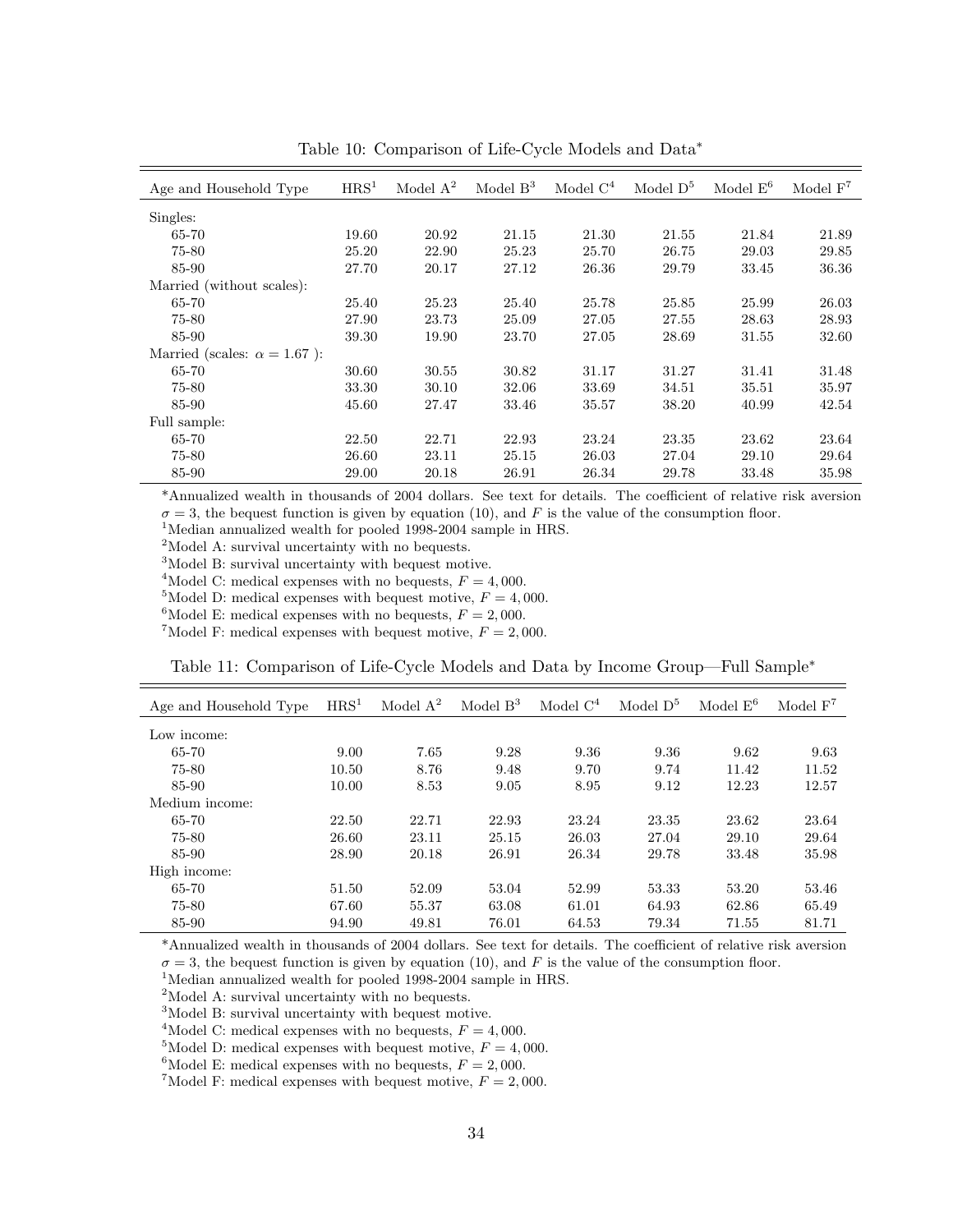

Figure 1: Nonparametric Age Profiles of Median Wealth: Raw Data Figure 1: Nonparametric Age Profiles of Median Wealth: Raw Data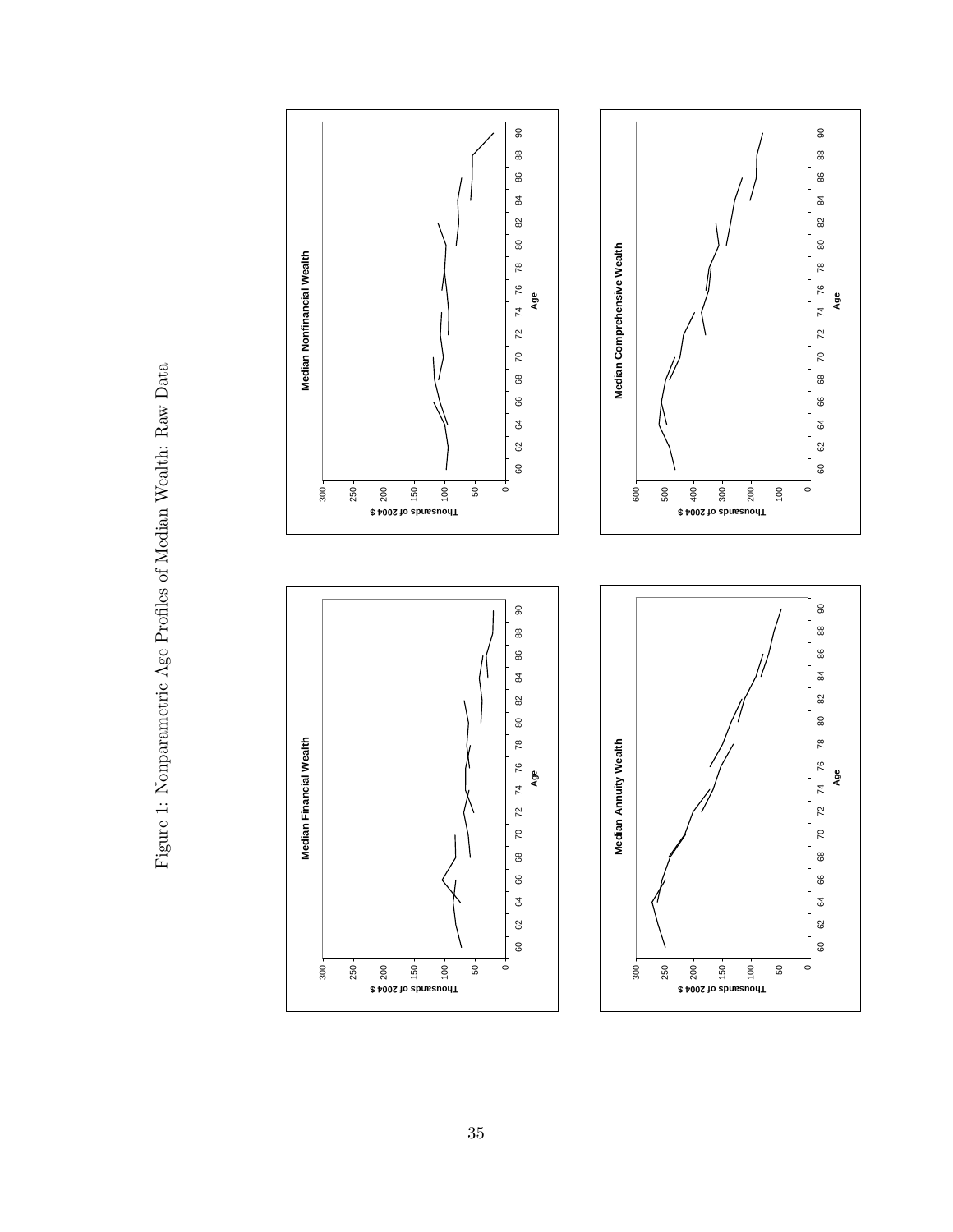

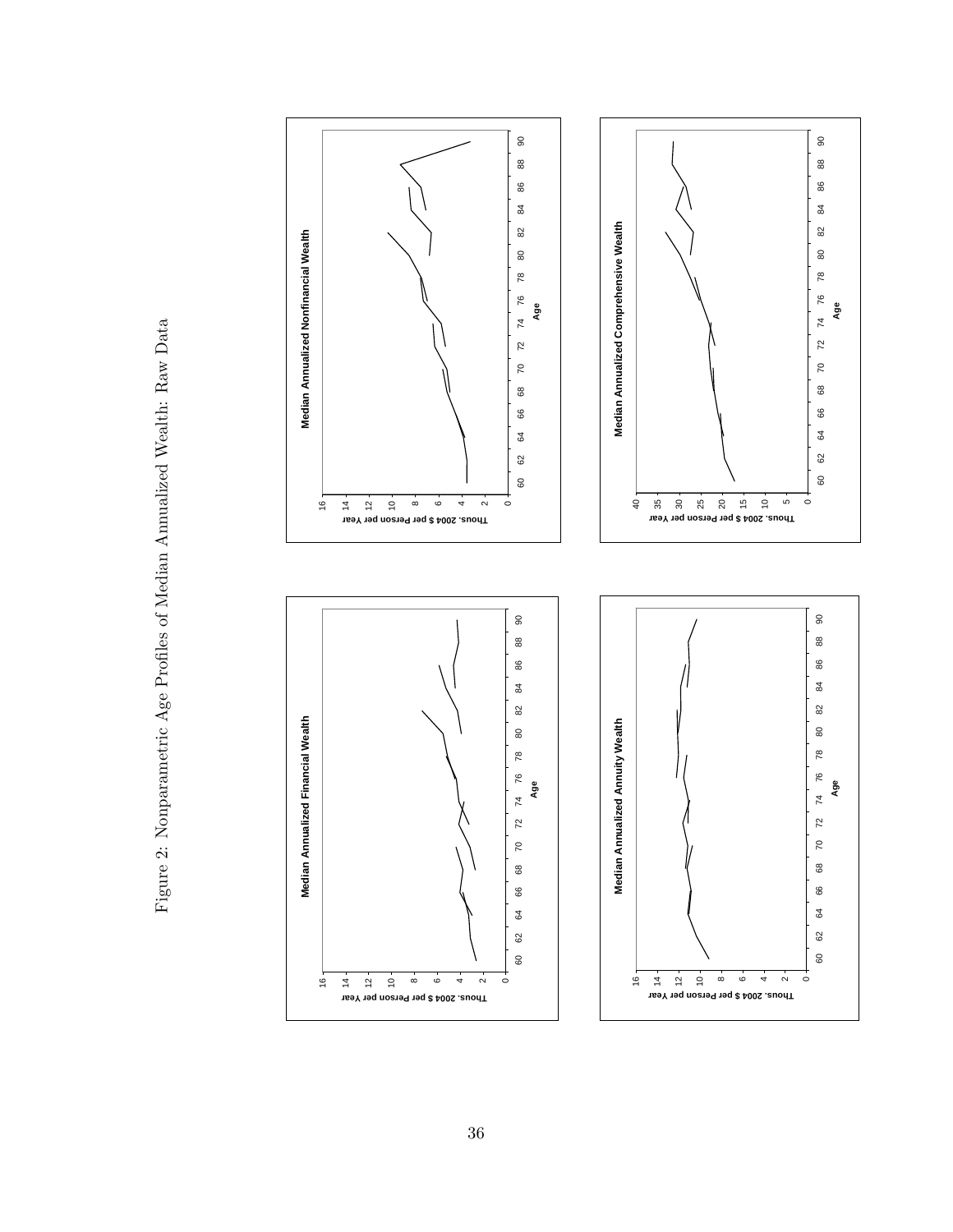



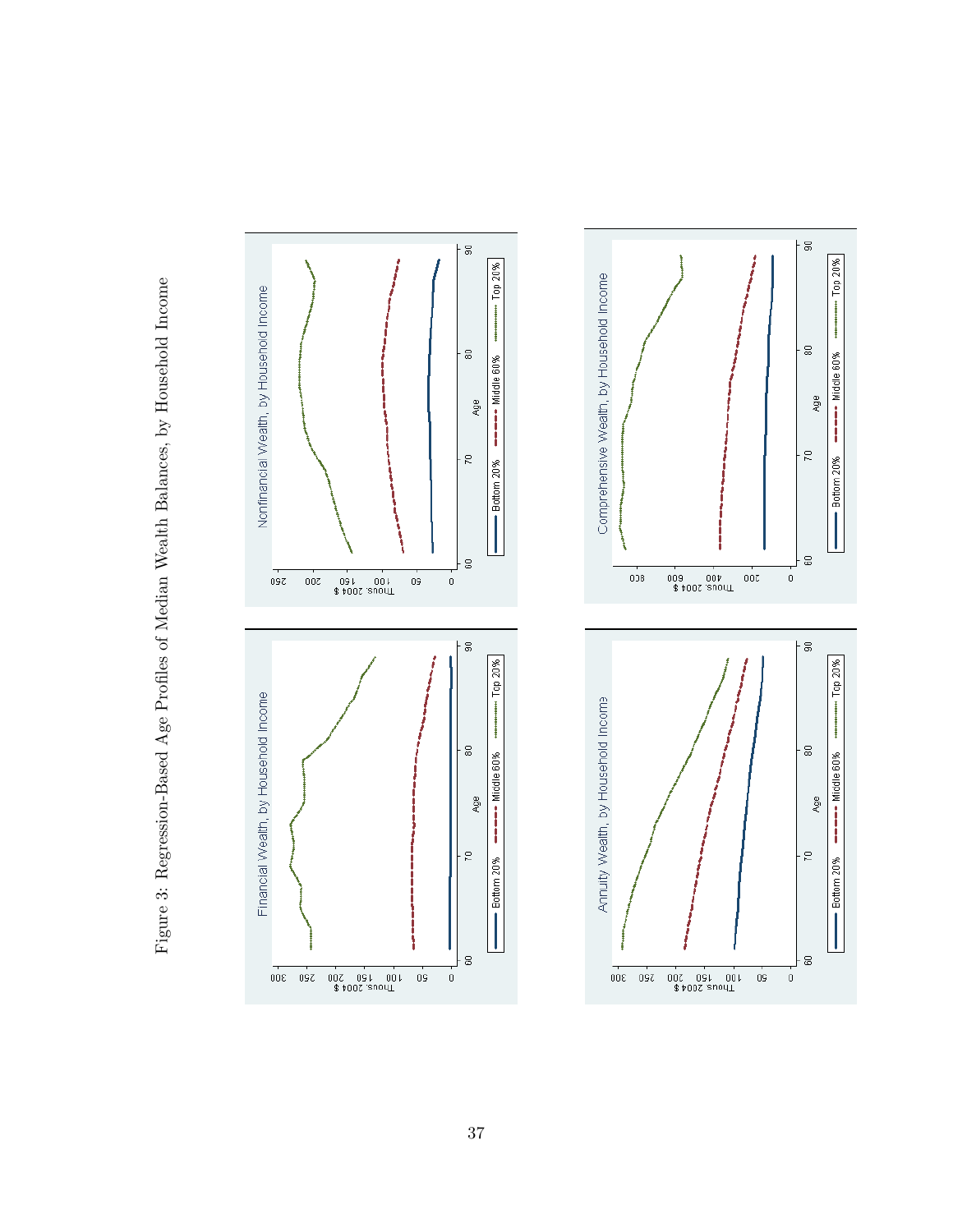



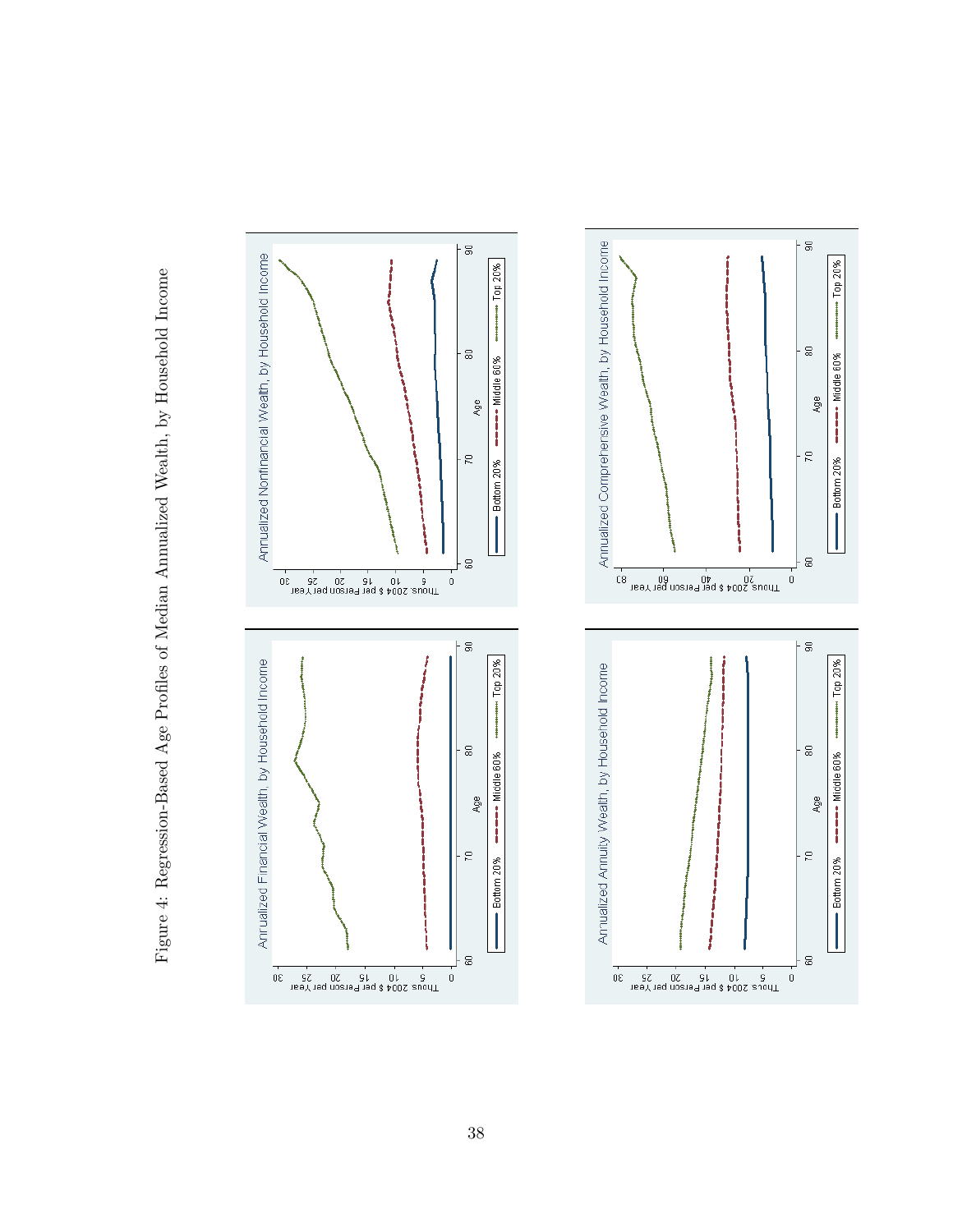Figure 5: Regression-Based Age Profiles of Median Annualized Wealth Excluding Capital Gains on Corporate Equity and Housing, Figure 5: Regression-Based Age Profiles of Median Annualized Wealth Excluding Capital Gains on Corporate Equity and Housing, by Household Income by Household Income



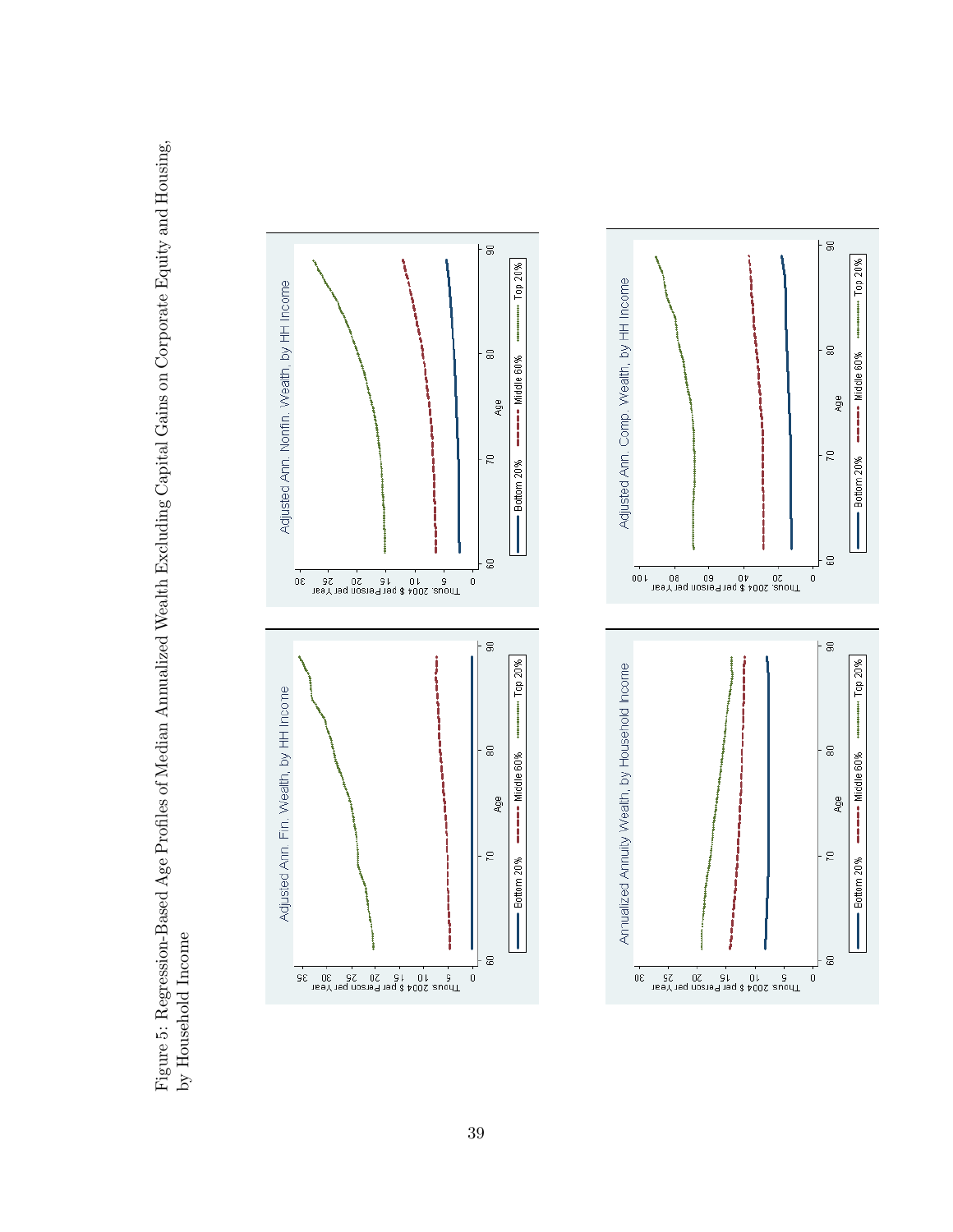# Appendix 1: Present Value Calculations for the Annuity-Like Components of Comprehensive Wealth

In this appendix, we discuss our method for computing present values of annuitized streams of payments in the HRS. The discussion closely follows material in Love, Smith, and McNair (2007) and is repeated here for convenience.

#### Defined Benefit Pension benefits

The HRS includes questions about both current pension benefits (for retirees) and expected future pension benefits (for those still working). Households are asked about the (current or expected) pension amount (and start date, if they have not yet begun), cost-of-living adjustments (COLAs), and survivors' benefits.<sup>32</sup> In the case of working households, we use the expected pension at retirement; this serves to include the value of benefits not yet accrued.

We express the actuarial present value of DB payments for a plan that pays an annual amount  $d$  as

$$
DBPV = d \sum_{\tau=a_r}^{119} \delta^{\tau-a_r} \{ \psi^r(\tau, a_r) + \theta [1 - \psi^r(\tau, a_r)] \psi^s(\tau + \Delta, a_s) \}, \tag{A-1}
$$

where  $\delta$  is the discount factor,  $a_r$  and  $a_s$  are the ages of the respondent and the spouse at the time of the survey, and  $\theta$  is the fraction of benefits that will be passed on to the spouse in the event that the respondent dies.<sup>33</sup> The term  $\psi^r(\tau, a_r)$  is the probability of the respondent's living to age  $\tau$  conditional on being alive at age  $a_r$ , while  $\psi^s(\tau + \Delta, a_s)$  represents the conditional survival probability of the spouse, where  $\Delta$  is the age difference between the spouse and the respondent. Thus, the actuarial present value of pension wealth is just the annual pension benefit multiplied by the sum of discounted annual survival probabilities, with an extra term accounting for any payments made to the spouse after the death of the respondent.<sup>34</sup>

<sup>32</sup>We are using self-reported pension data to calculate pension wealth. Restricted versions of the HRS also include employer-provided pension data that in some cases may provide a more accurate measure of pension benefits (see Gustman and Steinmeier (1998)). The main differences between the self-reported measures that we use and the supplemental data involve workers' expectations of future pensions. Because most of our sample consists of retirees who are currently receiving pensions, we expect our results to be robust to our reliance on the self-reported data for workers.

<sup>&</sup>lt;sup>33</sup>We ignore non-spouse beneficiaries. If there is no spouse, we set  $\theta$  to zero.

 $34$ Bernheim (1987) argues that actuarial discounting is inappropriate for risk-averse individuals facing imperfect annuity markets, because such individuals would attach additional value to the otherwise unavailable insurance product. He suggests straight discounting (ignoring the probability of death) instead. However, he points out that his analysis rests on the premise that individuals place no value on the death-contingent value of assets (i.e., that there are no bequest motives). We treat the household as a unit, and explicitly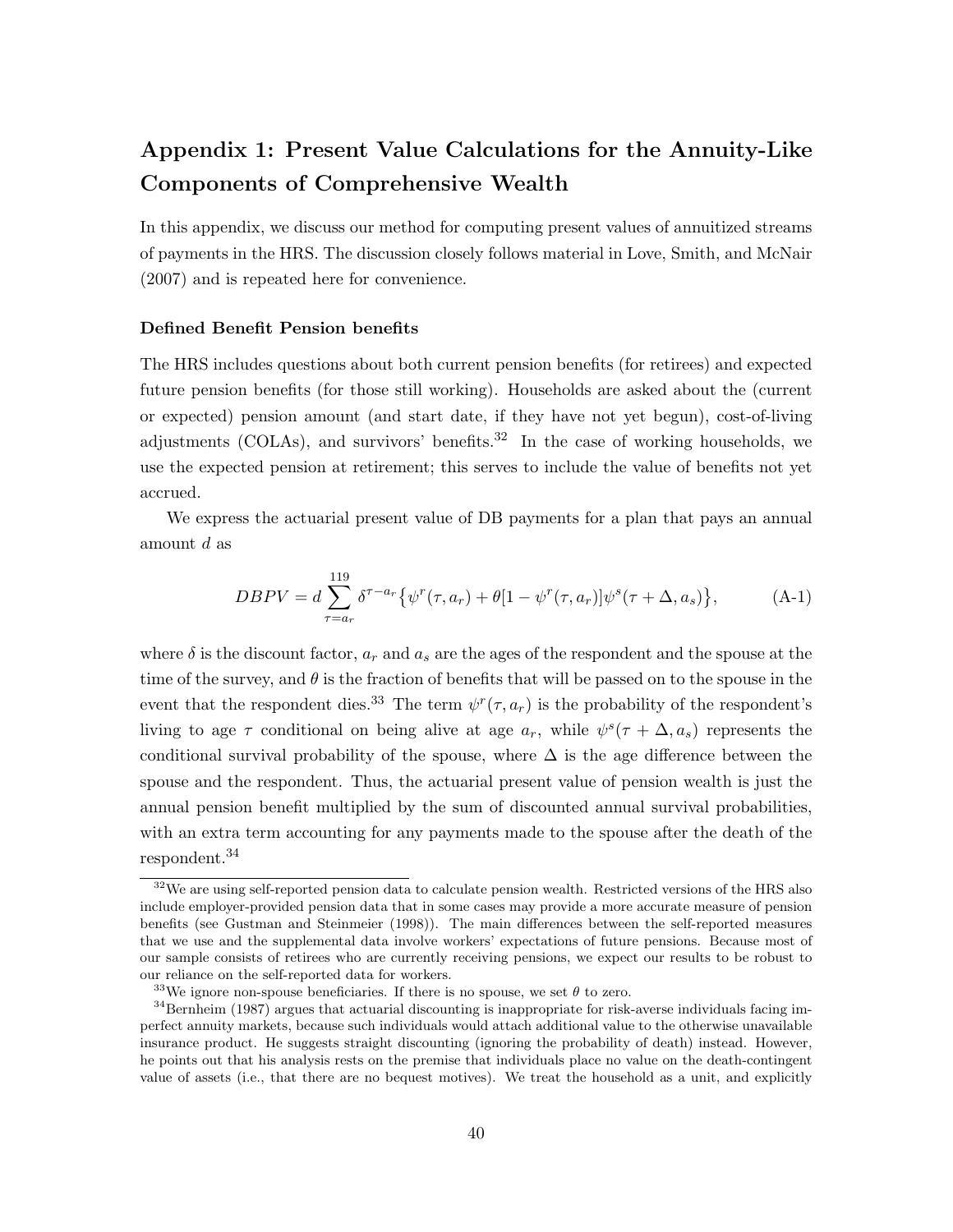The conditional survival probabilities are based on the one-year age- and sex-specific conditional death probabilities in the Social Security Administration's 2002 Period Life Table (SSA, 2006). Period life tables provide a snapshot of the mortality conditions prevailing in a single year, rather than the expected mortality experience of a given cohort over time. For young cohorts (e.g., children born in 2002), one might expect actual longevity to be significantly greater than shown in the 2002 period life table, since longevity generally improves over time. However, since our sample is of Americans aged 51 and older in 2004, we conclude that the 2002 period table (the most recent available) is a reasonable estimate of our sample's expected mortality experience.<sup>35</sup>

For DB plans with COLAs (about 40 percent of the reported plans), we use a discount factor  $\delta$  equal to  $1/(1+r)$ , where r is the real interest rate. For plans without COLAs, we set  $\delta$  equal to  $1/(1+i)$ , where i is the nominal interest rate. The baseline results in the paper assume a nominal interest rate of 4.5 percent and a real interest rate of 2.5 percent, implying 2 percent inflation. The present-value measures are naturally sensitive to the value of  $\delta$ . In Love, Smith, and McNair (2007), we report results using different assumptions about real rates and inflation.

The HRS collects information on multiple pension plans for respondents and their spouses. Applying equation (A-1), we compute present values for each of these and then sum them to arrive at our final calculation for current pensions. Some current workers report that they expect to receive lump-sum payouts from their DB plans upon retirement. To include these plans, we simply discount the lump sum back to the current age:

$$
DBLS = LS \sum_{\tau = a_r}^{a_r + N} \delta^{\tau - a_r} \psi^r(\tau, a_r), \tag{A-2}
$$

where  $LS$  is the value of the lump-sum payment and  $N$  is the expected number of years remaining before the payout is received. We make no adjustment for survivor's benefits in the case of lump-sum payments.

value the death-contingent component of each individual's assets (e.g., survivors' benefits and life insurance). Thus we use the actuarial present value of DB and Social Security benefits. Note that we are only computing the amount of wealth, and not the utility value of that wealth. Similarly, we make no adjustment in the PV calculation for the utility value of risk (e.g., longevity risk or the risk of a large medical-expense shock.)

<sup>&</sup>lt;sup>35</sup>Note that these are average survival for the population. Thus, to the extent that, for example, lowerwealth respondents face lower survival probabilities than higher-wealth respondents, our calculations will tend to overstate the pension wealth of the lower-wealth groups and to understate the pension wealth of the higher-wealth groups. In future work we hope to use wealth-adjusted survival probabilities to test the effect of differential mortality on our results. However, we would not expect this to be too much of a problem because differential mortality seems to be evident primarily at very old ages (see Anderson, French, and Lam (2004) and Attanasio and Hoynes (2000)), where heavy discounting is already being applied for most retirees.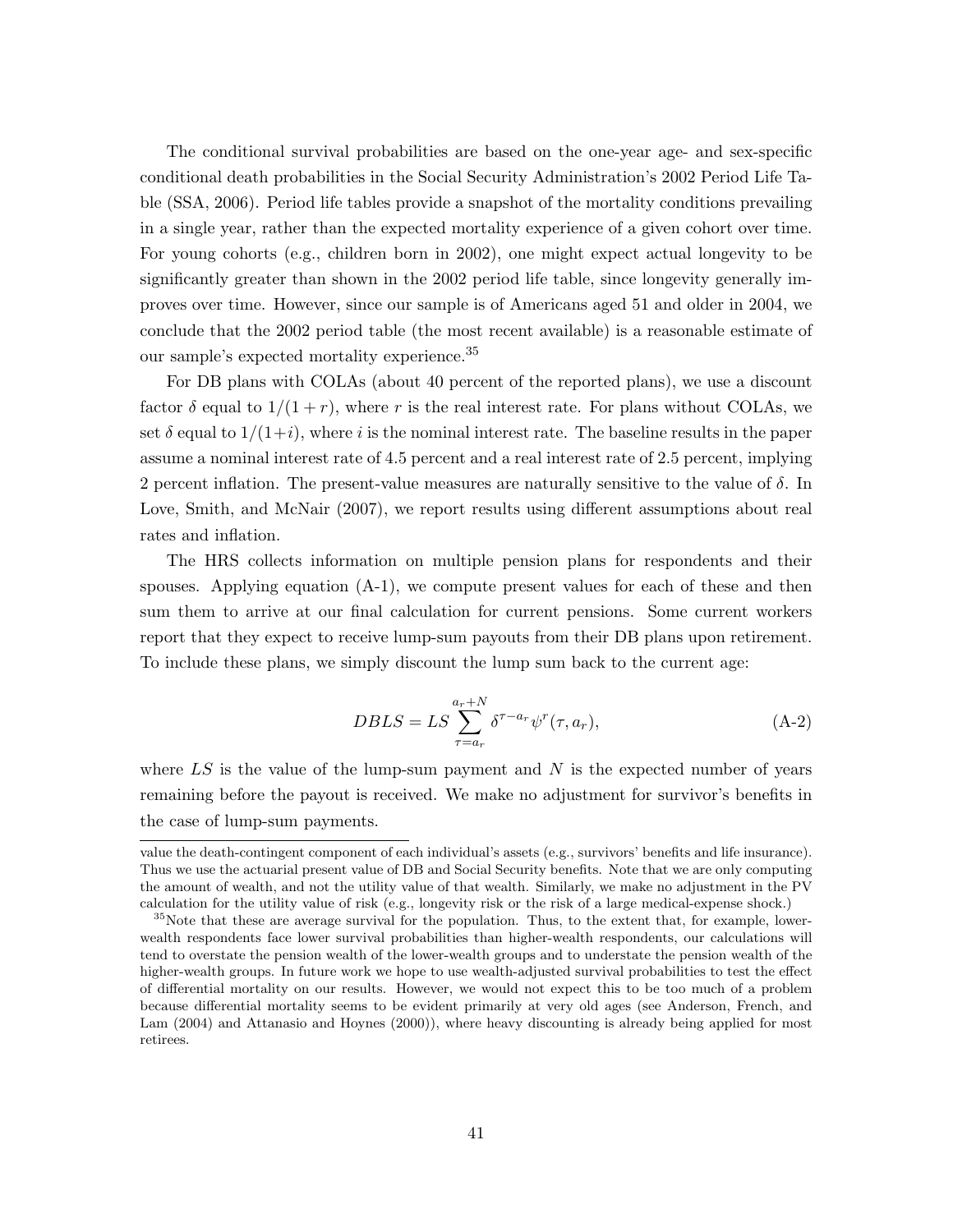#### Social Security benefits

Computing the present value of of Social Security is quite similar to calculating DB wealth. The HRS includes questions about both current benefits for retirees and expected benefits for workers. Let  $ss^r_\tau$  and  $ss^s_{\tau+\Delta}$  denote the current or expected annual social security benefits of the respondent and the spouse at ages  $\tau$  and  $\tau + \Delta$  respectively. The actuarial present value of household Social Security benefits is given by

$$
SSPV = \sum_{\tau = a_r}^{119} \delta^{\tau - a_r} \left[ \Psi_1(s s_\tau^r + s s_{\tau + \Delta}^s) + \Psi_2 \max(s s_\tau^r, s s_{\tau + \Delta}^s) \right], \tag{A-3}
$$

where

$$
\Psi_1 = \psi^r(\tau, a_r)\psi^s(\tau + \Delta, a_s)
$$

is the conditional probability of both household members being alive, and

$$
\Psi_2 = \psi^r(\tau, a_r) + \psi^s(\tau + \Delta, a_s) - 2\psi^r(\tau, a_r)\psi^s(\tau + \Delta, a_s)
$$

is the conditional probability of exactly one household member being alive.<sup>36</sup> The first bracketed term in equation (A-3) captures the fact that if both household members are alive, their total benefits will generally equal the sum of their individual amounts. The second term in the brackets reflects the rules governing survivors benefits, whereby a retirementage widow or widower typically receives 100% of the spouse's benefits if these exceed their own benefit amount.<sup>37</sup> Since Social Security benefits are adjusted for inflation, we discount using the real interest rate:  $\delta = 1/(1+r)$ .

Respondents in the HRS are asked directly about the amount of current or expected spousal benefits. We take these amount at face value and assume that the reported benefits already reflect any adjustments due to the Social Security rules (e.g., the fact that individuals are typically entitled to the maximum of their own benefits and 50% of their spouse's).<sup>38</sup>

<sup>&</sup>lt;sup>36</sup>To see the intuition of this expression, note that the equation for  $\Psi_2$  is simply a rearrangement of  $\psi^{r}(1-\psi^{s}) + \psi^{s}(1-\psi^{r}).$ 

<sup>&</sup>lt;sup>37</sup>Widows older than 60 but younger than the full retirement age generally receive 70 percent of the workers' benefit.

<sup>38</sup>Restricted versions of the HRS also include Social Security earnings records for a majority of respondents, from which, with sufficient care, more accurate calculations of future Social Security benefits can be calculated. In future work we hope to use these records, though we would not expect these data to make a lot of difference for our calculations because most of our sample is already receiving benefits.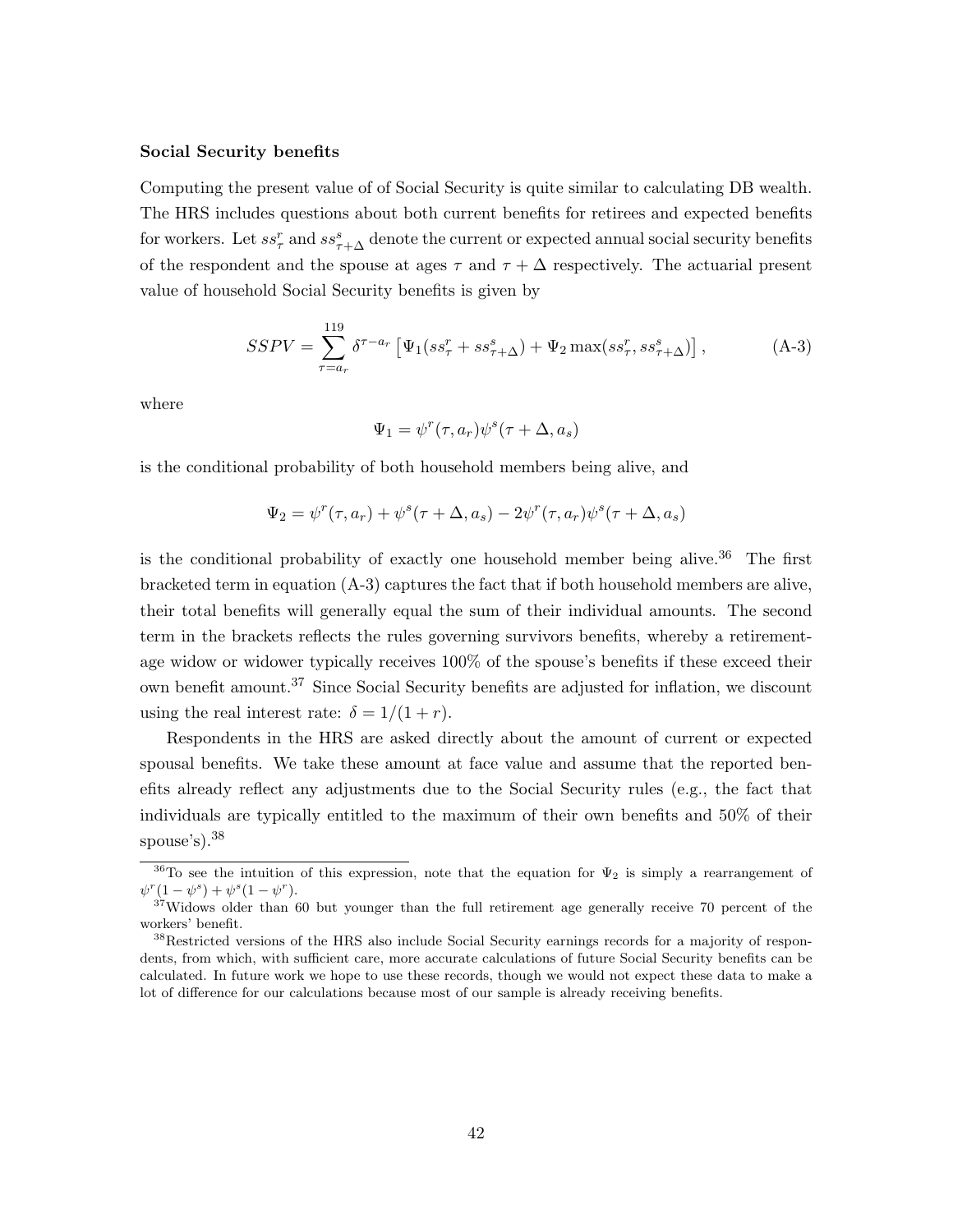#### Annuities and welfare benefits

Our calculations of wealth from annuities and welfare payments are more straightforward. The formula for calculating the actuarial present value of annuities  $(ANPV)$  exactly parallels equation (A-1), where we make similar adjustments for COLAs and survivor benefits. Our measure of expected welfare payments includes veteran's benefits, food stamps, Supplemental Security Income (SSI), and other welfare. In this calculation, we assume that individuals who are currently receiving these payments will continue to receive the same inflation-indexed welfare payments as long as they live, and that those not currently receiving these payments never will—i.e., we do not model transitions in and out of welfare-receipt status. Since welfare benefits are typically indexed to inflation, we discount this stream of expected welfare payments using the real interest rate and the relevant conditional survival probabilities.

# Appendix 2: Detailed Description of the Life Cycle Model Simulations Reported in the Paper

#### Simulation Results

The solution to the model consists of a set of decision rules for consumption that depend on current assets, age, and in the case of medical expenses, the value of the current shock. With these decision rules in hand, we simulate various life histories, making different assumptions about initial assets. Where there is any uncertainty, we conduct 10,000 Monte Carlo simulations and present the resulting average profiles of consumption, financial assets, and annualized wealth. We simulate four main variations of the life-cycle model described above: (1) a baseline model with no survival uncertainty or medical expenses; (2) a model with only uncertain survival; (3) a model with uncertain survival and medical expenses; and (4) models (1) through (3) with an operative bequest motive.

#### Baseline life cycle model

Panel (a) in Figure A-1 shows the simulation results for the baseline life cycle model specification, in which all retirees know they will live exactly to their life expectancy, do not face random medical expense shocks, and do not value leaving bequests. One thing that stands out in that panel is the abrupt decline in income at age 82. The decline, smoother versions of which we will see in all of our simulations, is due to the fact that households receive less Social Security income when one of the members dies. Apart from income, the figure reproduces the familiar results of the standard life-cycle model. Wealth declines steadily through retirement, and consumption lies almost entirely on top of annualized wealth at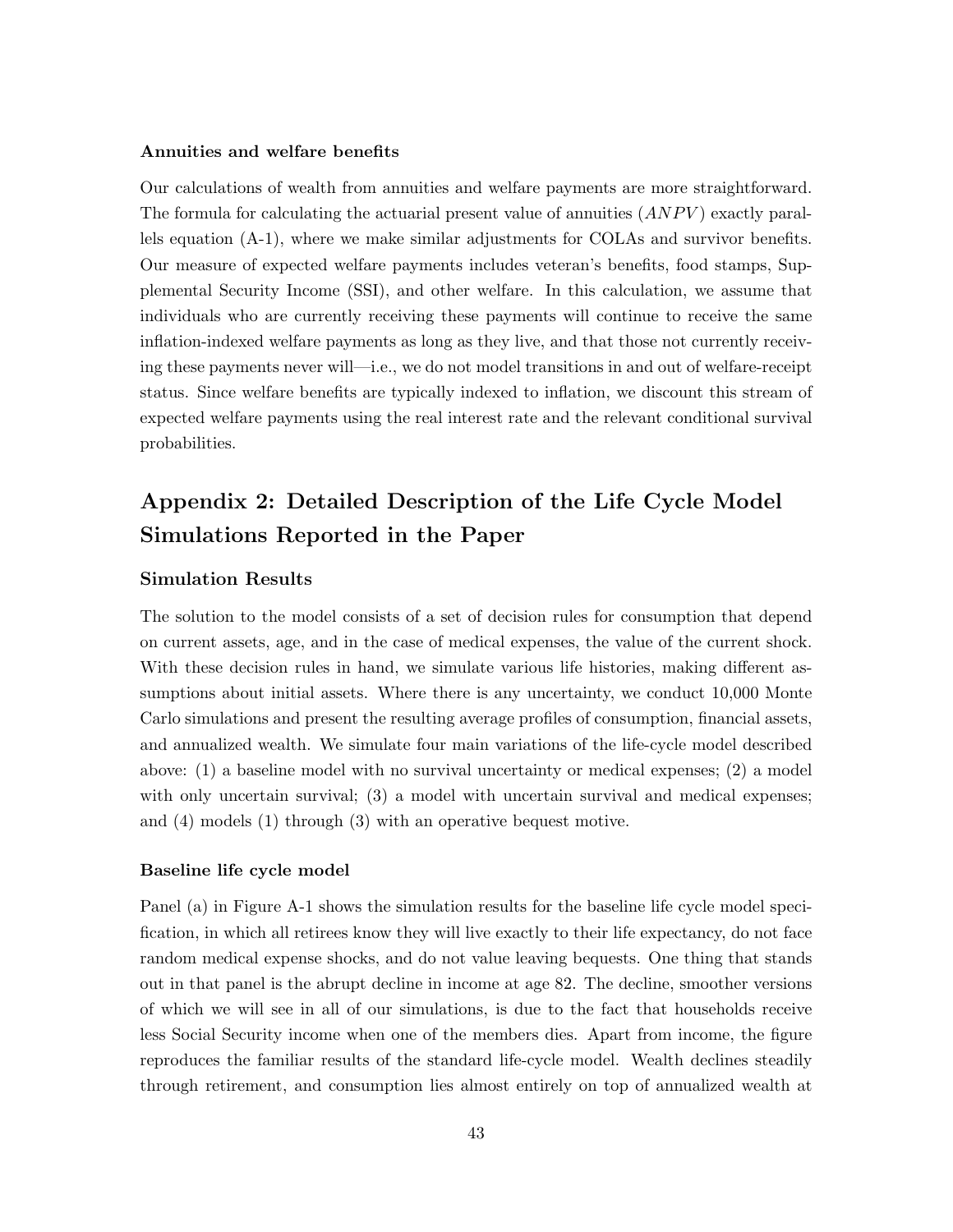all ages. This is a reflection of the central hypothesis of the standard life-cycle model: in the absence of bequests or income uncertainty, households will optimally consume their permanent income, which in this case is exactly equal to annualized wealth. In order to explain the upward-sloping annualized wealth profiles observed in the data, we will have to consider departures from the baseline model. We begin by considering the role of uncertain longevity.

#### Effect of uncertain longevity

Panel (b) displays average life-cycle profiles for households facing uncertain longevity. Annualized wealth and consumption now rise gradually until almost age 80 and then fall rapidly until they equal retirement income around age 95. From the value function in equation (7), we can see that survival probabilities act like the discount factor to depress the growth rate of consumption. Individuals recognize that they may not live to enjoy future consumption, so they spend more today. This discounting effect accounts for the rapid spend-down past age 80, but what, then, explains the upward sloping profiles earlier in retirement?

The increase in average consumption and annualized wealth is due to the fact that some spouses die earlier than anticipated. Early in retirement, households prepare to finance consumption for both members over their expected lifespans. Some households will live longer than expected and risk exhausting their resources. Others will experience an early death, and the surviving spouses will find themselves with a sudden increase in total resources per person, which translates into an increase in both annualized wealth and consumption. The upward-sloping portion in panel (b) reflects the tendency for this "surviving spouse" effect to dominate the discounting effect of uncertain survival. When we model only single-headed households, there is no "surviving spouse" effect, and the average profiles for consumption and annualized wealth fall throughout retirement. Even with joint households, however, the increase in annualized wealth is not nearly strong enough to match the rise in the data. We can get closer to the upward-sloping profile in the HRS data by introducing a bequest function to the model.

#### Effect of a bequest function

An important deviation from this simple model, and one that has received a great deal of attention in the literature, is the inclusion of an explicit bequest motive. If individuals intend to bequeath wealth to their heirs, they will naturally maintain a larger stock of financial wealth than those without a bequest motive. As these individual progress through retirement, the annualized value of this wealth will continue to rise until it reaches the value of bequests in the last period of life. To see whether bequests have the potential to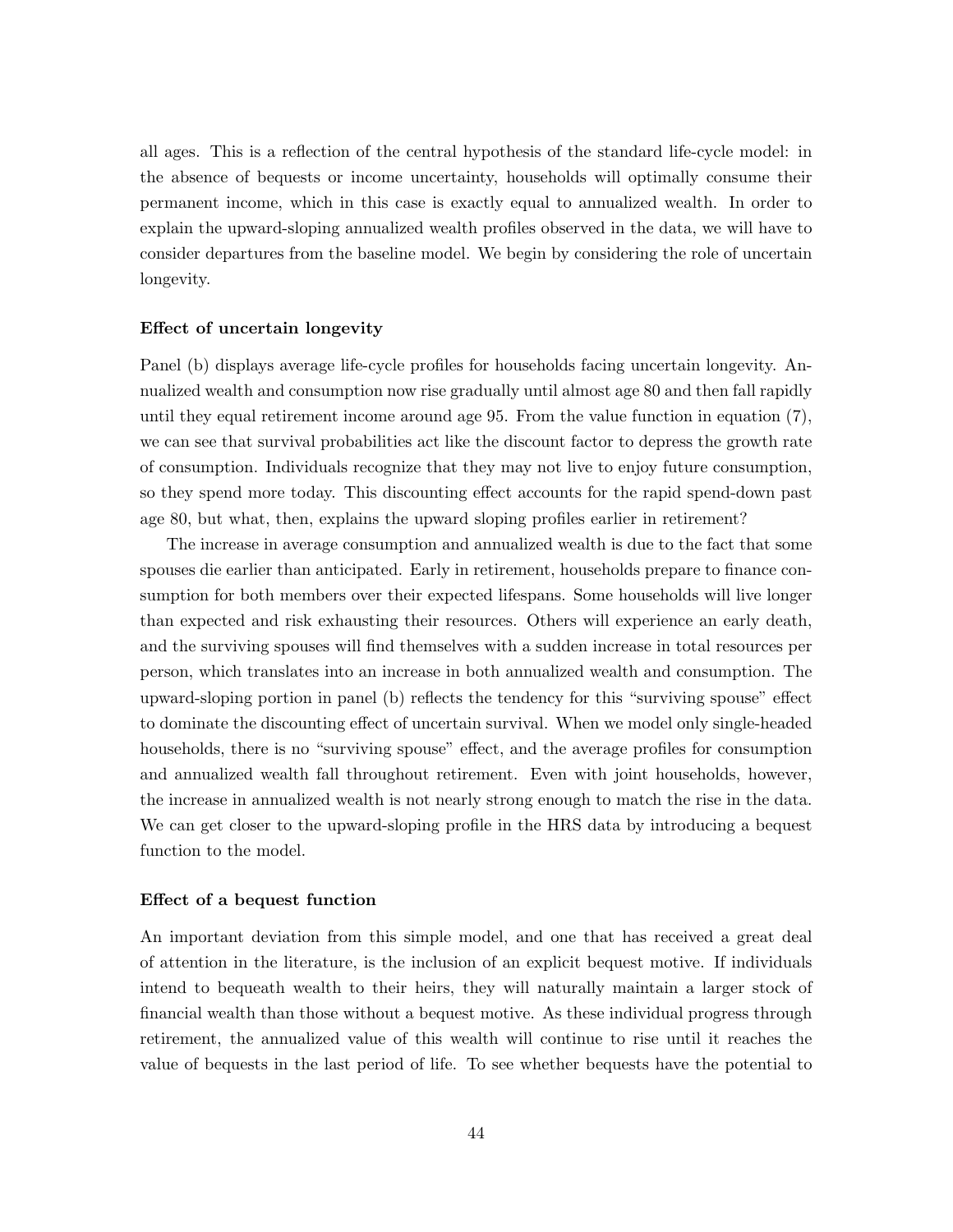explain the annualized wealth patterns in the data, we solved a life-cycle model assuming that households value bequests according to the function given by equation (10).

Adding a bequest function to the model moves us a step closer to the rising annualized wealth profiles in the data, but not all the way. Panels (c) and (d) show annualized wealth profiles for the cases of certain uncertain survival. Bequests tilt up the annualized wealth in both cases, with a marked increase toward the end of life. In the certain survival case, the sharp increase is due to the fact that the amount of wealth targeted for bequests remains constant, while the remainder of resources declines to finance consumption. When financial wealth is large, bequests have only a small effect on annualized wealth, but toward the end of life, the bequest becomes large relative to consumption needs, and annualized wealth blows up.

#### Effect of differential mortality by wealth

De Nardi, French, and Jones (2006) estimate a life-cycle model populated by elderly singles and find that differential mortality (by gender, health, and earnings) plays a significant role in explaining the low rates of dissaving among the highest permanent income households. They find, for example, that median assets for individuals in the top income quintile would fall by \$10,000 if they had the same survival probabilities as healthy males in the middle of the income distribution. To get a sense for whether differential mortality is likely to exert a strong enough influence on consumption behavior to explain the data, we run a simple experiment that focuses only on single males. We solve life-cycle model with three different sets of survival probabilities: a medium one that replicates the SSA life tables, a high one that one that multiplies survival rates by 1.2, and a low one that multiplies the survival rates in the life tables by 0.8.

Figure A-2 shows how the differential-mortality adjusted annualized wealth path (labeled "combined") differs from the unadjusted profiles for each of the mortality groups. We constructed the experiment so that the average value of initial wealth for all three groups is exactly equal to the initial wealth for just the medium mortality group. The medium mortality group therefore provides a baseline for the combined profile. From the figure, it appears unlikely that the magnitude of the difference between the low and high case is sufficient to explain the strongly upward sloping trend of annualized wealth observed in the data. The combined profile lies above the medium profile, but only by a slight amount, and not nearly enough to suggest a promising role for differential mortality to explain the empirical profiles. Our simulation results are not inconsistent with the findings in De Nardi, French, and Jones (2006), as we also find that longer-lived households dissave more gradually. It is just that the effect of differential mortality alone does not appear strong enough to explain the upward-sloping annualized wealth profiles we observe in the data.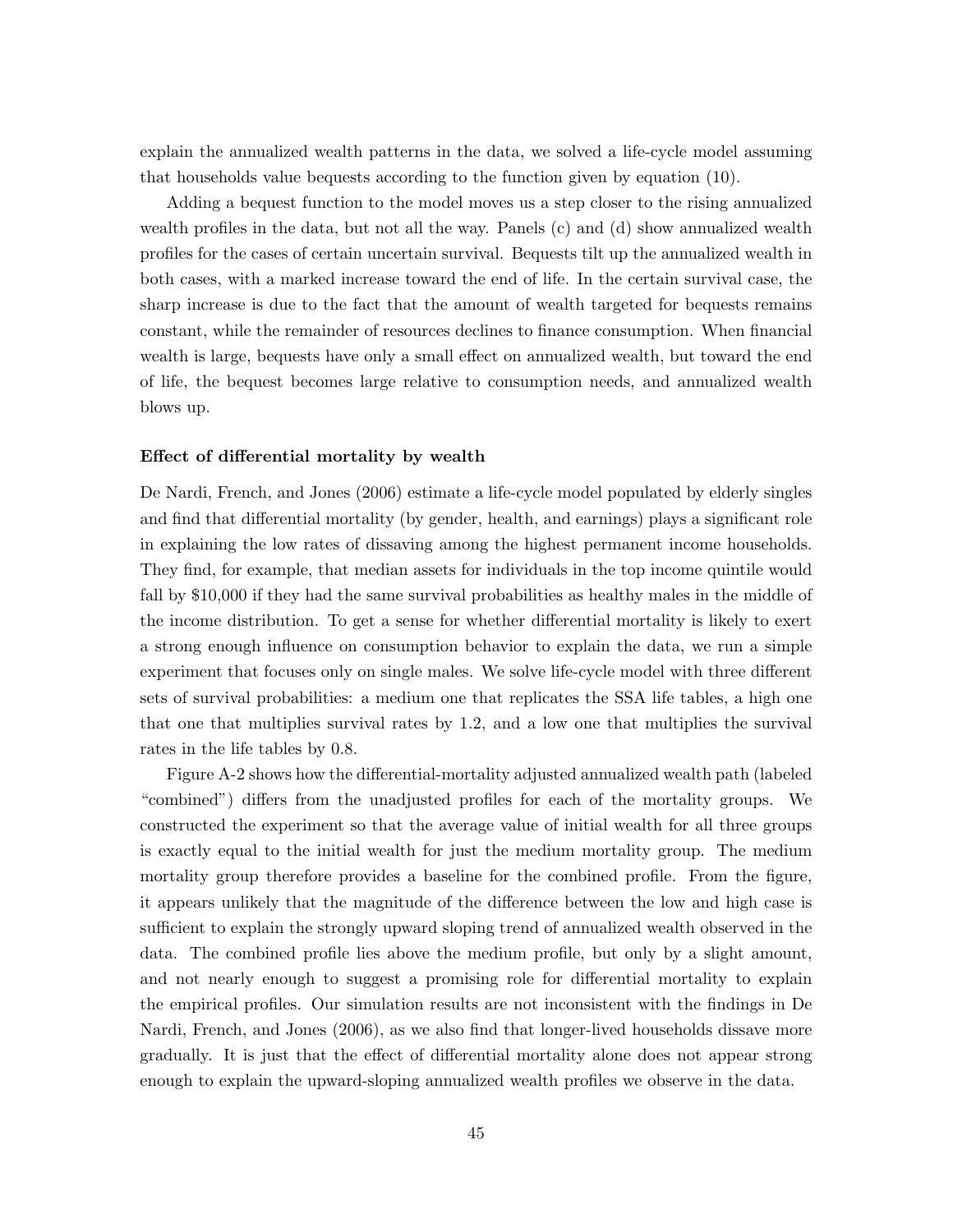#### Effect of random medical expenses

Older individuals face increasing risks of poor health and large out-of-pocket medical expenses. Because Medicare provides only limited coverage for long-term care, a string of adverse health shocks can potentially wipe out a household's financial assets. At the same time, changes in health status can also alter an individual's enjoyment of consumption and leisure. Given that the incidence and severity of health shocks tends to rise with age, health may provide a key to understanding the upward sloping path of annualized wealth.

Figure A-3 displays the life-cycle profiles both with and without bequests. The left panels correspond to the specification with a high consumption floor (\$4,000) and the right panels to the low floor  $(\$2,000).^{39}$  The figures indicate that households accrue significantly more annualized resources as a precaution against out-of-pocket medical expenses that can potentially wipe out retirement wealth. Not surprisingly, the utility consequences of high medical costs depend on the size of the consumption floor. Regardless of the existence of a bequest motive, reducing the size of the consumption floor has a substantial effect on the build-up of annualized wealth.

<sup>&</sup>lt;sup>39</sup>The simulations assume that households begin retirement in one of the two lowest medical expense states, after which point medical expenses follow the stochastic process in the model.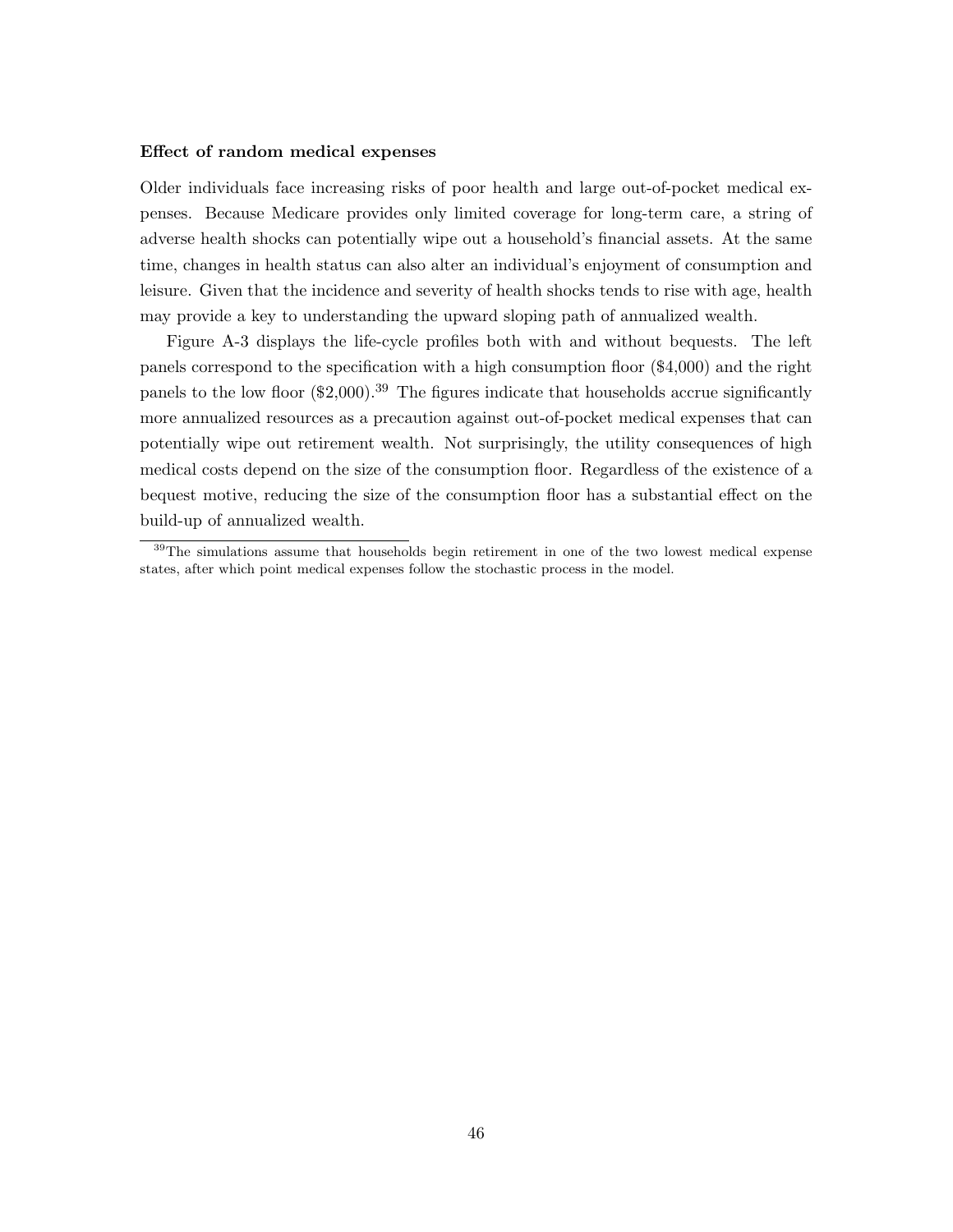

Figure A-1: Effect of Uncertain Longevity and a Bequest Function on Consumption and Annualized Wealth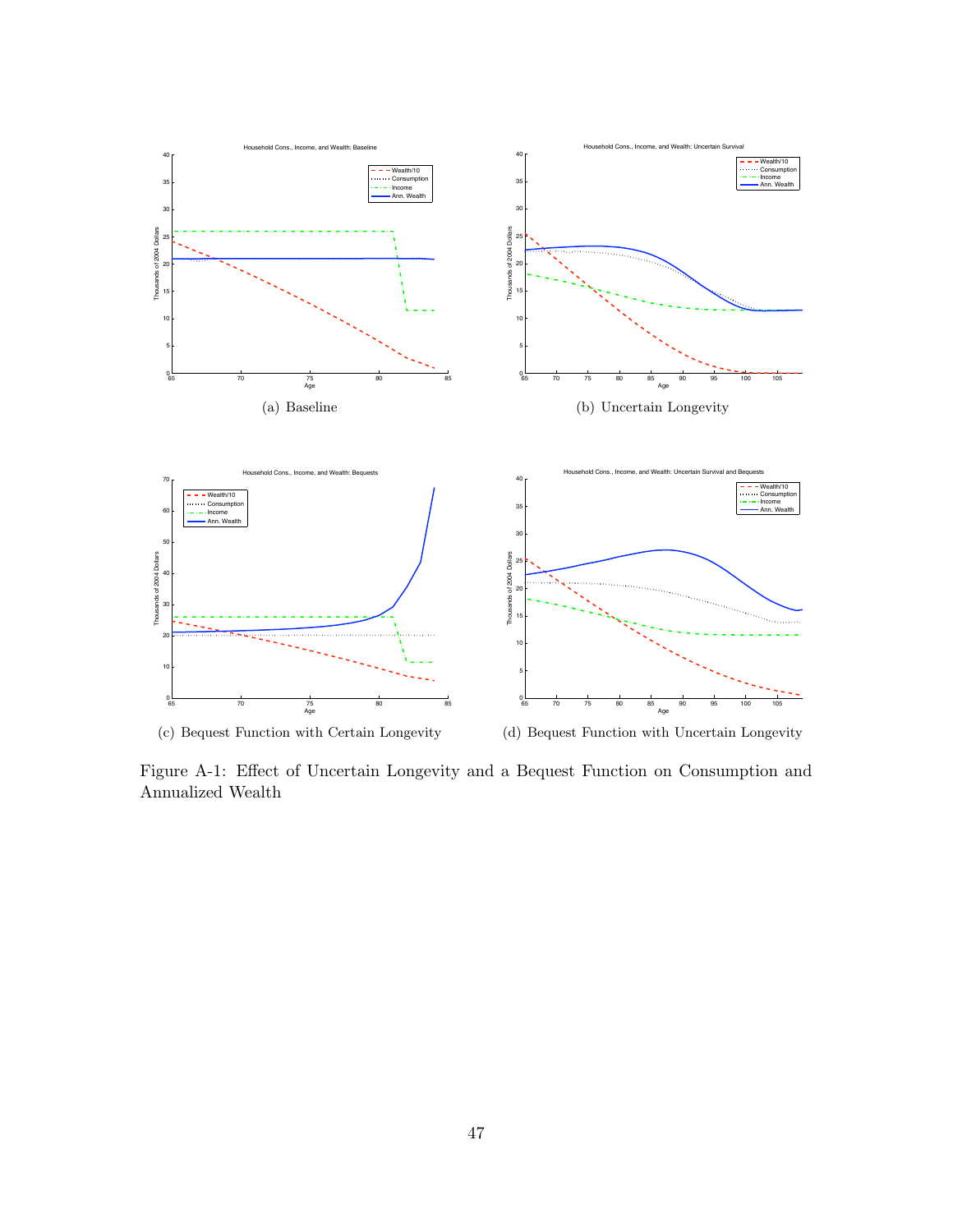

Figure A-2: The Effect of Differential Mortality by Wealth on the Age Profile of Annualized Wealth